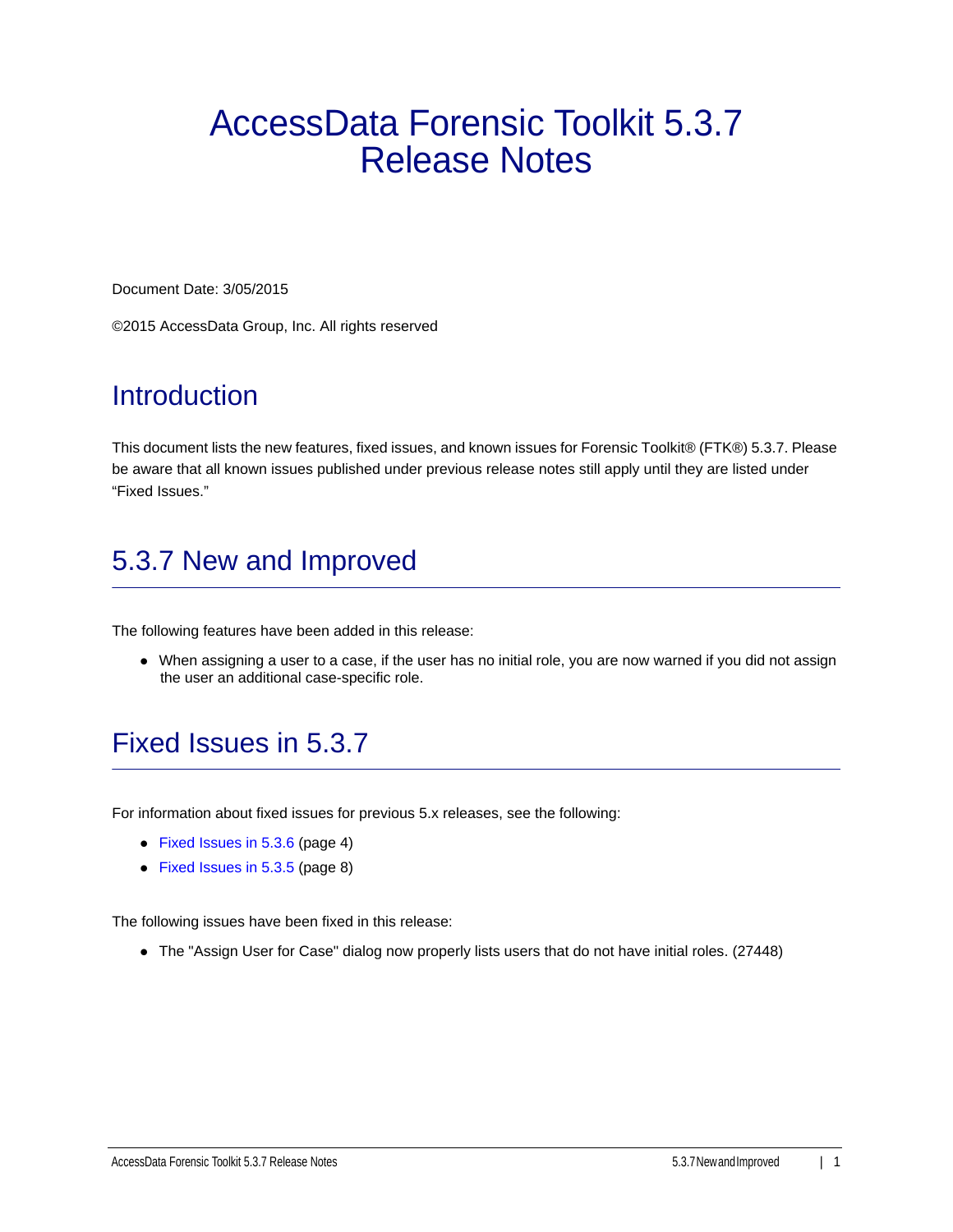## Important Information

## Latest Documentation

• The latest FTK documentation is located at: http://www.accessdata.com/support/product-downloads/ftk-download-page

## Installation and upgrade

- For FTK installation and upgrade instructions, see the *FTK Quick Install Guide* and the detailed *FTK Installation Guide* which are available at http://www.accessdata.com/support/product-downloads/ftk-download-page
- FTK supports Distributed Processing Engines (DPEs).
- Before installing Distributed Processing, see the *Install Guide*.

### Known File Filter

For information on installing and configuring KFF, see the *KFF Install Guide*, available in the *User Guide* or at:

<http://www.accessdata.com/support/product-downloads>> *Known File Filter (KFF)*.

### Recommendations

- Cerberus writes binaries to the AD Temp folder momentarily in order to perform the malware analysis. Upon completion, it will quickly delete the binary. It is important to ensure that your antivirus is not scanning the AD Temp folder. If the antivirus deletes/quarantines the binary from the temp, Cerberus analysis will not be performed.
- If you choose to have a case's database files placed in the case folder, do not move your case folder without first archiving and detaching the case.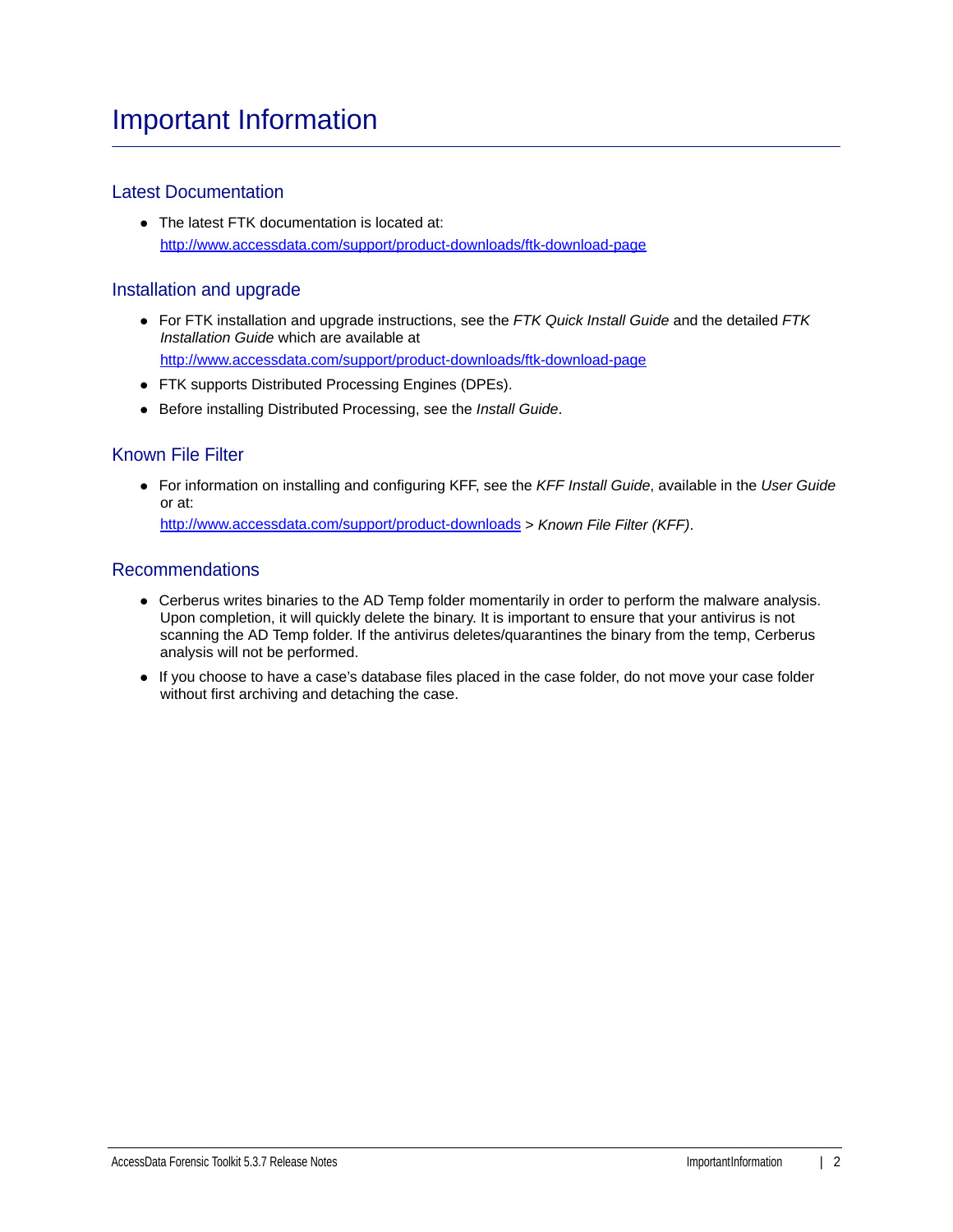## Where to get more information

Use the following documentation resources to learn more about this product. Each document is available in PDF format in the download ISO file. The *User Guide* is also available through the *Help* menu in FTK.

The latest version of each document is available in the *Product Release* pane on the FTK product download page:

http://www.accessdata.com/support/product-downloads/ftk-download-page

| <b>Document</b>                                              | <b>Description</b>                                                                                                                                          |
|--------------------------------------------------------------|-------------------------------------------------------------------------------------------------------------------------------------------------------------|
| <b>Quick Installation Guide</b>                              | Basic information about how to install and upgrade this and related<br>products.                                                                            |
| <b>FTK</b> Installation Guide                                | Information about how to install and upgrade this and related products.                                                                                     |
| User Guide                                                   | Information about how to use this product, including detailed technical<br>information and instructions for performing tasks.                               |
| Upgrading, Migrating, and Moving<br>Cases                    | Information about upgrading and migrating cases from 4.1 to 4.2, and<br>moving cases from one database to another.                                          |
| <b>Upgrading Cases</b>                                       | Information about upgrading cases from 4.1 to 4.2.                                                                                                          |
| <b>Migrating Archived Cases</b>                              | Information about upgrading or migrating cases that you have archived<br>in a previous release.                                                             |
| <b>KFF Quick Install Guide and KFF</b><br>installation files | For the most current KFF Server and KFF data installation files, as well<br>as the KFF Quick Install Guide, visit the AccessData Product<br>Downloads page: |
|                                                              | http://www.accessdata.com/support/product-downloads                                                                                                         |
|                                                              | Under Current Releases, expand the Known File Filter (KFF) section<br>and then the KFF Server section.                                                      |

## Comments?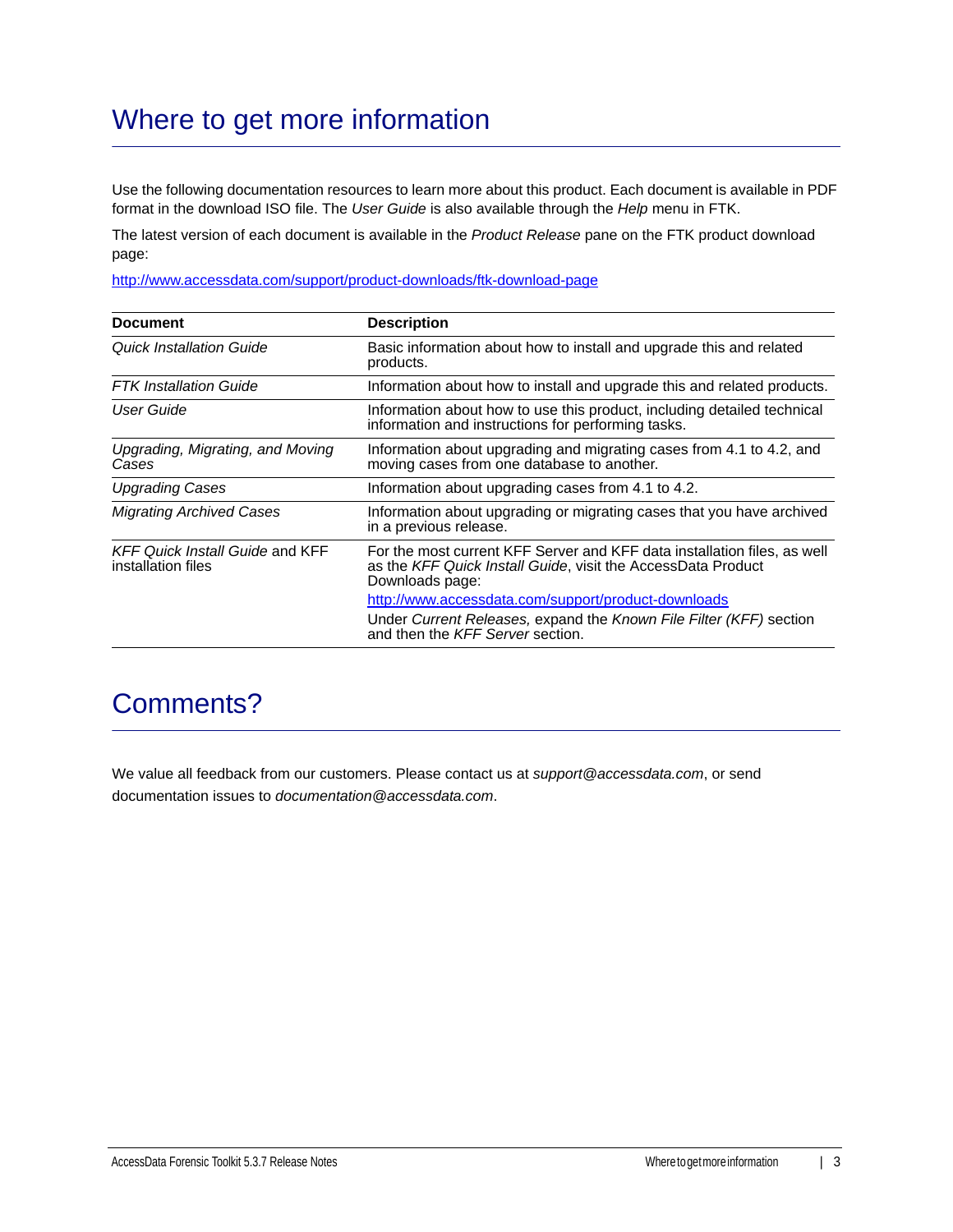# AccessData Forensic Toolkit 5.3.6 Release Notes

Document Date: 1/28/2015

©2015 AccessData Group, Inc. All rights reserved

## **Introduction**

This document lists the new features, fixed issues, and known issues for Forensic Toolkit® (FTK®) 5.3.6. Please be aware that all known issues published under previous release notes still apply until they are listed under "Fixed Issues."

## <span id="page-3-0"></span>Fixed Issues in 5.3.6

For information about fixed issues for previous 5.x releases, see the following:

• [Fixed Issues in 5.3.5 \(page 8\)](#page-7-0)

The following issues have been fixed in this release:

When attempting to assign additional roles to a user for a case, the assignment is made successfully and you no longer get the following error

"An error occurred while attempting to connect to the database or the network. Please close and restart FTK ." (25110)

When viewing thumbnails of graphics, the quality of the thumbnail remains the same regardless of the thumbnail size. (10505)

## Important Information

### Latest Documentation

The latest FTK documentation is located at: http://www.accessdata.com/support/product-downloads/ftk-download-page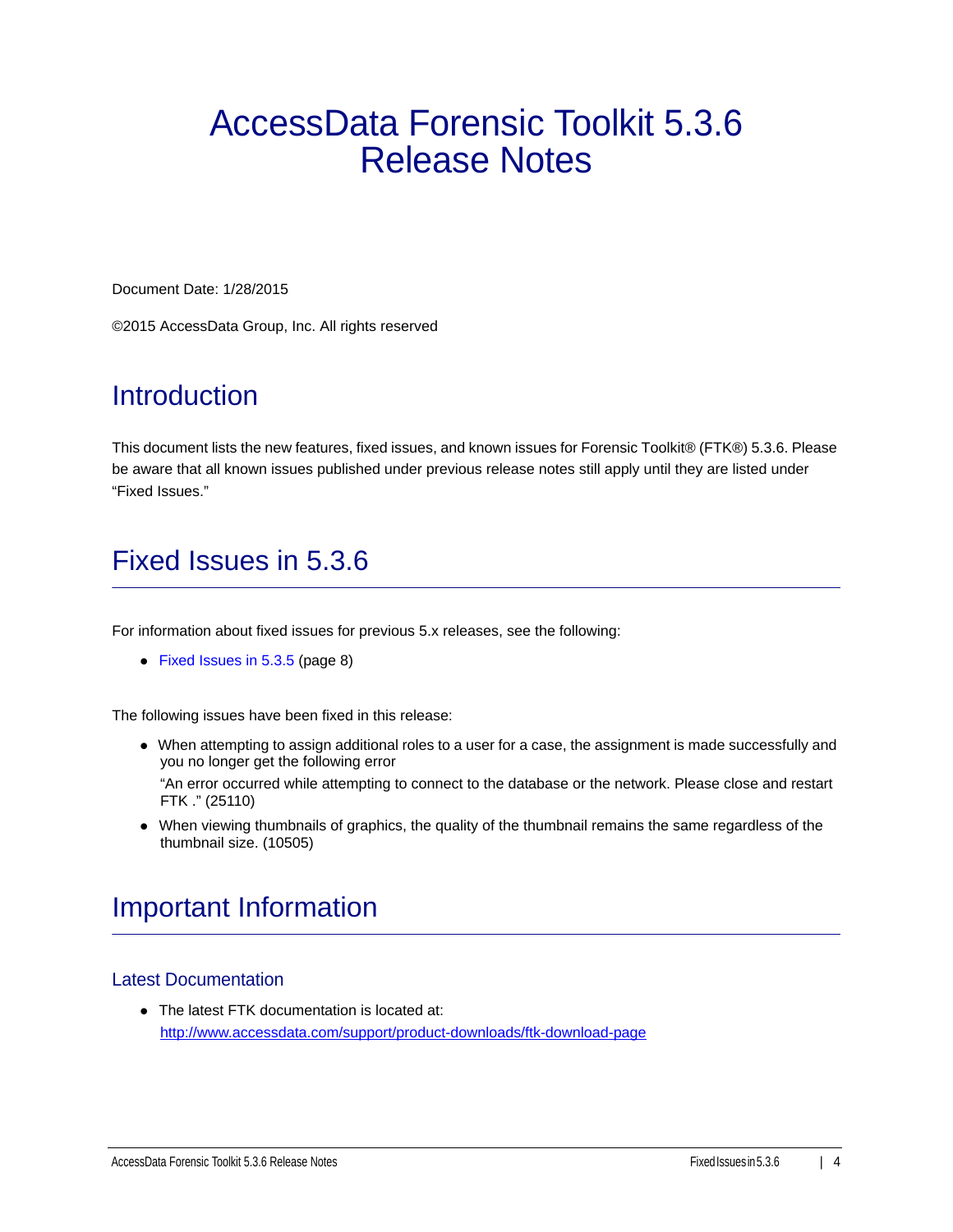### Installation and upgrade

- For FTK installation and upgrade instructions, see the *FTK Quick Install Guide* and the detailed *FTK Installation Guide* which are available at http://www.accessdata.com/support/product-downloads/ftk-download-page
- FTK supports Distributed Processing Engines (DPEs).
- Before installing Distributed Processing, see the *Install Guide*.

## Known File Filter

For information on installing and configuring KFF, see the *KFF Install Guide*, available in the *User Guide* or at: <http://www.accessdata.com/support/product-downloads>> *Known File Filter (KFF)*.

Recommendations

- Cerberus writes binaries to the AD Temp folder momentarily in order to perform the malware analysis. Upon completion, it will quickly delete the binary. It is important to ensure that your antivirus is not scanning the AD Temp folder. If the antivirus deletes/quarantines the binary from the temp, Cerberus analysis will not be performed.
- If you choose to have a case's database files placed in the case folder, do not move your case folder without first archiving and detaching the case.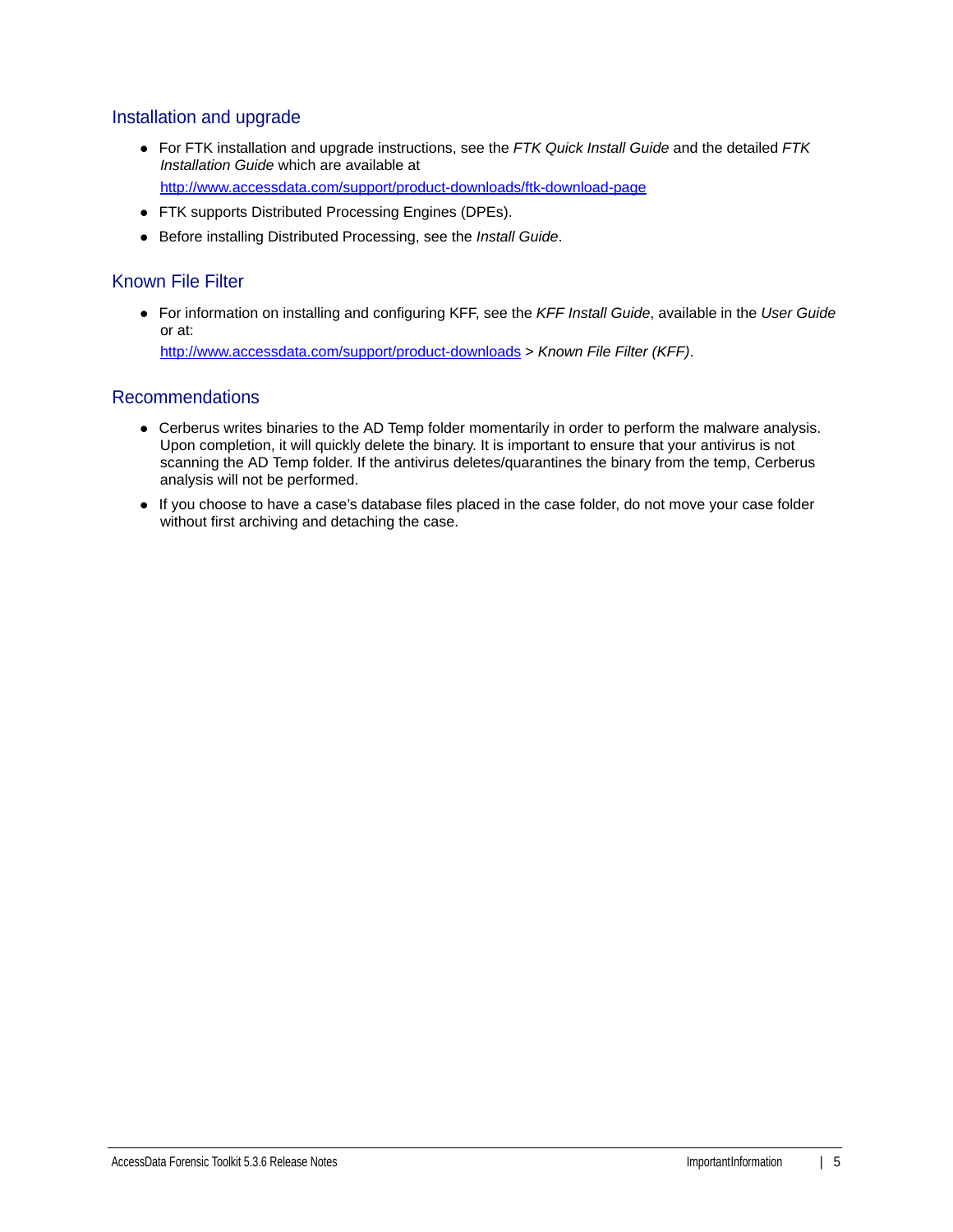## Where to get more information

Use the following documentation resources to learn more about this product. Each document is available in PDF format in the download ISO file. The *User Guide* is also available through the *Help* menu in FTK.

The latest version of each document is available in the *Product Release* pane on the FTK product download page:

http://www.accessdata.com/support/product-downloads/ftk-download-page

| <b>Document</b>                                              | <b>Description</b>                                                                                                                                          |
|--------------------------------------------------------------|-------------------------------------------------------------------------------------------------------------------------------------------------------------|
| Quick Installation Guide                                     | Basic information about how to install and upgrade this and related<br>products.                                                                            |
| <b>FTK</b> Installation Guide                                | Information about how to install and upgrade this and related products.                                                                                     |
| User Guide                                                   | Information about how to use this product, including detailed technical<br>information and instructions for performing tasks.                               |
| Upgrading, Migrating, and Moving<br>Cases                    | Information about upgrading and migrating cases from 4.1 to 4.2, and<br>moving cases from one database to another.                                          |
| <b>Upgrading Cases</b>                                       | Information about upgrading cases from 4.1 to 4.2.                                                                                                          |
| <b>Migrating Archived Cases</b>                              | Information about upgrading or migrating cases that you have archived<br>in a previous release.                                                             |
| <b>KFF Quick Install Guide and KFF</b><br>installation files | For the most current KFF Server and KFF data installation files, as well<br>as the KFF Quick Install Guide, visit the AccessData Product<br>Downloads page: |
|                                                              | http://www.accessdata.com/support/product-downloads                                                                                                         |
|                                                              | Under Current Releases, expand the Known File Filter (KFF) section<br>and then the KFF Server section.                                                      |

## Comments?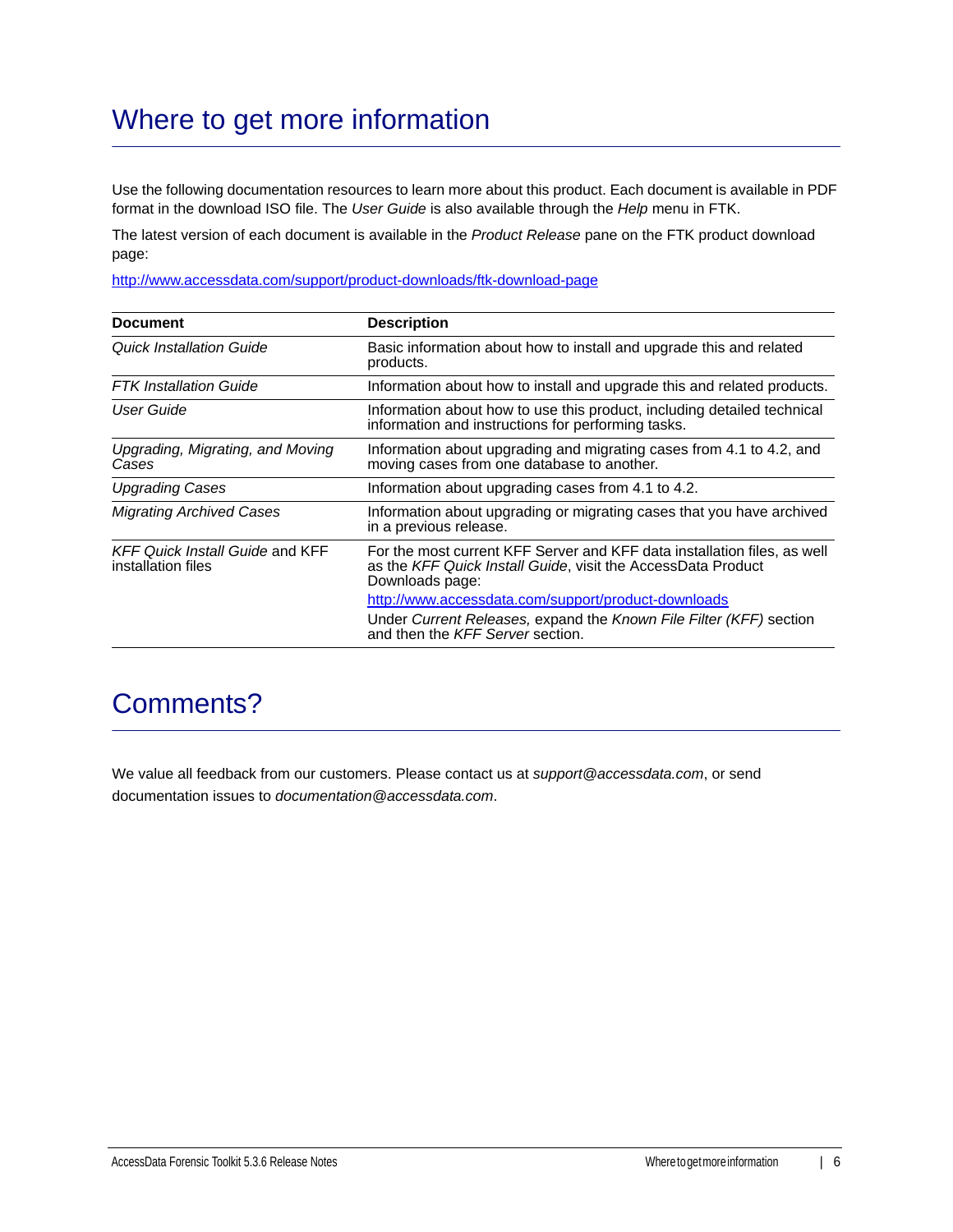# AccessData Forensic Toolkit 5.3.5 Release Notes

Document Date: 7/29/2014

©2014 AccessData Group, Inc. All rights reserved

## **Introduction**

This document lists the new features, fixed issues, and known issues for Forensic Toolkit® (FTK®) 5.3.5. Please be aware that all known issues published under previous release notes still apply until they are listed under "Fixed Issues."

## Important Information

### Latest Documentation

• The latest FTK documentation is located at: http://www.accessdata.com/support/product-downloads/ftk-download-page

### Installation and upgrade

- For FTK installation and upgrade instructions, see the *FTK Quick Install Guide* and the detailed *FTK Installation Guide* which are available at http://www.accessdata.com/support/product-downloads/ftk-download-page
- FTK supports Distributed Processing Engines (DPEs).
- Before installing Distributed Processing, see the *Install Guide*.

#### Known File Filter

For information on installing and configuring KFF, see the *KFF Install Guide*, available in the *User Guide* or at: <http://www.accessdata.com/support/product-downloads>> *Known File Filter (KFF)*.

#### Recommendations

Cerberus writes binaries to the AD Temp folder momentarily in order to perform the malware analysis. Upon completion, it will quickly delete the binary. It is important to ensure that your antivirus is not scanning the AD Temp folder. If the antivirus deletes/quarantines the binary from the temp, Cerberus analysis will not be performed.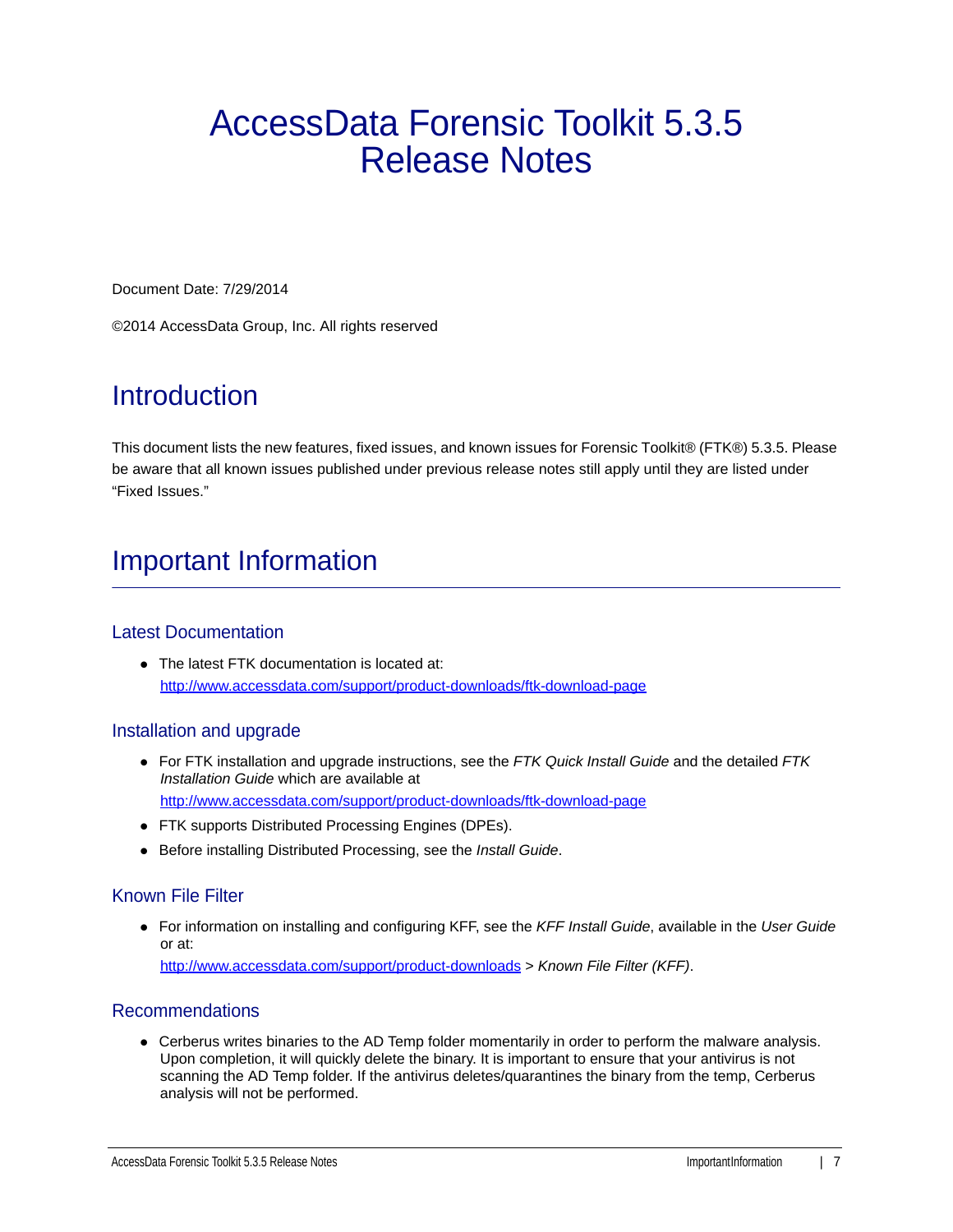If you choose to have a case's database files placed in the case folder, do not move your case folder without first archiving and detaching the case.

## 5.3.5 New and Improved

For information about new features in previous 5.x releases, see:

- [5.3.4 New and Improved \(page 13\)](#page-12-0)
- [5.3.3 New and Improved \(page 18\)](#page-17-0)
- [5.3.2 New and Improved \(page 23\)](#page-22-0)
- [5.3.1 New and Improved \(page 28\)](#page-27-0)
- [5.3 New and Improved \(page 34\)](#page-33-0)
- [5.2 New and Improved \(page 44\)](#page-43-0)

There are no new features for this release.

## <span id="page-7-0"></span>Fixed Issues in 5.3.5

For information about fixed issues for previous 5.x releases, see the following:

- [Fixed Issues in 5.3.4 \(page 13\)](#page-12-1)
- [Fixed Issues in 5.3.3 \(page 19\)](#page-18-0)
- [Fixed Issues in 5.3.2 \(page 23\)](#page-22-1)
- [Fixed Issues in 5.3.1 \(page 28\)](#page-27-1)
- [Fixed Issues in 5.3 \(page 35\)](#page-34-0)
- [Fixed Issues in 5.2.1 \(page 40\)](#page-39-0)
- [Fixed Issues in 5.2 \(page 46\)](#page-45-0)

The following issues have been fixed in this release:

#### **Bookmarks**

- When editing a new bookmark, the **Save Changes** button is now active after adding a bookmark or file comment. (15105)
- Creating a bookmark report now correctly labels *Bookmark Comments* in the report. (15106)
- A bookmark now recognizes saved changes to the *File Comment*. Previously, you were prompted to save the bookmark even though there were no changes to be saved. (15108)
- When creating a bookmark report, *Bookmark Comments* created for one bookmark no longer display in subsequent bookmarks. (15110)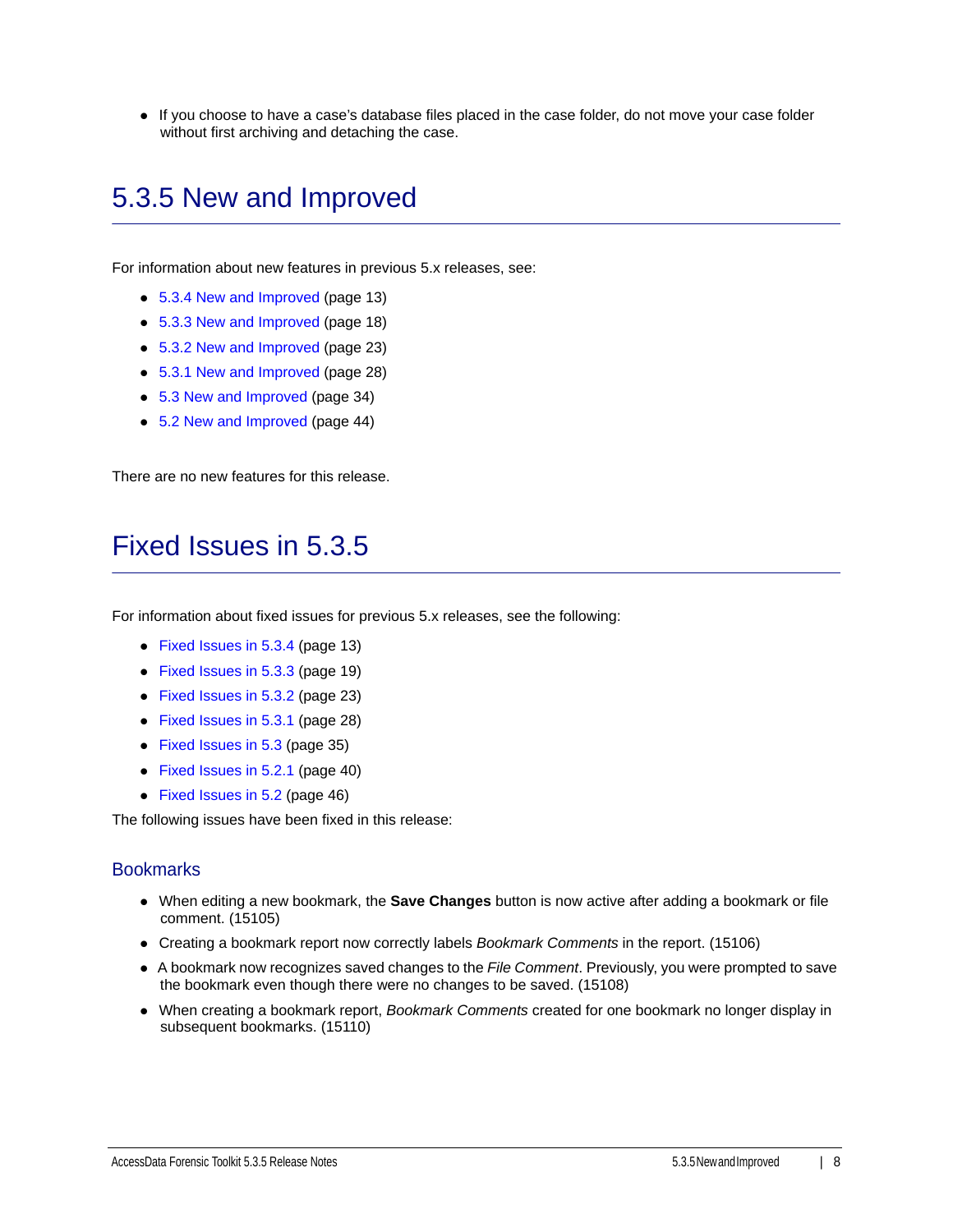## Reporting

• Selecting a second-level child bookmark of Shared without selecting the first-level child bookmark now correctly includes the second-level child bookmark in the report. (14836)

### KFF

- In the **Manage > KFF** menu, the **OK** button is now immediately available after creating a new group. (4252)
- Sorting by the *Source* column in the KFF dialog no longer cause the program to stop responding. (10570)

#### **Decryption**

- Drives encrypted with FileVault 2 are now properly detected. (13354)
- All versions of Lotus Notes NSF files are now properly decrypted. (13746)

## Known Issues in 5.3.5

For a list of known issues for previous 5.x releases, see the following:

- [Known Issues in 5.3.4 \(page 14\)](#page-13-0)
- [Known Issues in 5.3.3 \(page 19\)](#page-18-1)
- [Known Issues in 5.3.2 \(page 24\)](#page-23-0)
- [Known Issues in 5.3.1 \(page 30\)](#page-29-0)
- [Known Issues in 5.3 \(page 36\)](#page-35-0)
- [Known Issues in 5.2 \(page 48\)](#page-47-0)

The following items are known issues:

### KFF

After processing a case with defaults and extra options, the *KFF Admin* window displays the *Case Specific* template. (13399)

#### **Graphics**

The Thumbnail pane on the Graphics tab does not scroll vertically. (13256)

#### Case Review

Individually parsed entries for Internet Explorer 9 Cache files do not display in Cool HTML. (3476)

#### **Decryption**

When decrypting drives encrypted with FileVault 2, the decryption completes, but the files detected from the drive are not consistent. (13354)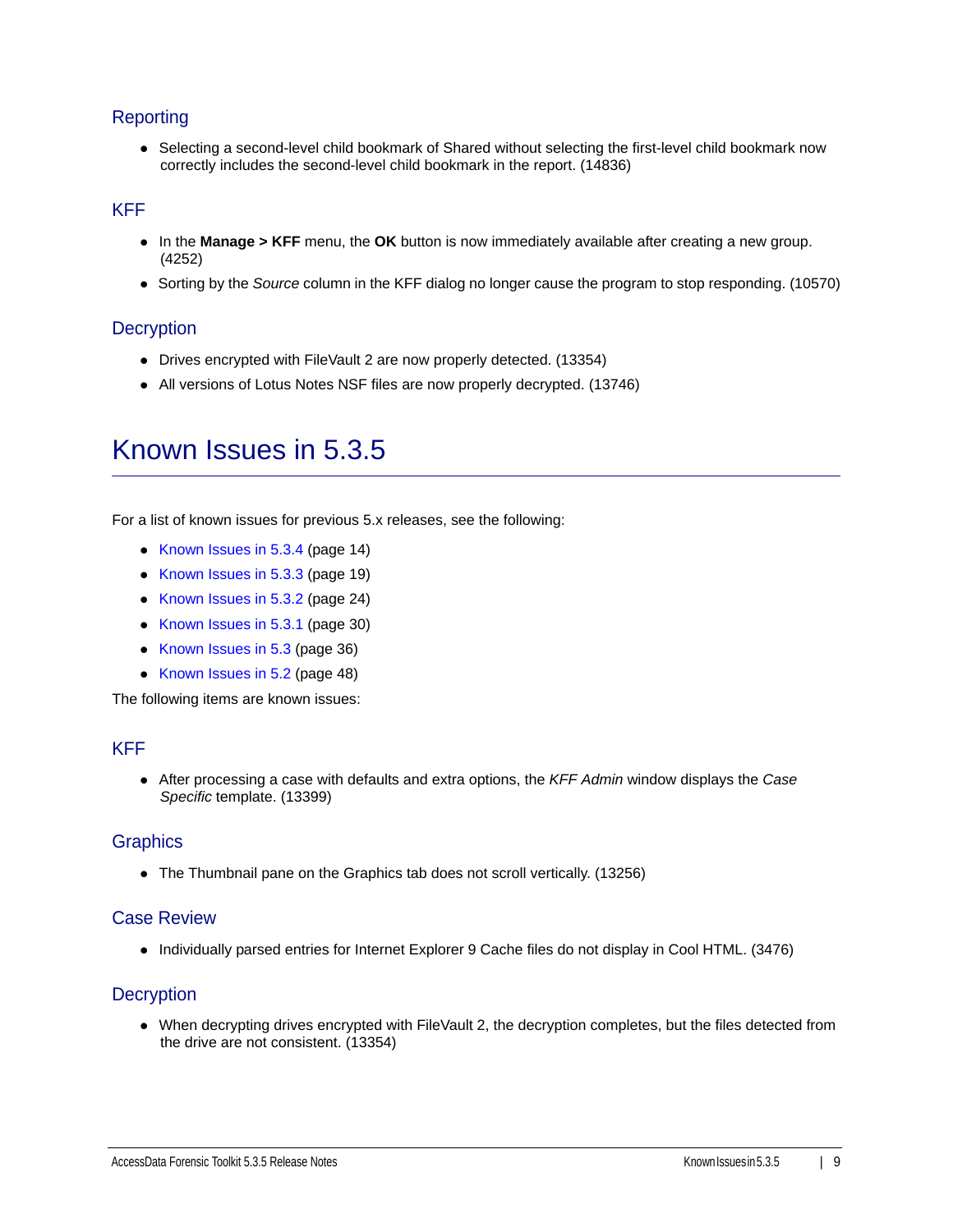## Where to get more information

Use the following documentation resources to learn more about this product. Each document is available in PDF format in the download ISO file. The *User Guide* is also available through the *Help* menu in FTK.

The latest version of each document is available in the *Product Release* pane on the FTK product download page:

http://www.accessdata.com/support/product-downloads/ftk-download-page

| <b>Document</b>                                              | <b>Description</b>                                                                                                                                          |
|--------------------------------------------------------------|-------------------------------------------------------------------------------------------------------------------------------------------------------------|
| Quick Installation Guide                                     | Basic information about how to install and upgrade this and related<br>products.                                                                            |
| <b>FTK</b> Installation Guide                                | Information about how to install and upgrade this and related products.                                                                                     |
| User Guide                                                   | Information about how to use this product, including detailed technical<br>information and instructions for performing tasks.                               |
| Upgrading, Migrating, and Moving<br>Cases                    | Information about upgrading and migrating cases from 4.1 to 4.2, and<br>moving cases from one database to another.                                          |
| <b>Upgrading Cases</b>                                       | Information about upgrading cases from 4.1 to 4.2.                                                                                                          |
| <b>Migrating Archived Cases</b>                              | Information about upgrading or migrating cases that you have archived<br>in a previous release.                                                             |
| <b>KFF Quick Install Guide and KFF</b><br>installation files | For the most current KFF Server and KFF data installation files, as well<br>as the KFF Quick Install Guide, visit the AccessData Product<br>Downloads page: |
|                                                              | http://www.accessdata.com/support/product-downloads                                                                                                         |
|                                                              | Under Current Releases, expand the Known File Filter (KFF) section<br>and then the KFF Server section.                                                      |

## Comments?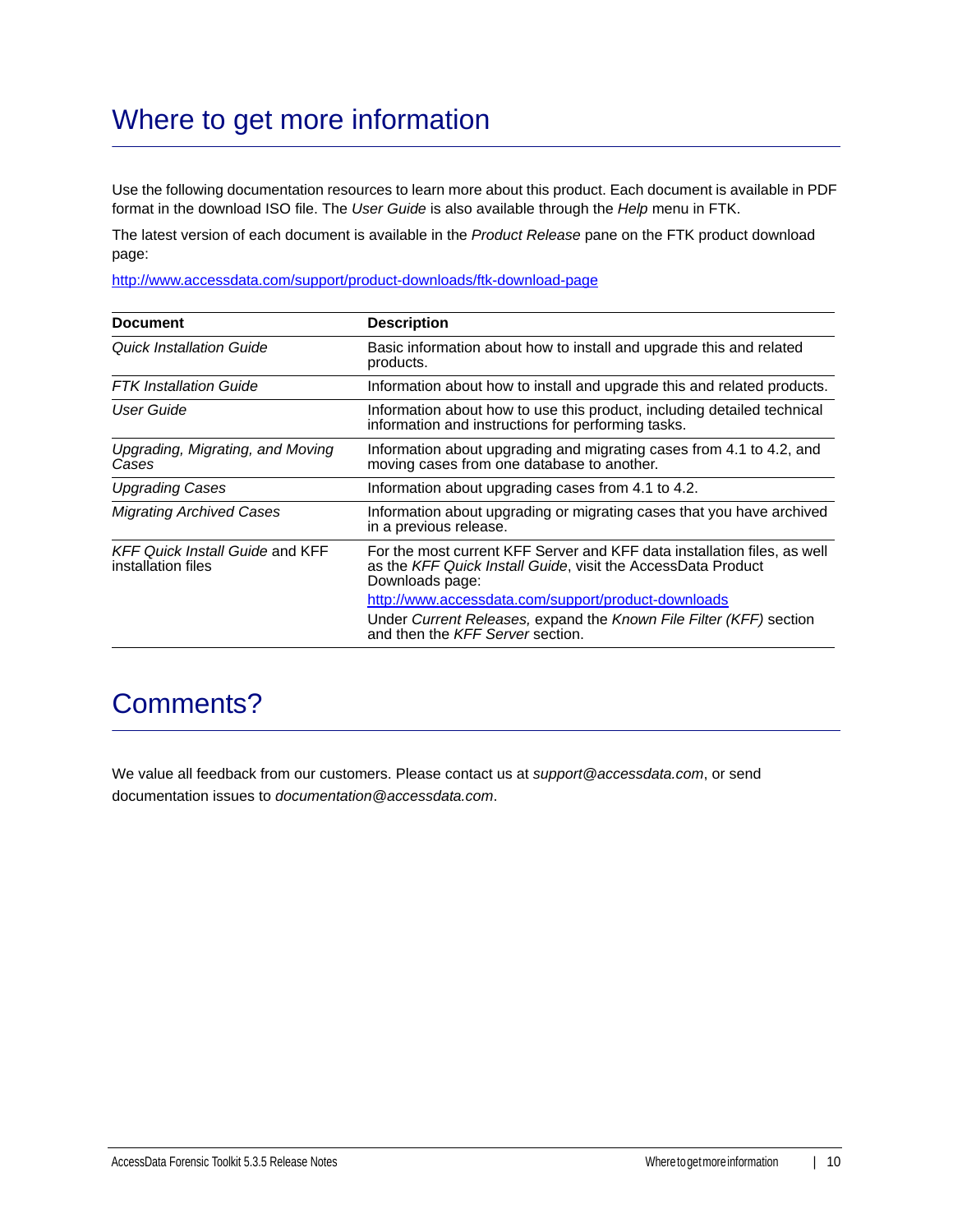# AccessData Forensic Toolkit 5.3.4 Release Notes

Document Date: 6/19/2014

©2014 AccessData Group, Inc. All rights reserved

## **Introduction**

This document lists the new features, fixed issues, and known issues for Forensic Toolkit® (FTK®) 5.3.4. Please be aware that all known issues published under previous release notes still apply until they are listed under "Fixed Issues."

## Important Information

### Latest Documentation

• The latest FTK documentation is located at: http://www.accessdata.com/support/product-downloads/ftk-download-page

### Installation and upgrade

- For FTK installation and upgrade instructions, see the *FTK Quick Install Guide* and the detailed *FTK Installation Guide* which are available at http://www.accessdata.com/support/product-downloads/ftk-download-page
- Whenever possible, install FTK on a physical system. Due to performance, AccessData does not recommend configurations where the database or the Evidence Processing Engine is running on a virtual machine.
- FTK supports Distributed Processing Engines (DPEs). Distributed Processing allows the installation of up to three additional processing engines to share the work load of processing evidence in a case. Before installing Distributed Processing, see the *Install Guide*.
- Offline versions of the maps used for Geolocation are available. Use the links **Geolocation Map for Offline Use** and **Geolocation Map for Offline ReadMe** on the FTK Product download page: http://www.accessdata.com/support/product-downloads/ftk-download-page

## **PostgreSQL**

• If using PostgreSQL, please note the following: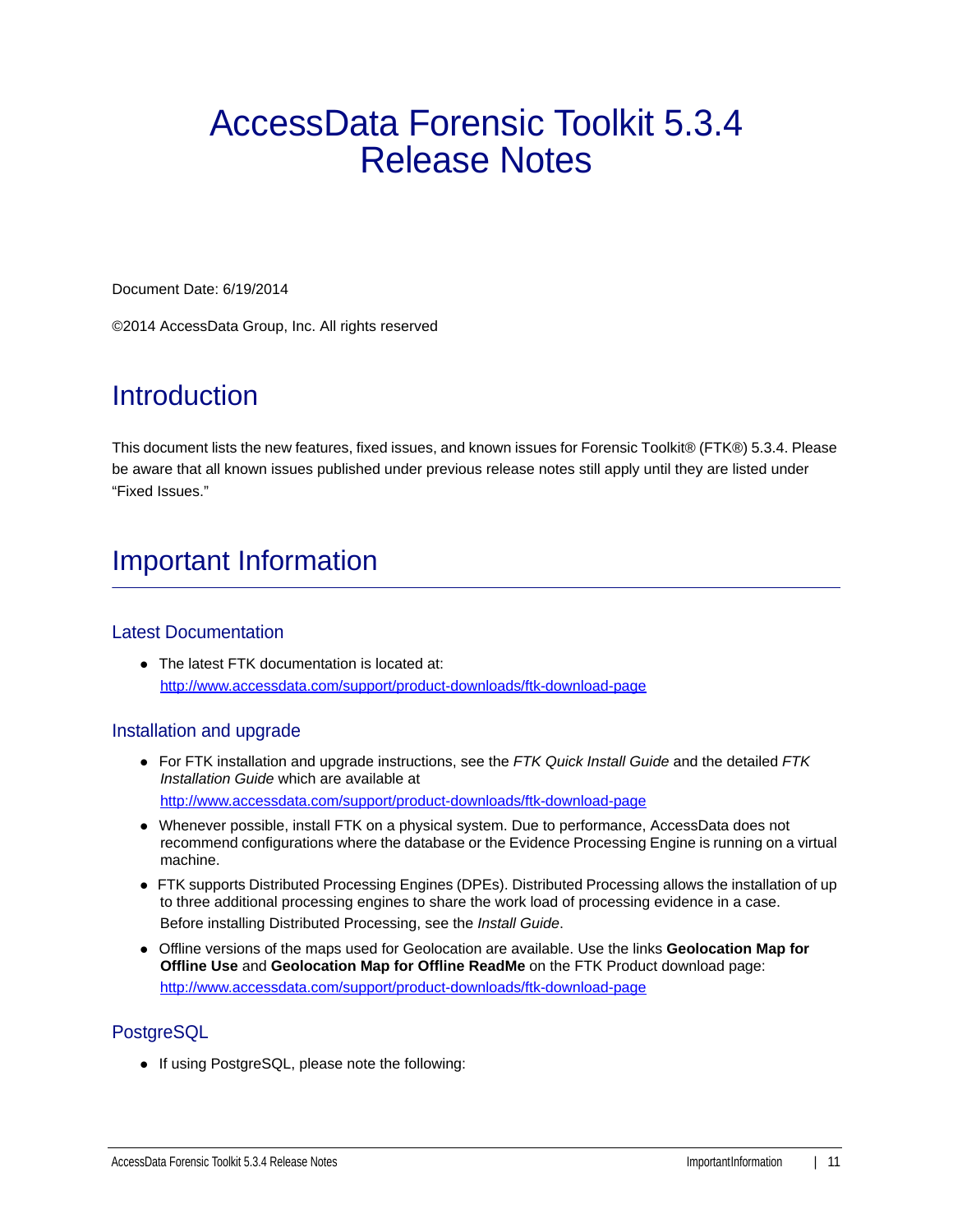If the computer has fewer than 16 cores ( $<$  16), then in the PostgreSQL configuration file, set the max connections to 60 per computer.

For example, if there are 4 computers in the Distributed Processing Model in which every computer has fewer than 16 cores, then set max\_connections to 240 (60\*4).

- If the computer has 16 or more cores ( $>= 16$ ), then in the PostgreSQL configuration file, set the max connections to 125 per computer. For example, if there are 4 computers in the Distributed Processing Model in which 3 computers are 8 core (<16) and 1 computer is 16 core (>=16), then set max connections to 245 (60\*3 + 125\*1).
- If there is just one computer in the Distributed Processing Model, the max\_connections should be no less than 100.

### **Oracle**

- Oracle 10g is not compatible with Windows 8.
- When you first launch FTK and add the database, change the Oracle SID from ADG to FTK2 after selecting Oracle as your database.
- Oracle must be installed on a computer with a name that begins with a letter (a-z and A-Z). Due to a restriction on domain names in RFC 1035, applications cannot connect to Oracle if the computer's name begins with a number. If the Oracle computer name begins with a number, you must change the machine name before installing Oracle.

## Known File Filter

For information on installing and configuring KFF, see the *KFF Install Guide*, available in the *User Guide* or at:

<http://www.accessdata.com/support/product-downloads>> *Known File Filter (KFF)*.

- To install the KFF server, you must have admin privileges. Otherwise, you get the following error: *Unhandled exception has occurred in your application.*
- If you have too few KFF Lookup Interface threads configured, it can result in KFF not completing and generating the following error in the error log:

"[Date] Failure on item ... Could not connect to KFF Server ..., token ..."

If you get the error, increase the thread count.

For instructions on configuring KFF, see the *Working with the KFF Library* chapter in the FTK User Guide.

If you are installing KFF in a distributed processing environment, you must specify the KFF server by its IP address and not use 'localhost'. Otherwise you may get incorrect KFF counts.

### Recommendations

- AccessData recommends that, whenever possible, you not have an active internet connection when running Imager or FTK. If the computer running Imager or FTK has an active internet connection and you are viewing certain types of HTML web pages or binaries, there is a potential risk that is associated with specially crafted pages or binaries. These pages or binaries can trigger unintended consequences, such as running malicious code or scripts.
- It is strongly recommended that you configure your antivirus to exclude the database (PostgreSQL, Oracle database, Microsoft SQL) AD temp, source images/loose files, and case folders for performance and data integrity.
	- Cerberus writes binaries to the AD Temp folder momentarily in order to perform the malware analysis. Upon completion, it will quickly delete the binary. It is important to ensure that your antivirus is not scanning the AD Temp folder. If the antivirus deletes/quarantines the binary from the temp, Cerberus analysis will not be performed.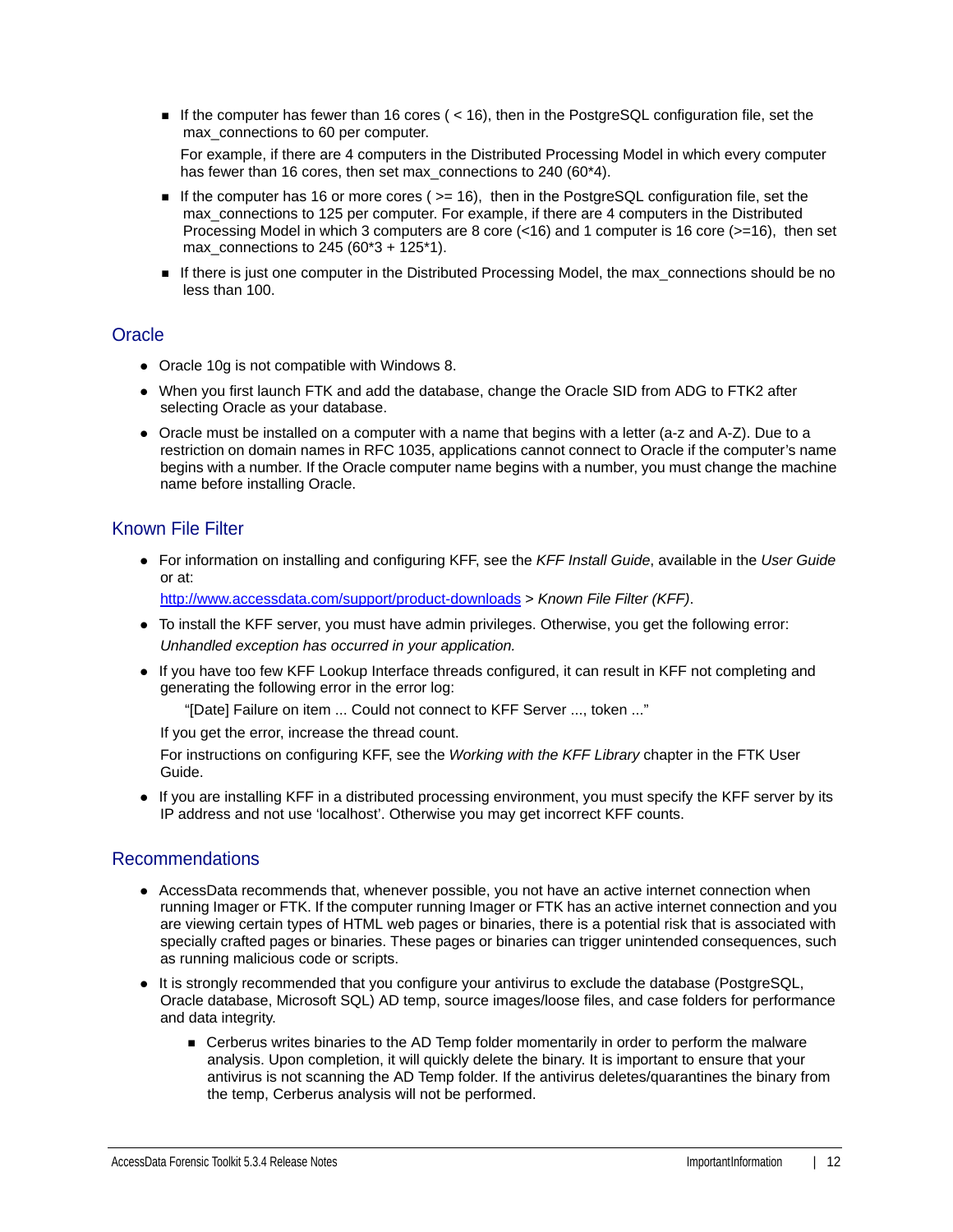If you choose to have a case's database files placed in the case folder, do not move your case folder without first archiving and detaching the case.

## <span id="page-12-0"></span>5.3.4 New and Improved

For information about new features in previous 5.x releases, see:

- [5.3.3 New and Improved \(page 18\)](#page-17-0)
- [5.3.2 New and Improved \(page 23\)](#page-22-0)
- [5.3.1 New and Improved \(page 28\)](#page-27-0)
- [5.3 New and Improved \(page 34\)](#page-33-0)
- [5.2 New and Improved \(page 44\)](#page-43-0)

There are no new features for this release.

## <span id="page-12-1"></span>Fixed Issues in 5.3.4

For information about fixed issues for previous 5.x releases, see the following:

- [Fixed Issues in 5.3.3 \(page 19\)](#page-18-0)
- [Fixed Issues in 5.3.2 \(page 23\)](#page-22-1)
- [Fixed Issues in 5.3.1 \(page 28\)](#page-27-1)
- [Fixed Issues in 5.3 \(page 35\)](#page-34-0)
- [Fixed Issues in 5.2.1 \(page 40\)](#page-39-0)
- [Fixed Issues in 5.2 \(page 46\)](#page-45-0)

The following issues have been fixed in this release:

### **DBControl**

• In DBControl, you can now assign multiple users to a single user when restoring a case from a previous version of FTK. (12875)

#### Case

The *Case Created Date* now displays in Coordinated Universal Time (UTC). (12595)

#### Parsing

• Hard links parsed from an HFS+ system now display correctly. (9114)

#### **Graphics**

Changes to thumbnail sizes now persist when switching between tabs. (12076)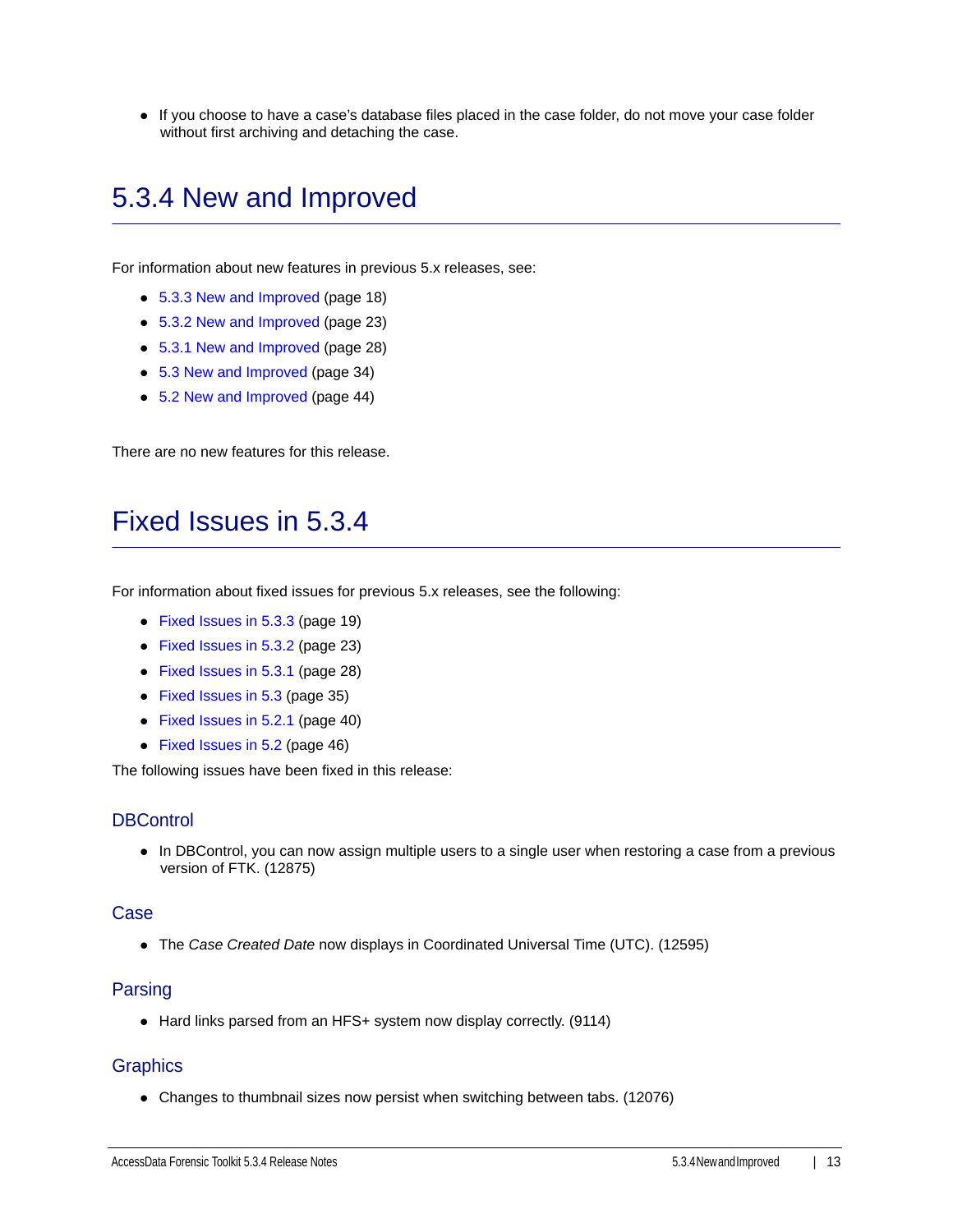## **Reporting**

*Time Zone for Display* now displays the correct time zone when you run a previous report with a different time zone selected. (10202)

## <span id="page-13-0"></span>Known Issues in 5.3.4

For a list of known issues for previous 5.x releases, see the following:

- [Known Issues in 5.3.3 \(page 19\)](#page-18-1)
- [Known Issues in 5.3.2 \(page 24\)](#page-23-0)
- [Known Issues in 5.3.1 \(page 30\)](#page-29-0)
- [Known Issues in 5.3 \(page 36\)](#page-35-0)
- [Known Issues in 5.2 \(page 48\)](#page-47-0)

The following items are known issues:

#### **Search**

• Selecting files in an Index Search may cause the program to stop responding. (13031)

#### **Database**

At times, it may take twice as long to process large amounts of data on a PostgreSQL database than in earlier versions of FTK. (13141)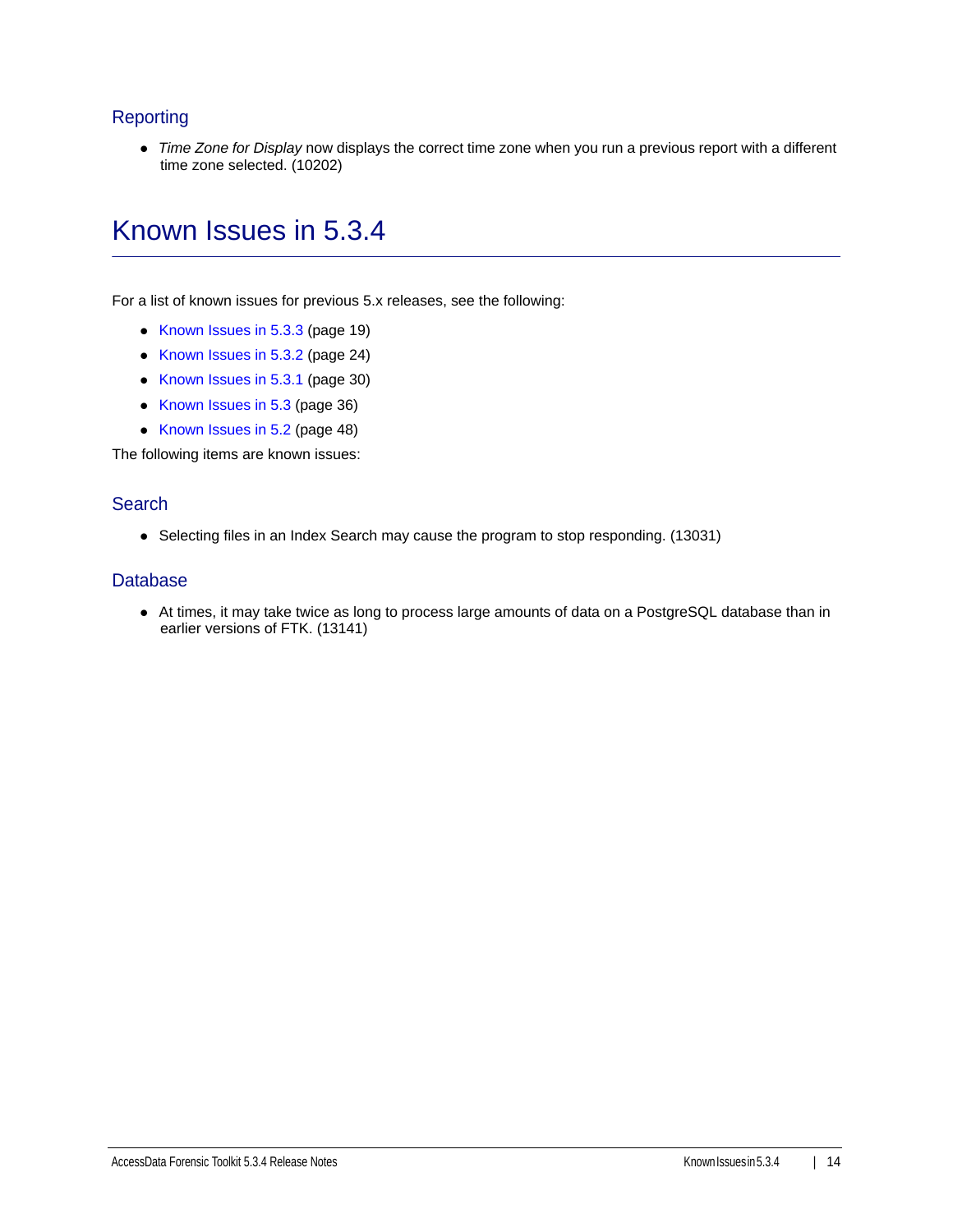## Where to get more information

Use the following documentation resources to learn more about this product. Each document is available in PDF format in the download ISO file. The *User Guide* is also available through the *Help* menu in FTK.

The latest version of each document is available in the *Product Release* pane on the FTK product download page:

http://www.accessdata.com/support/product-downloads/ftk-download-page

| <b>Document</b>                                              | <b>Description</b>                                                                                                                                          |
|--------------------------------------------------------------|-------------------------------------------------------------------------------------------------------------------------------------------------------------|
| Quick Installation Guide                                     | Basic information about how to install and upgrade this and related<br>products.                                                                            |
| <b>FTK</b> Installation Guide                                | Information about how to install and upgrade this and related products.                                                                                     |
| User Guide                                                   | Information about how to use this product, including detailed technical<br>information and instructions for performing tasks.                               |
| Upgrading, Migrating, and Moving<br>Cases                    | Information about upgrading and migrating cases from 4.1 to 4.2, and<br>moving cases from one database to another.                                          |
| <b>Upgrading Cases</b>                                       | Information about upgrading cases from 4.1 to 4.2.                                                                                                          |
| <b>Migrating Archived Cases</b>                              | Information about upgrading or migrating cases that you have archived<br>in a previous release.                                                             |
| <b>KFF Quick Install Guide and KFF</b><br>installation files | For the most current KFF Server and KFF data installation files, as well<br>as the KFF Quick Install Guide, visit the AccessData Product<br>Downloads page: |
|                                                              | http://www.accessdata.com/support/product-downloads                                                                                                         |
|                                                              | Under Current Releases, expand the Known File Filter (KFF) section<br>and then the KFF Server section.                                                      |

## Comments?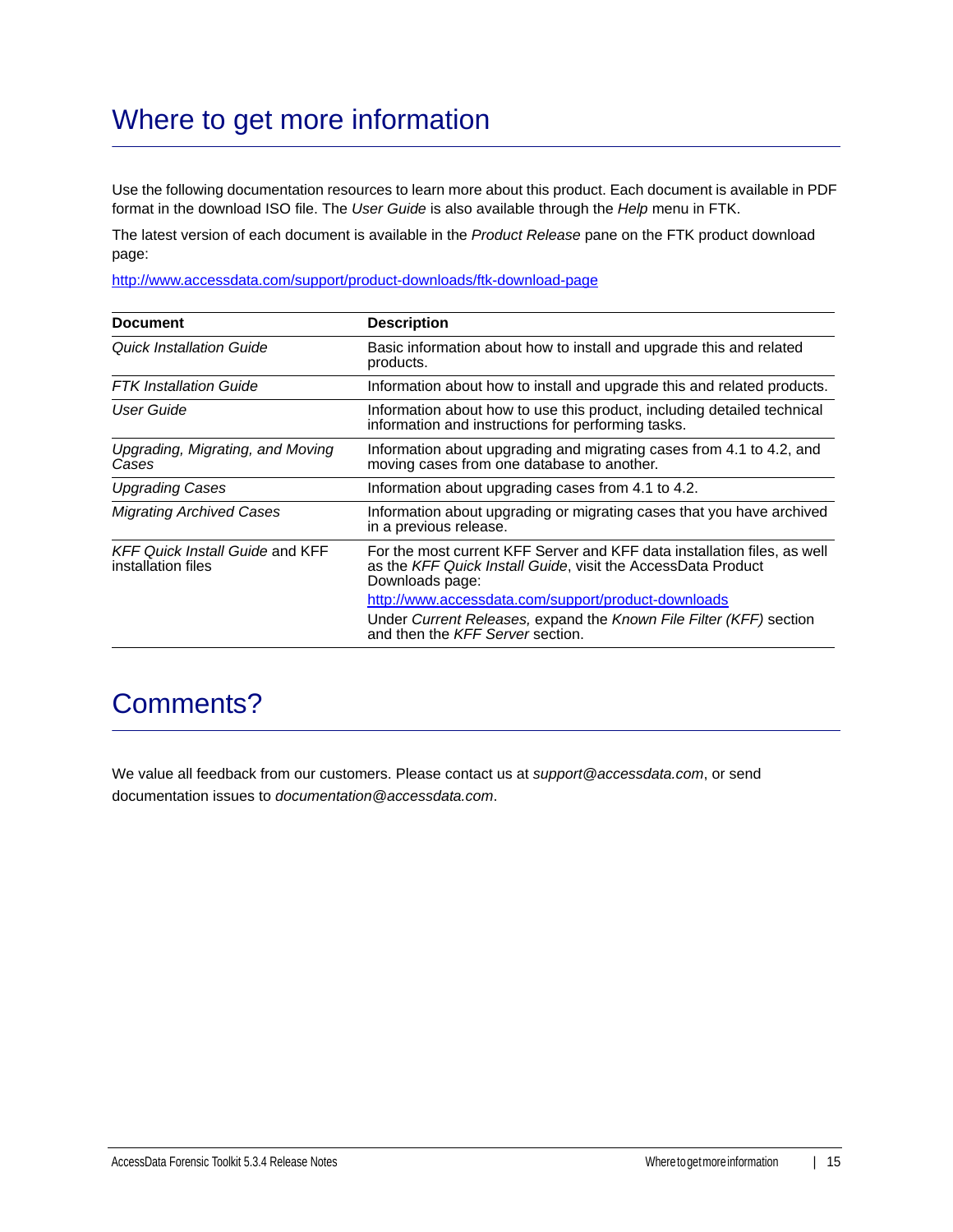# AccessData Forensic Toolkit 5.3.3 Release Notes

Document Date: 5/19/2014 ©2014 AccessData Group, Inc. All rights reserved

## **Introduction**

This document lists the new features, fixed issues, and known issues for Forensic Toolkit® (FTK®) 5.3.3. Please be aware that all known issues published under previous release notes still apply until they are listed under "Fixed Issues."

## Important Information

## Latest Documentation

• The latest FTK documentation is located at: http://www.accessdata.com/support/product-downloads/ftk-download-page

### Installation and upgrade:

- For FTK installation and upgrade instructions, see the *FTK Quick Install Guide* and the detailed *FTK Installation Guide* which are available at http://www.accessdata.com/support/product-downloads/ftk-download-page
- Whenever possible, install FTK on a physical system. Due to performance, AccessData does not recommend configurations where the database or the Evidence Processing Engine is running on a virtual machine.
- FTK supports Distributed Processing Engines (DPEs). Distributed Processing allows the installation of up to three additional processing engines to share the work load of processing evidence in a case. Before installing Distributed Processing, see the *Install Guide*.
- Offline versions of the maps used for Geolocation are available. Use the links **Geolocation Map for Offline Use** and **Geolocation Map for Offline ReadMe** on the FTK Product download page: http://www.accessdata.com/support/product-downloads/ftk-download-page

## **PostgreSQL**

• If using PostgreSQL, please note the following: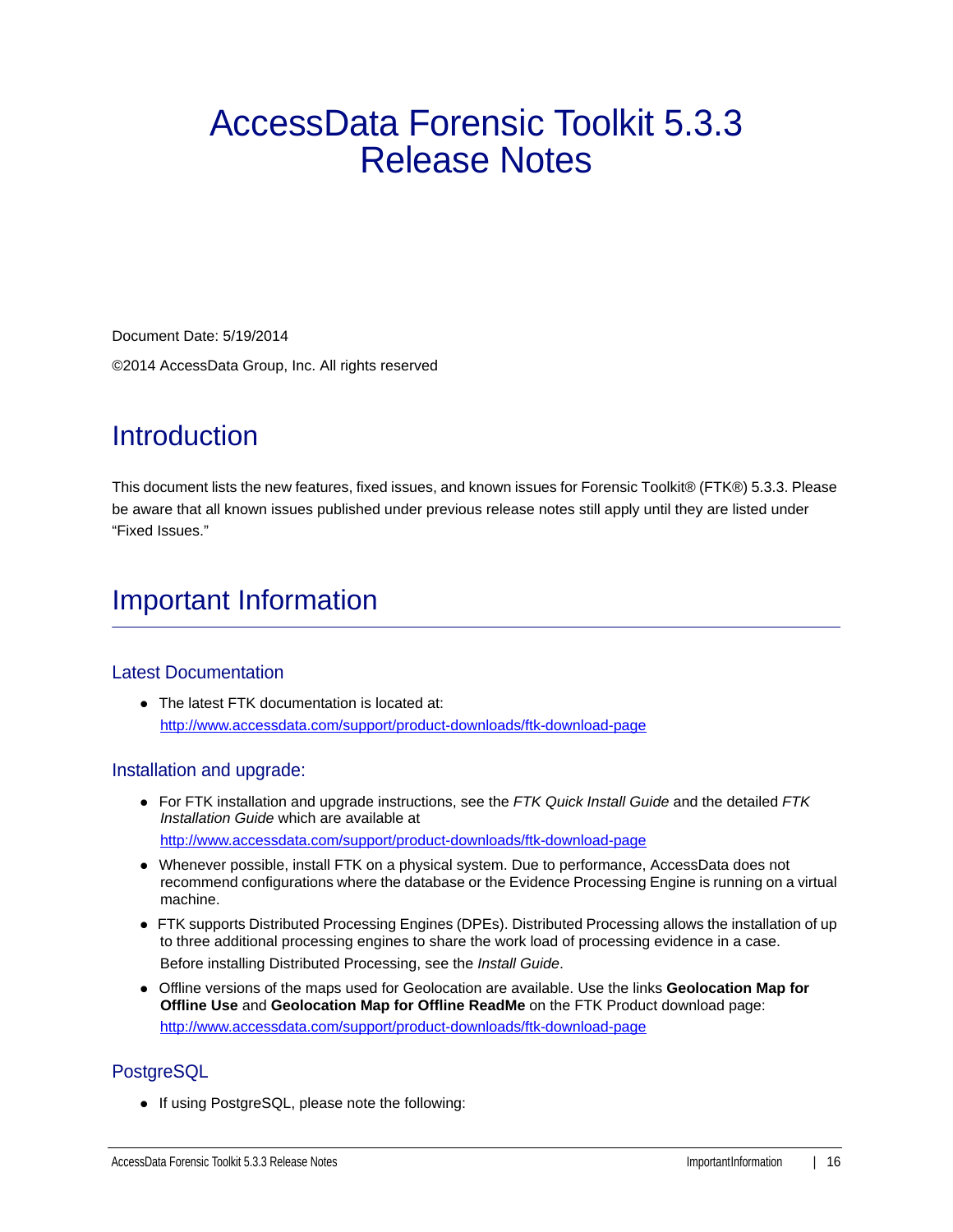If the computer has fewer than 16 cores ( $<$  16), then in the PostgreSQL configuration file, set the max connections to 60 per computer.

For example, if there are 4 computers in the Distributed Processing Model in which every computer has fewer than 16 cores, then set max\_connections to 240 (60\*4).

- If the computer has 16 or more cores ( $>= 16$ ), then in the PostgreSQL configuration file, set the max connections to 125 per computer. For example, if there are 4 computers in the Distributed Processing Model in which 3 computers are 8 core (<16) and 1 computer is 16 core (>=16), then set max connections to 245 (60\*3 + 125\*1).
- If there is just one computer in the Distributed Processing Model, the max\_connections should be no less than 100.

### **Oracle**

- Oracle 10g is not compatible with Windows 8.
- When you first launch FTK and add the database, change the Oracle SID from ADG to FTK2 after selecting Oracle as your database.
- Oracle must be installed on a computer with a name that begins with a letter (a-z and A-Z). Due to a restriction on domain names in RFC 1035, applications cannot connect to Oracle if the computer's name begins with a number. If the Oracle computer name begins with a number, you must change the machine name before installing Oracle.

## Known File Filter

For information on installing and configuring KFF, see the *KFF Install Guide*, available in the *User Guide* or at:

<http://www.accessdata.com/support/product-downloads>> *Known File Filter (KFF)*.

- To install the KFF server, you must have admin privileges. Otherwise, you get the following error: *Unhandled exception has occurred in your application.*
- If you have too few KFF Lookup Interface threads configured, it can result in KFF not completing and generating the following error in the error log:

"[Date] Failure on item ... Could not connect to KFF Server ..., token ..."

If you get the error, increase the thread count.

For instructions on configuring KFF, see the *Working with the KFF Library* chapter in the FTK User Guide.

If you are installing KFF in a distributed processing environment, you must specify the KFF server by its IP address and not use 'localhost'. Otherwise you may get incorrect KFF counts.

### Recommendations

- AccessData recommends that, whenever possible, you not have an active internet connection when running Imager or FTK. If the computer running Imager or FTK has an active internet connection and you are viewing certain types of HTML web pages or binaries, there is a potential risk that is associated with specially crafted pages or binaries. These pages or binaries can trigger unintended consequences, such as running malicious code or scripts.
- It is strongly recommended that you configure your antivirus to exclude the database (PostgreSQL, Oracle database, Microsoft SQL) AD temp, source images/loose files, and case folders for performance and data integrity.
	- Cerberus writes binaries to the AD Temp folder momentarily in order to perform the malware analysis. Upon completion, it will quickly delete the binary. It is important to ensure that your antivirus is not scanning the AD Temp folder. If the antivirus deletes/quarantines the binary from the temp, Cerberus analysis will not be performed.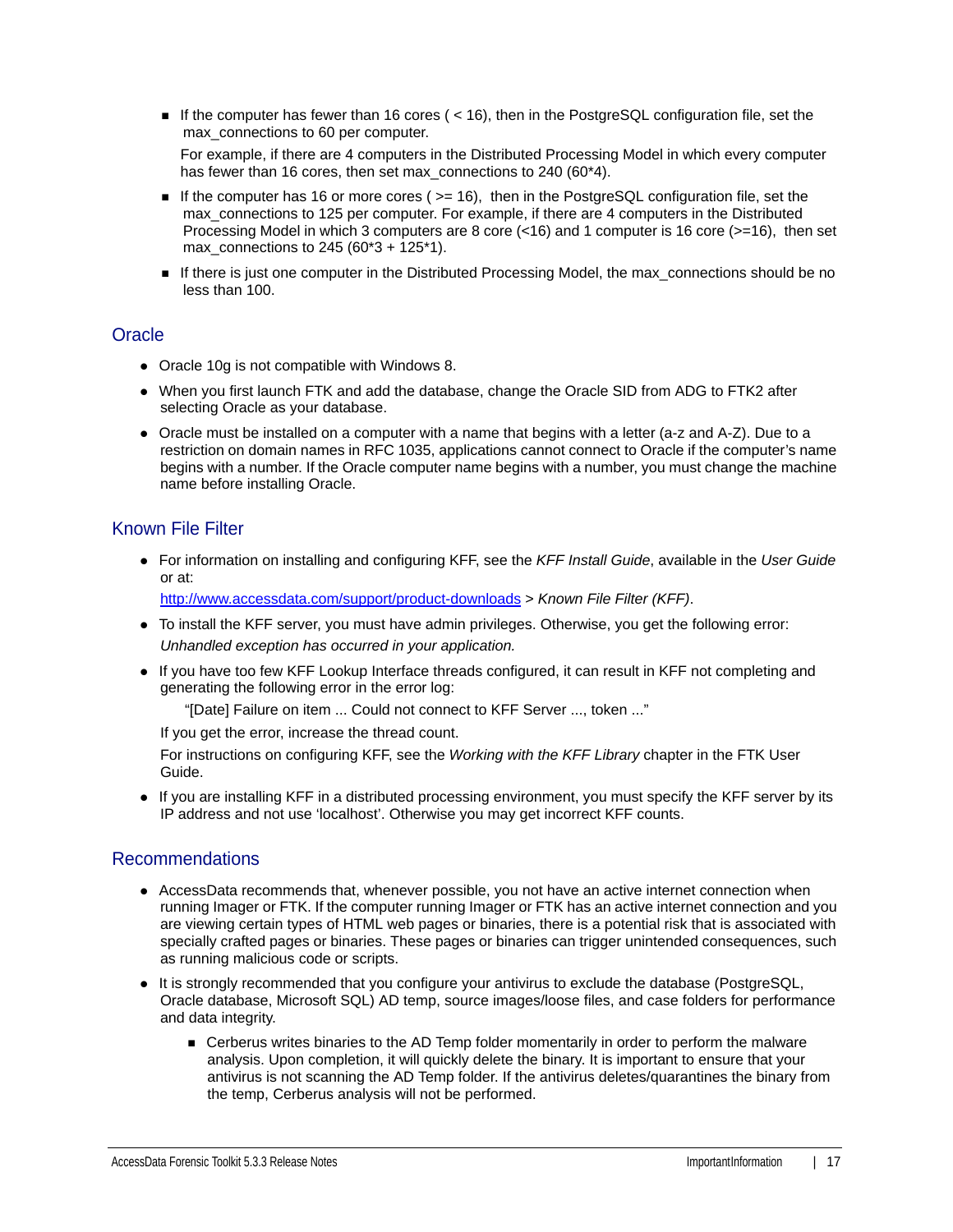If you choose to have a case's database files placed in the case folder, do not move your case folder without first archiving and detaching the case.

## <span id="page-17-0"></span>5.3.3 New and Improved

For information about new features in previous 5.x releases, see:

- [5.3.2 New and Improved \(page 23\)](#page-22-0)
- [5.3.1 New and Improved \(page 28\)](#page-27-0)
- [5.3 New and Improved \(page 34\)](#page-33-0)
- [5.2 New and Improved \(page 44\)](#page-43-0)

The following items are new and improved features and feature enhancements for this release:

#### Administration

You can now recover forgotton or lost passwords. Using a Password Reset File, you can reset your password. The Password Reset File is unique to your user name, password, and database. Create your Password Reset File and store it in a secure place. When you need to reset your password, simply access the Password Reset File in the Reset Password dialog. You can only use the Password Reset File once. After resetting your password, create a new Password Reset File for the next time you need to reset your password.

#### Attaching/Restoring Cases

You can now choose the path of the location to store the case's DB files, including a default option to save the DB files in the case folder. This is the same functionality that exists during a Case Creation.

#### Data Carving

• Added a new data carver for carving TIFF files.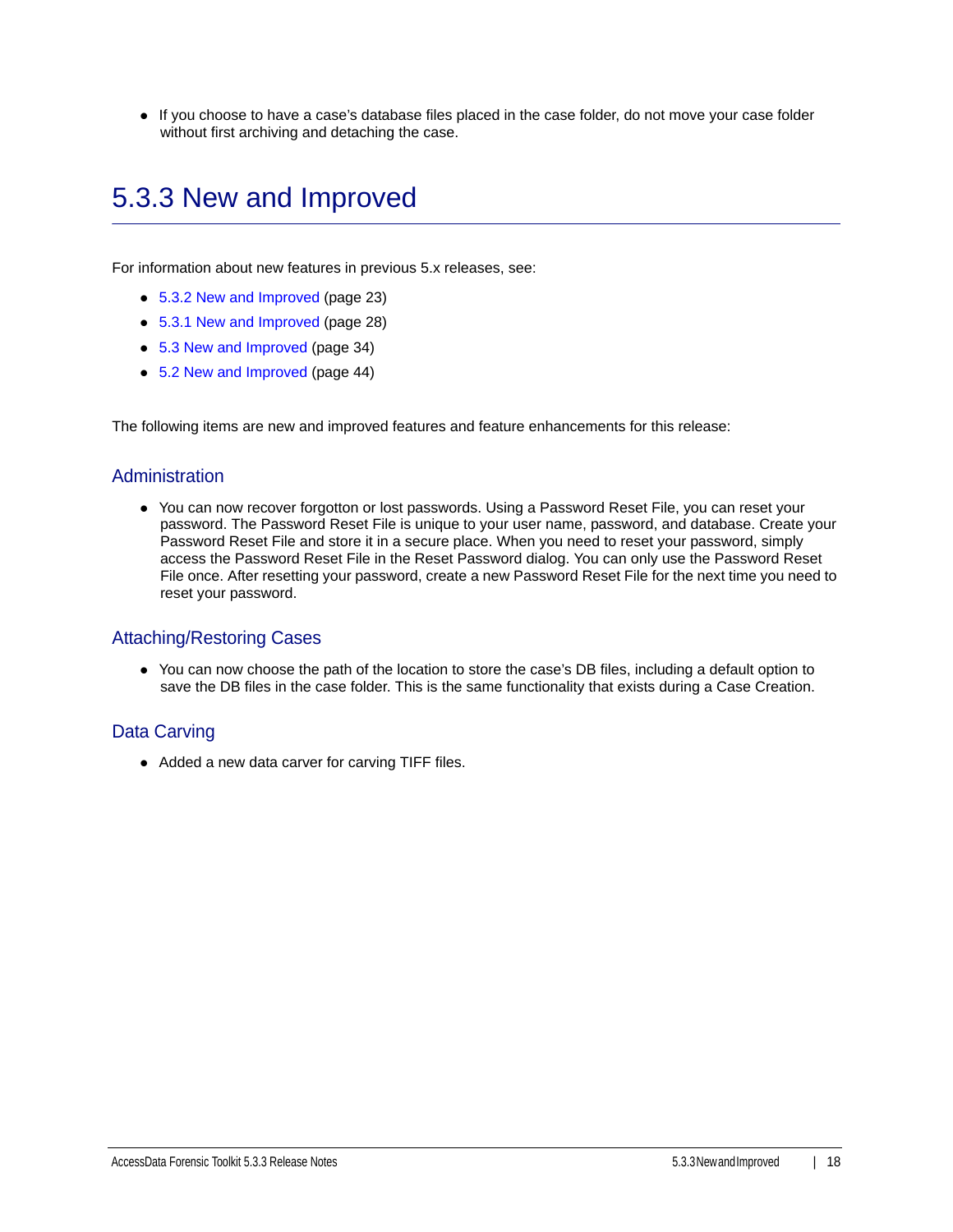## <span id="page-18-0"></span>Fixed Issues in 5.3.3

For information about fixed issues for previous 5.x releases, see the following:

- [Fixed Issues in 5.3.2 \(page 23\)](#page-22-1)
- [Fixed Issues in 5.3.1 \(page 28\)](#page-27-1)
- [Fixed Issues in 5.3 \(page 35\)](#page-34-0)
- [Fixed Issues in 5.2.1 \(page 40\)](#page-39-0)
- [Fixed Issues in 5.2 \(page 46\)](#page-45-0)

The following issues have been fixed in this release:

### Case Restore

When restoring a case that had multiple users with different roles, you no longer get an error when mapping all users to the App Admin or Case Admin roles. (10986)

#### **Bookmarks**

When changes are not made to a bookmark, you are no longer prompted to save your bookmark when exiting. (7601)

## <span id="page-18-1"></span>Known Issues in 5.3.3

For a list of known issues for previous 5.x releases, see the following:

- [Known Issues in 5.3.2 \(page 24\)](#page-23-0)
- [Known Issues in 5.3.1 \(page 30\)](#page-29-0)
- [Known Issues in 5.3 \(page 36\)](#page-35-0)
- [Known Issues in 5.2 \(page 48\)](#page-47-0)

The following items are known issues:

### Copy Case

Copy Case does not retain Bookmark Comments and File Comments for the bookmark you copied. (10600)

### Data Carving

GIF carving produces inconsistent results. (9636)

#### **Cerberus**

Cerberus Stage 2 analysis is missing some items that match the Stage 2 criteria. (9207)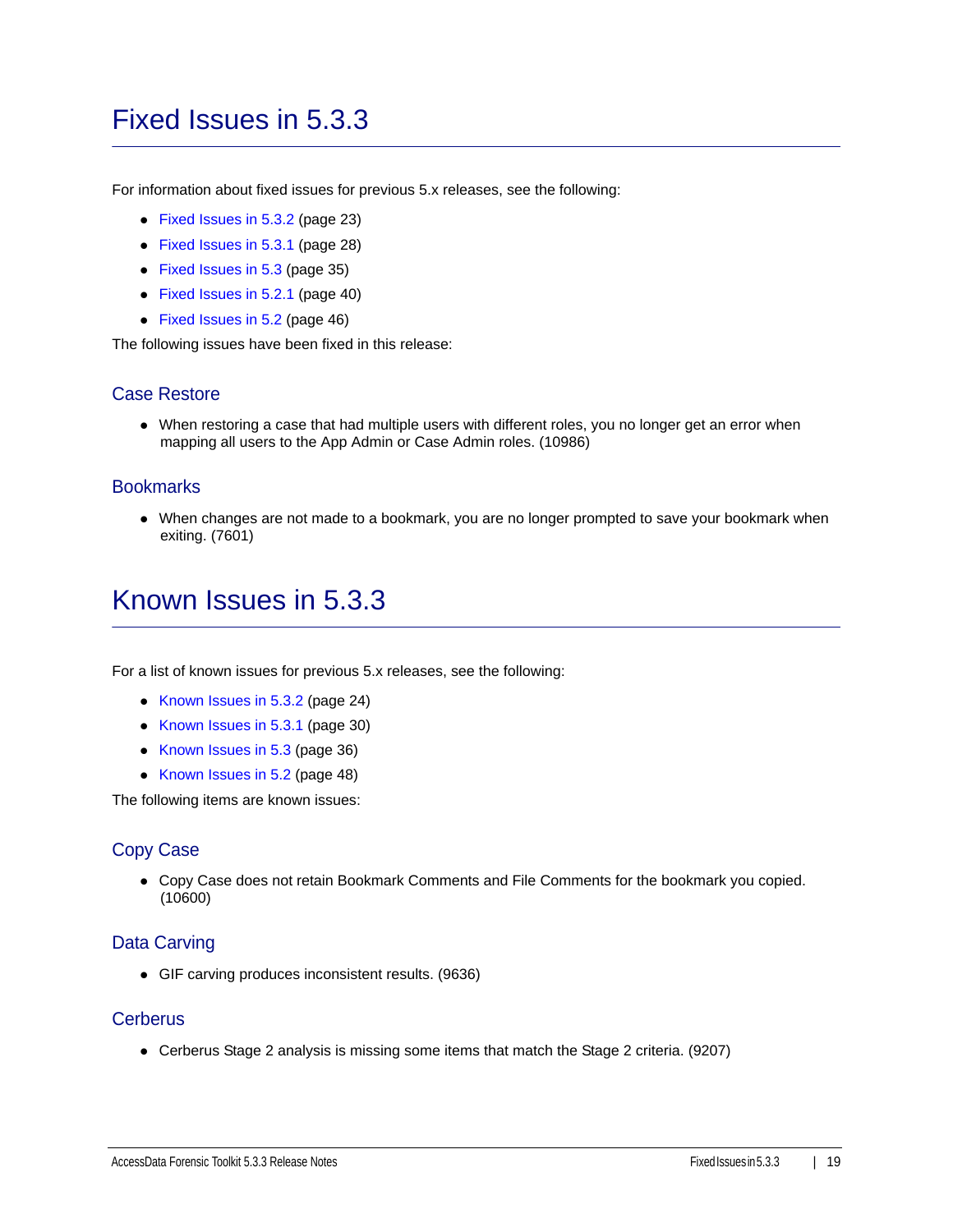## Where to get more information

Use the following documentation resources to learn more about this product. Each document is available in PDF format in the download ISO file. The *User Guide* is also available through the *Help* menu in FTK.

The latest version of each document is available in the *Product Release* pane on the FTK product download page:

http://www.accessdata.com/support/product-downloads/ftk-download-page

| <b>Document</b>                                              | <b>Description</b>                                                                                                                                          |
|--------------------------------------------------------------|-------------------------------------------------------------------------------------------------------------------------------------------------------------|
| Quick Installation Guide                                     | Basic information about how to install and upgrade this and related<br>products.                                                                            |
| <b>FTK</b> Installation Guide                                | Information about how to install and upgrade this and related products.                                                                                     |
| User Guide                                                   | Information about how to use this product, including detailed technical<br>information and instructions for performing tasks.                               |
| Upgrading, Migrating, and Moving<br>Cases                    | Information about upgrading and migrating cases from 4.1 to 4.2, and<br>moving cases from one database to another.                                          |
| <b>Upgrading Cases</b>                                       | Information about upgrading cases from 4.1 to 4.2.                                                                                                          |
| <b>Migrating Archived Cases</b>                              | Information about upgrading or migrating cases that you have archived<br>in a previous release.                                                             |
| <b>KFF Quick Install Guide and KFF</b><br>installation files | For the most current KFF Server and KFF data installation files, as well<br>as the KFF Quick Install Guide, visit the AccessData Product<br>Downloads page: |
|                                                              | http://www.accessdata.com/support/product-downloads                                                                                                         |
|                                                              | Under Current Releases, expand the Known File Filter (KFF) section<br>and then the KFF Server section.                                                      |

## Comments?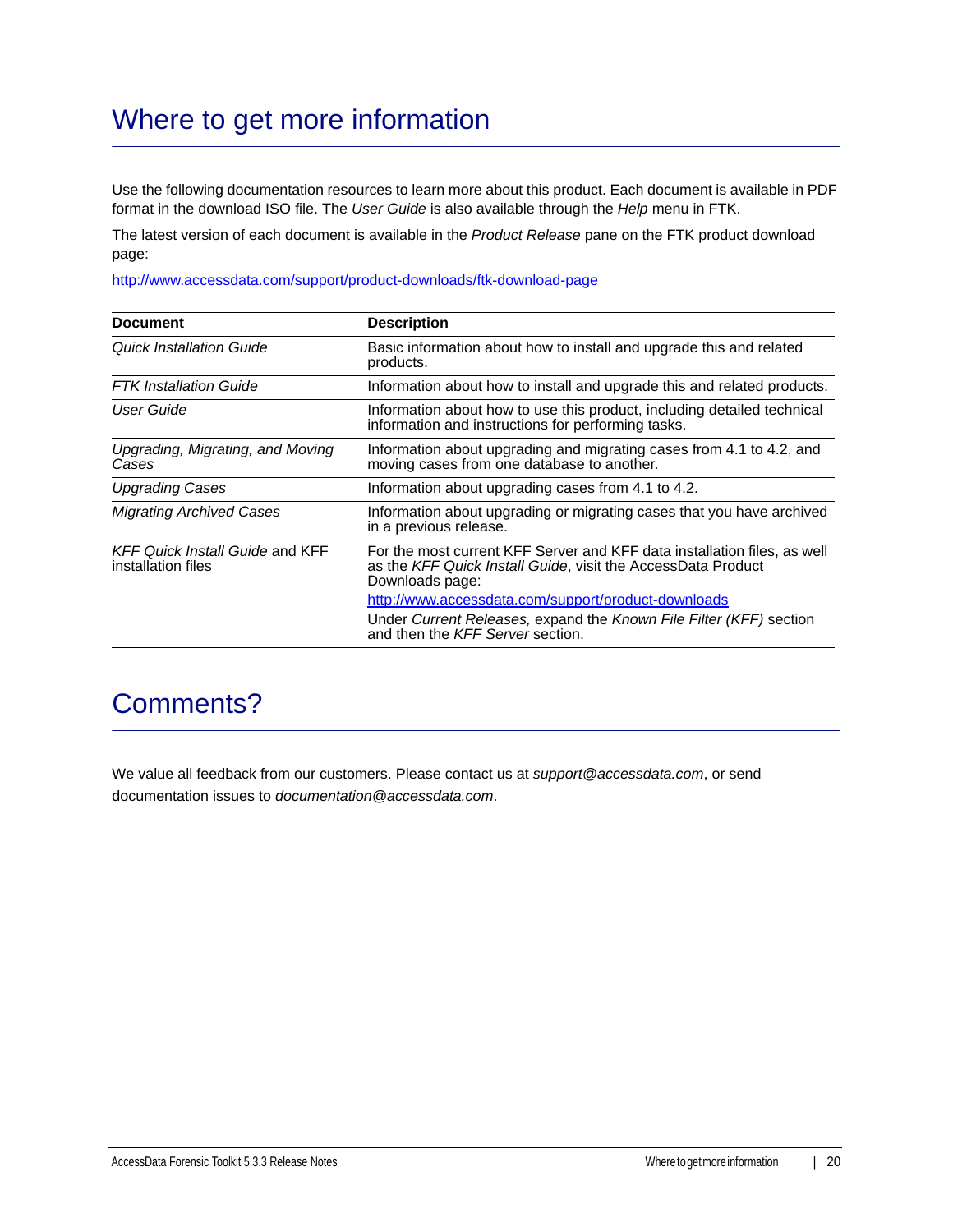# AccessData Forensic Toolkit 5.3.2 Release Notes

Document Date: 4/17/2014 ©2014 AccessData Group, Inc. All rights reserved

## **Introduction**

This document lists the new features, fixed issues, and known issues for Forensic Toolkit® (FTK®) 5.3.2. Please be aware that all known issues published under previous release notes still apply until they are listed under "Fixed Issues."

## Important Information

### Latest Documentation

• The latest FTK documentation is located at: http://www.accessdata.com/support/product-downloads/ftk-download-page

### Installation and upgrade:

- For FTK installation and upgrade instructions, see the *FTK Quick Install Guide* and the detailed *FTK Installation Guide* which are available at http://www.accessdata.com/support/product-downloads/ftk-download-page
- Whenever possible, install FTK on a physical system. Due to performance, AccessData does not recommend configurations where the database or the Evidence Processing Engine is running on a virtual machine.
- FTK supports Distributed Processing Engines (DPEs). Distributed Processing allows the installation of up to three additional processing engines to share the work load of processing evidence in a case. Before installing Distributed Processing, see the *Install Guide*.
- Offline versions of the maps used for Geolocation are available. Use the links **Geolocation Map for Offline Use** and **Geolocation Map for Offline ReadMe** on the FTK Product download page: http://www.accessdata.com/support/product-downloads/ftk-download-page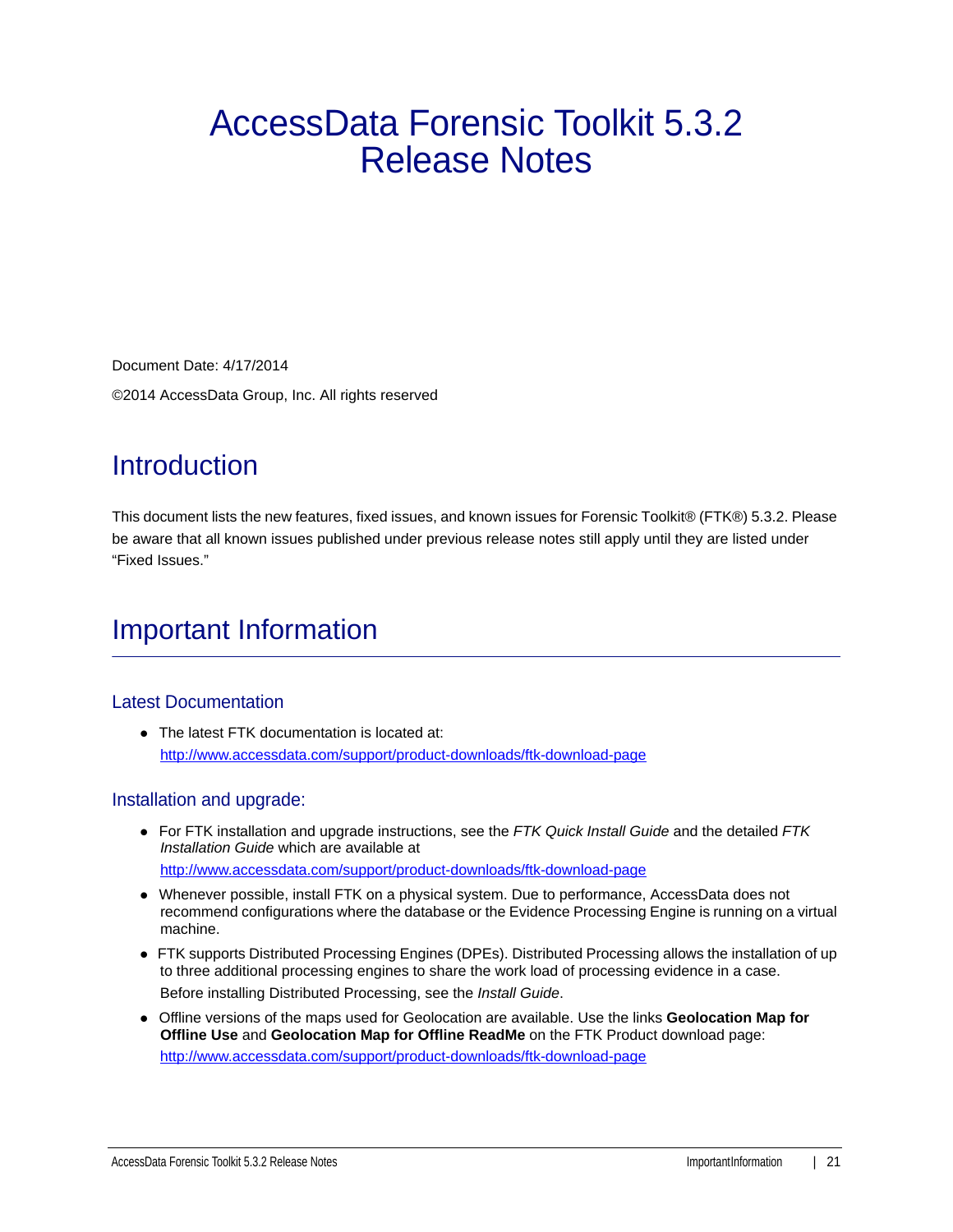## **PostgreSQL**

- If using PostgreSQL, please note the following:
	- If the computer has fewer than 16 cores ( $<$  16), then in the PostgreSQL configuration file, set the max connections to 60 per computer.

For example, if there are 4 computers in the Distributed Processing Model in which every computer has fewer than 16 cores, then set max\_connections to 240 (60\*4).

- If the computer has 16 or more cores ( $>= 16$ ), then in the PostgreSQL configuration file, set the max\_connections to 125 per computer.
- For example, if there are 4 computers in the Distributed Processing Model in which 3 computers are 8 core (<16) and 1 computer is 16 core ( $>=16$ ), then set max\_connections to 245 ( $60*3 + 125*1$ ).
- If there is just one computer in the Distributed Processing Model, the max\_connections should be no less than 100.

## **Oracle**

- Oracle 10g is not compatible with Windows 8.
- If you are using Oracle, when you first launch FTK and add the database, when you select to use Oracle, you must change the Oracle SID from ADG to FTK2.
- When using an Oracle database, it must be installed on a computer with a name that begins with a letter (a-z and A-Z). Due to a restriction on domain names in RFC 1035, applications cannot connect to Oracle if the computer's name begins with a number. If the Oracle computer name begins with a number, you must change the machine name before installing Oracle.

## Known File Filter

For information on installing and configuring KFF, see the *KFF Install Guide*, available in the *User Guide* or at:

<http://www.accessdata.com/support/product-downloads>> *Known File Filter (KFF)*.

- To install the KFF server, you must have admin privileges. Otherwise, you get the following error: *Unhandled exception has occurred in your application.* (9092)
- If you have too few KFF Lookup Interface threads configured, it can result in KFF not completing and generating the following error in the error log:

"[Date] Failure on item ... Could not connect to KFF Server ..., token ..."

If you get the error, increase the thread count.

For instructions on configuring KFF, see the *Working with the KFF Library* chapter in the FTK User Guide.

If you are installing KFF in a distributed processing environment, you must specify the KFF server by its IP address and not use 'localhost'. Otherwise you may get incorrect KFF counts.

### Recommendations

- AccessData recommends that, whenever possible, you not have an active internet connection when running Imager or FTK. If the computer running Imager or FTK has an active internet connection and you are viewing certain types of HTML web pages or binaries, there is a potential risk that is associated with specially crafted pages or binaries. These pages or binaries can trigger unintended consequences, such as running malicious code or scripts.
- It is strongly recommended that you configure your antivirus to exclude the database (PostgreSQL, Oracle database, Microsoft SQL) AD temp, source images/loose files, and case folders for performance and data integrity.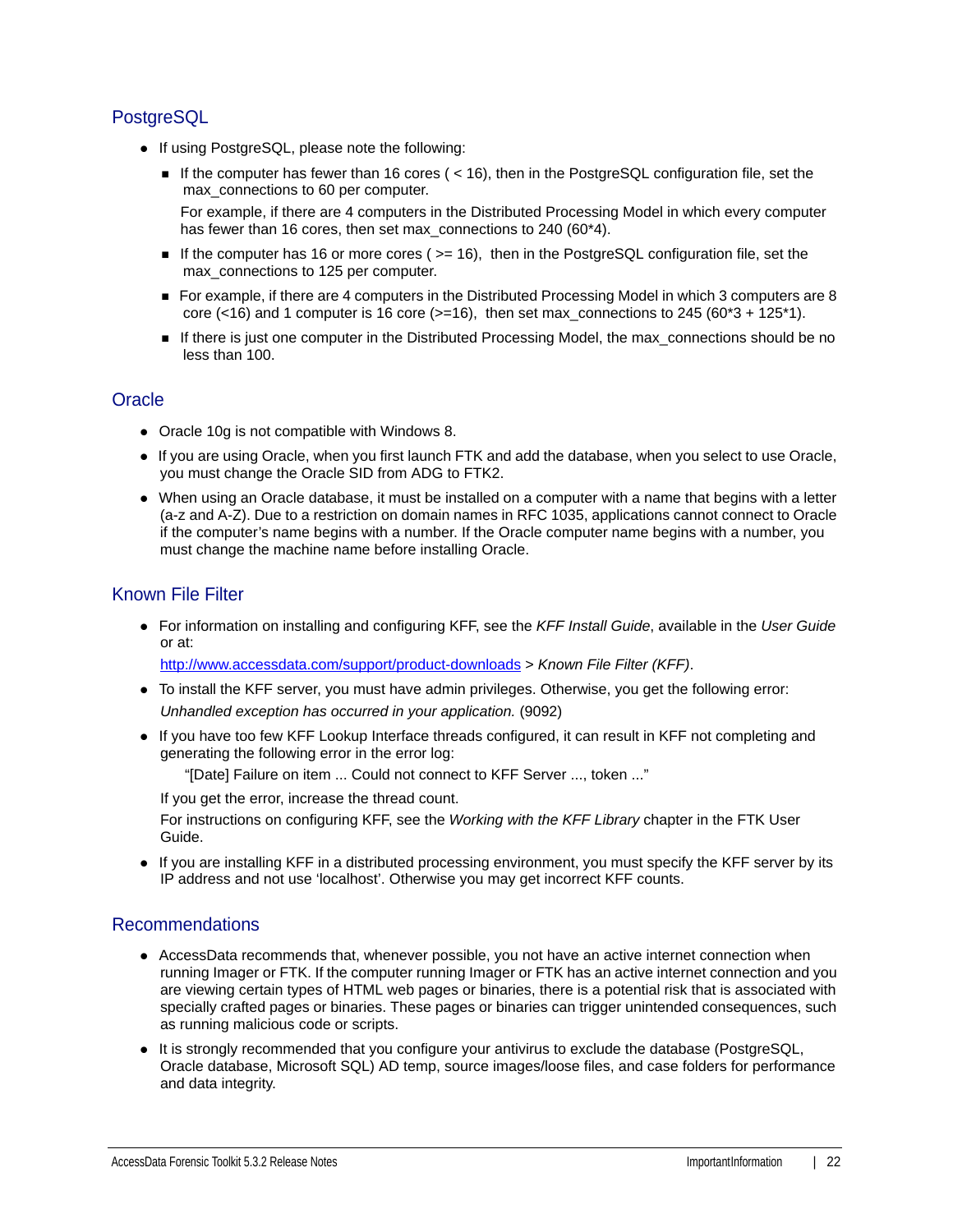- Cerberus writes binaries to the AD Temp folder momentarily in order to perform the malware analysis. Upon completion, it will quickly delete the binary. It is important to ensure that your antivirus is not scanning the AD Temp folder. If the antivirus deletes/quarantines the binary from the temp, Cerberus analysis will not be performed.
- If you choose to have a case's database files placed in the case folder, do not move your case folder without first archiving and detaching the case.

## <span id="page-22-0"></span>5.3.2 New and Improved

For information about new features in previous 5.x releases, see:

- [5.3.1 New and Improved \(page 28\)](#page-27-0)
- [5.3 New and Improved \(page 34\)](#page-33-0)
- [5.2 New and Improved \(page 44\)](#page-43-0)

#### Database

- PostgreSQL 9.1.13
	- **PostgreSQL 9.1.13 corrects the Heartbleed security issue. You are not required to upgrade from** previous versions of PostgreSQL; however, upgrading will protect you from the Heartbleed security risk.
	- This version of PostgreSQL is now provided on the installation disc.
	- For new installations, PostgreSQL 9.1.13 is the default database.
	- For information about version 9.1.13, see <http://www.postgresql.org/docs/9.1/static/index.html>

**Important:** Important PostgreSQL upgrade instructions are in the *FTK Installation Guide*.

## <span id="page-22-1"></span>Fixed Issues in 5.3.2

For information about fixed issues for previous 5.x releases, see the following:

- $\bullet$  [\(page 35\)](#page-34-1)
- [Fixed Issues in 5.2.1 \(page 40\)](#page-39-0)
- [Fixed Issues in 5.2 \(page 46\)](#page-45-0)

The following issues have been fixed in this release:

#### **Bookmarks**

- You can now add a manual comment to a bookmark. Previously, the Add button was inactive when adding manual comments. (8432)
- Multi-line bookmark comments now appear correctly in reports. (8432)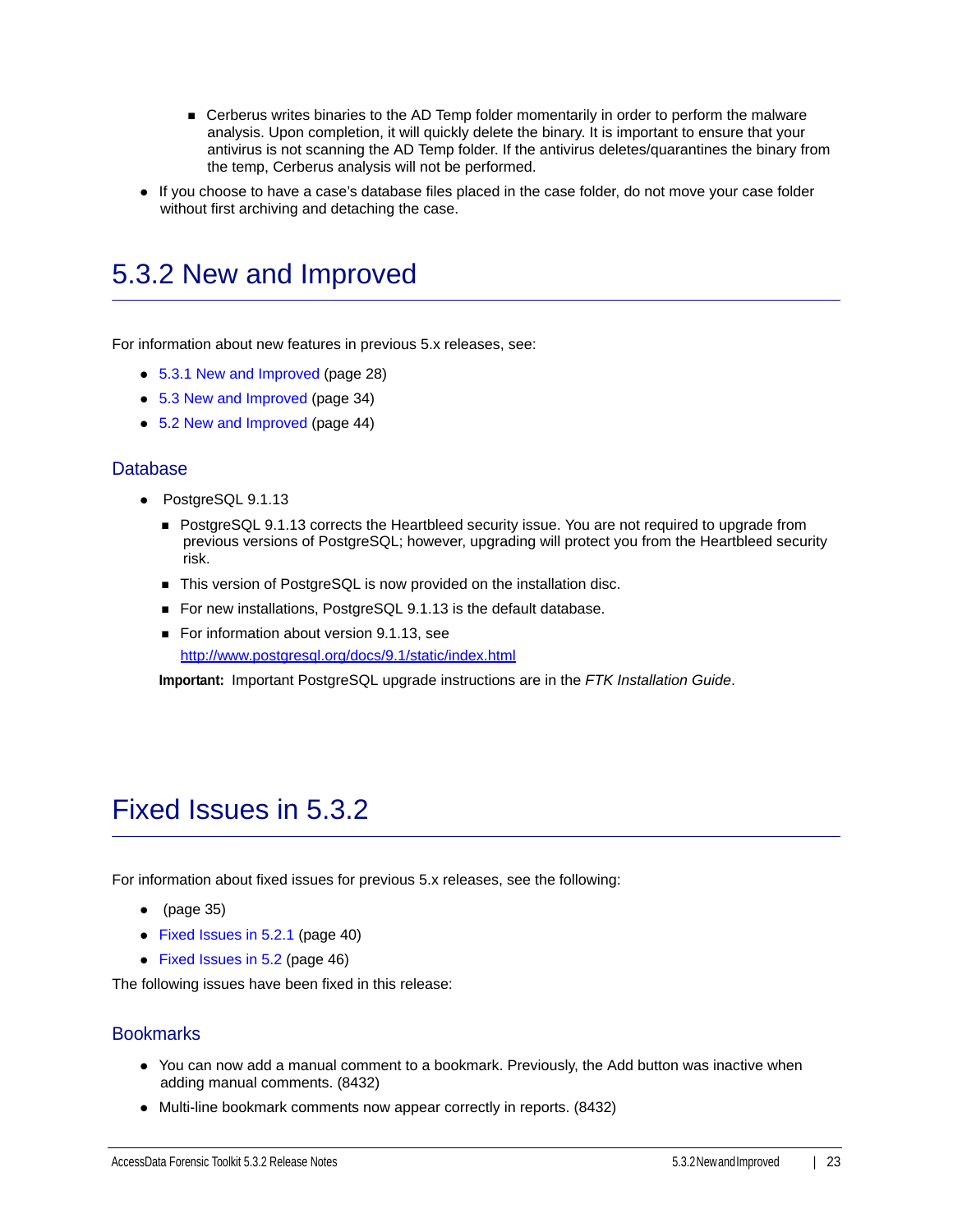## Copy Case

When a *Copy Previous Case* function now fails, all subsequent Copy Previous Case functions are not affected and execute correctly. (7677)

## <span id="page-23-0"></span>Known Issues in 5.3.2

For a list of known issues for previous 5.x releases, see the following:

- [Known Issues in 5.3 \(page 36\)](#page-35-0)
- [Known Issues in 5.2 \(page 48\)](#page-47-0)

The following items are known issues:

 $\bullet$ 

### **Agents**

Attempting to collect volatile data from a Windows XP, 64-bit machine displays an error and fails to collect the data. (9105)

### Language

- The Language Identification filter only pulls the selected language if it is listed singlely. The filter excludes multiple selected languages. (8856)
- Languages within items are not being correctly identified. (8898)

### **Other**

• File Categories in the file category returns a count of one fewer than the File Category node count. (8497)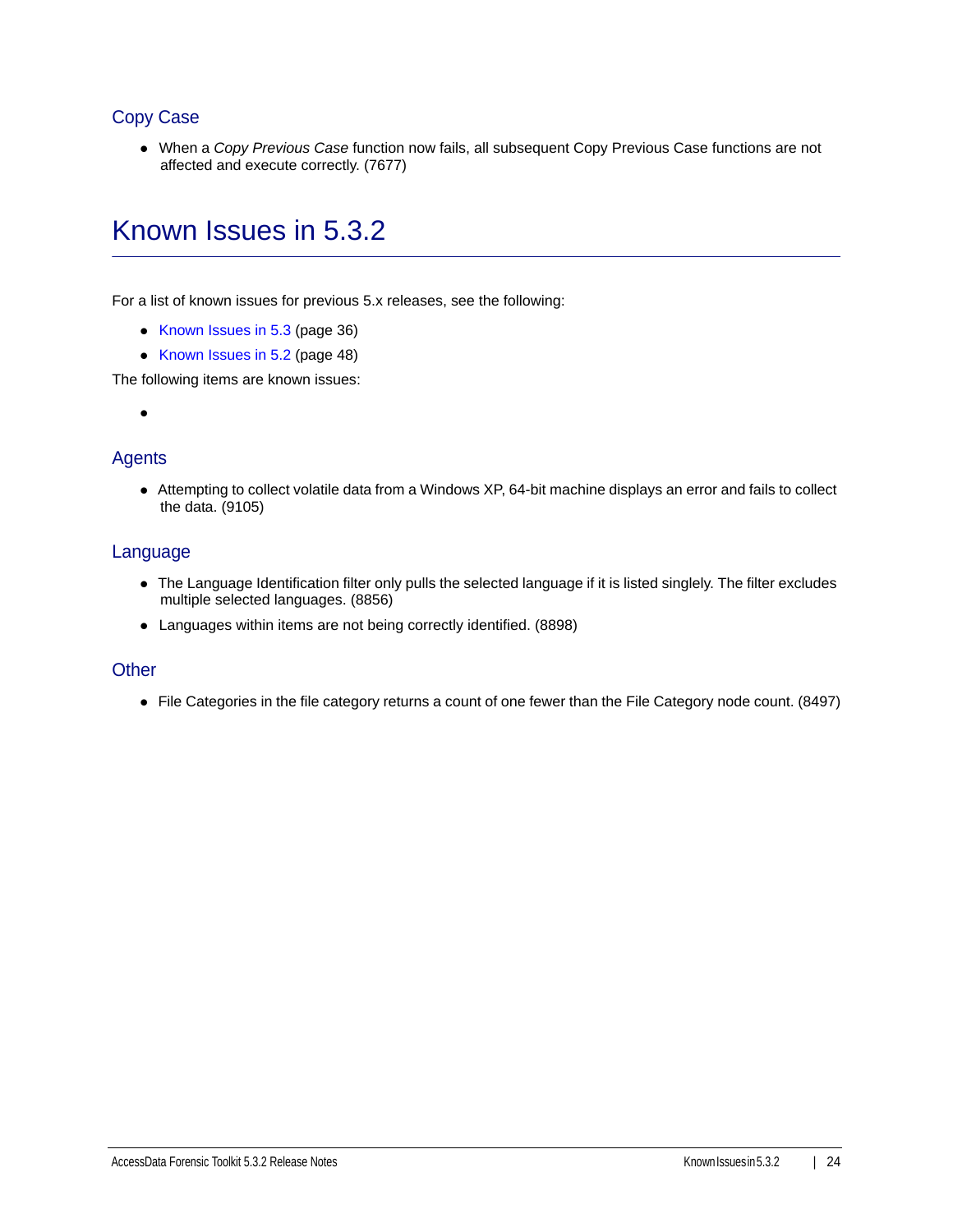## Where to get more information

Use the following documentation resources to learn more about this product. Each document is available in PDF format in the download ISO file. The *User Guide* is also available through the *Help* menu in FTK.

The latest version of each document is available in the *Product Release* pane on the FTK product download page:

http://www.accessdata.com/support/product-downloads/ftk-download-page

| <b>Document</b>                                              | <b>Description</b>                                                                                                                                          |
|--------------------------------------------------------------|-------------------------------------------------------------------------------------------------------------------------------------------------------------|
| Quick Installation Guide                                     | Basic information about how to install and upgrade this and related<br>products.                                                                            |
| <b>FTK</b> Installation Guide                                | Information about how to install and upgrade this and related products.                                                                                     |
| User Guide                                                   | Information about how to use this product, including detailed technical<br>information and instructions for performing tasks.                               |
| Upgrading, Migrating, and Moving<br>Cases                    | Information about upgrading and migrating cases from 4.1 to 4.2, and<br>moving cases from one database to another.                                          |
| <b>Upgrading Cases</b>                                       | Information about upgrading cases from 4.1 to 4.2.                                                                                                          |
| <b>Migrating Archived Cases</b>                              | Information about upgrading or migrating cases that you have archived<br>in a previous release.                                                             |
| <b>KFF Quick Install Guide and KFF</b><br>installation files | For the most current KFF Server and KFF data installation files, as well<br>as the KFF Quick Install Guide, visit the AccessData Product<br>Downloads page: |
|                                                              | http://www.accessdata.com/support/product-downloads                                                                                                         |
|                                                              | Under Current Releases, expand the Known File Filter (KFF) section<br>and then the KFF Server section.                                                      |

## Comments?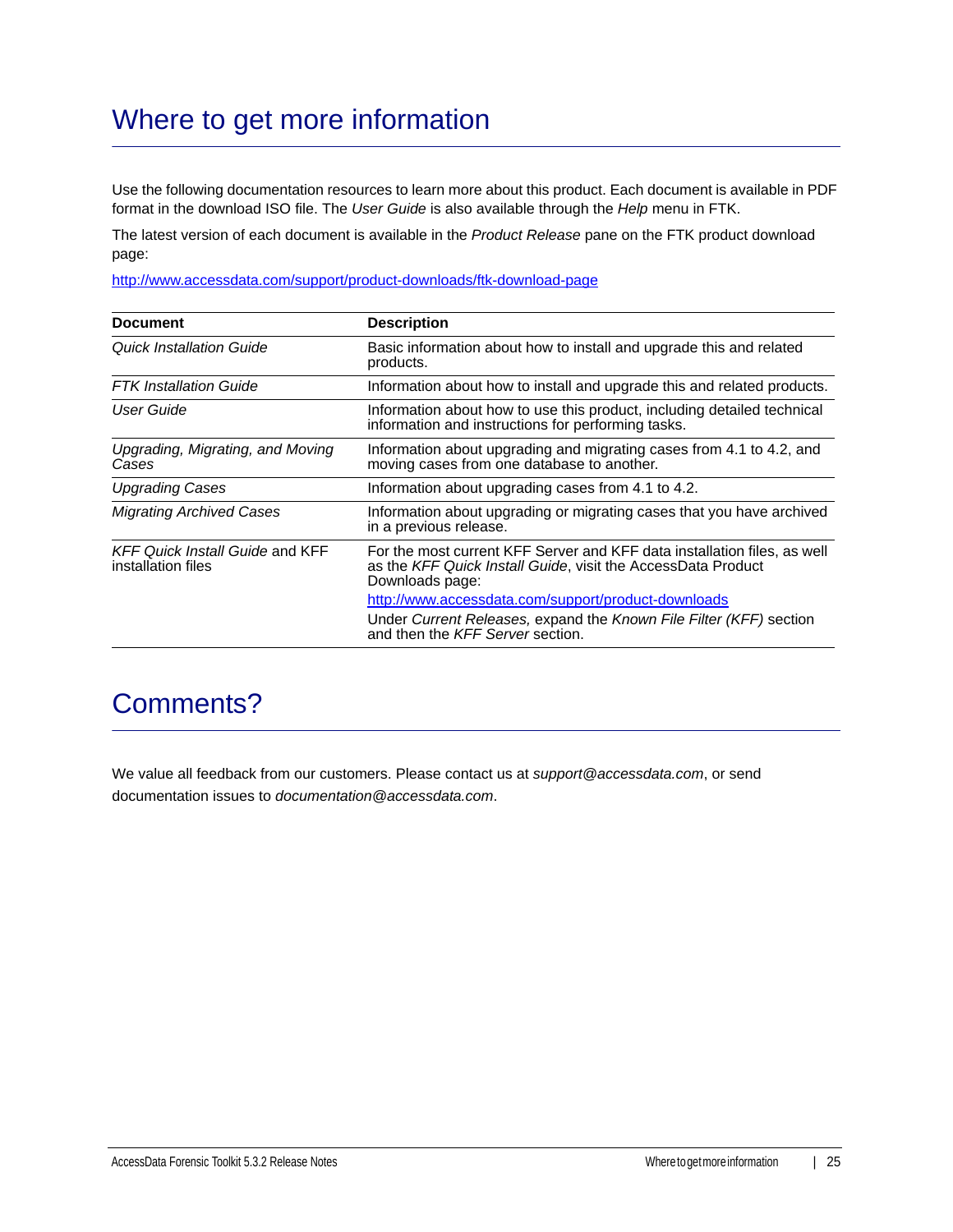# AccessData Forensic Toolkit 5.3.1 Release Notes

Document Date: 4/7/2014 ©2014 AccessData Group, Inc. All rights reserved

## **Introduction**

This document lists the new features, fixed issues, and known issues for Forensic Toolkit® (FTK®) 5.3.1. Please be aware that all known issues published under previous release notes still apply until they are listed under "Fixed Issues."

## Important Information

## Latest Documentation

• The latest FTK documentation is located at: http://www.accessdata.com/support/product-downloads/ftk-download-page

### Installation and upgrade:

- For FTK installation and upgrade instructions, see the *FTK Quick Install Guide* and the detailed *FTK Installation Guide* which are available at http://www.accessdata.com/support/product-downloads/ftk-download-page
- Whenever possible, install FTK on a physical system. Due to performance, AccessData does not recommend configurations where the database or the Evidence Processing Engine is running on a virtual machine.
- FTK supports Distributed Processing Engines (DPEs). Distributed Processing allows the installation of up to three additional processing engines to share the work load of processing evidence in a case. Before installing Distributed Processing, see the *Install Guide*.
- Offline versions of the maps used for Geolocation are available. Use the links **Geolocation Map for Offline Use** and **Geolocation Map for Offline ReadMe** on the FTK Product download page: http://www.accessdata.com/support/product-downloads/ftk-download-page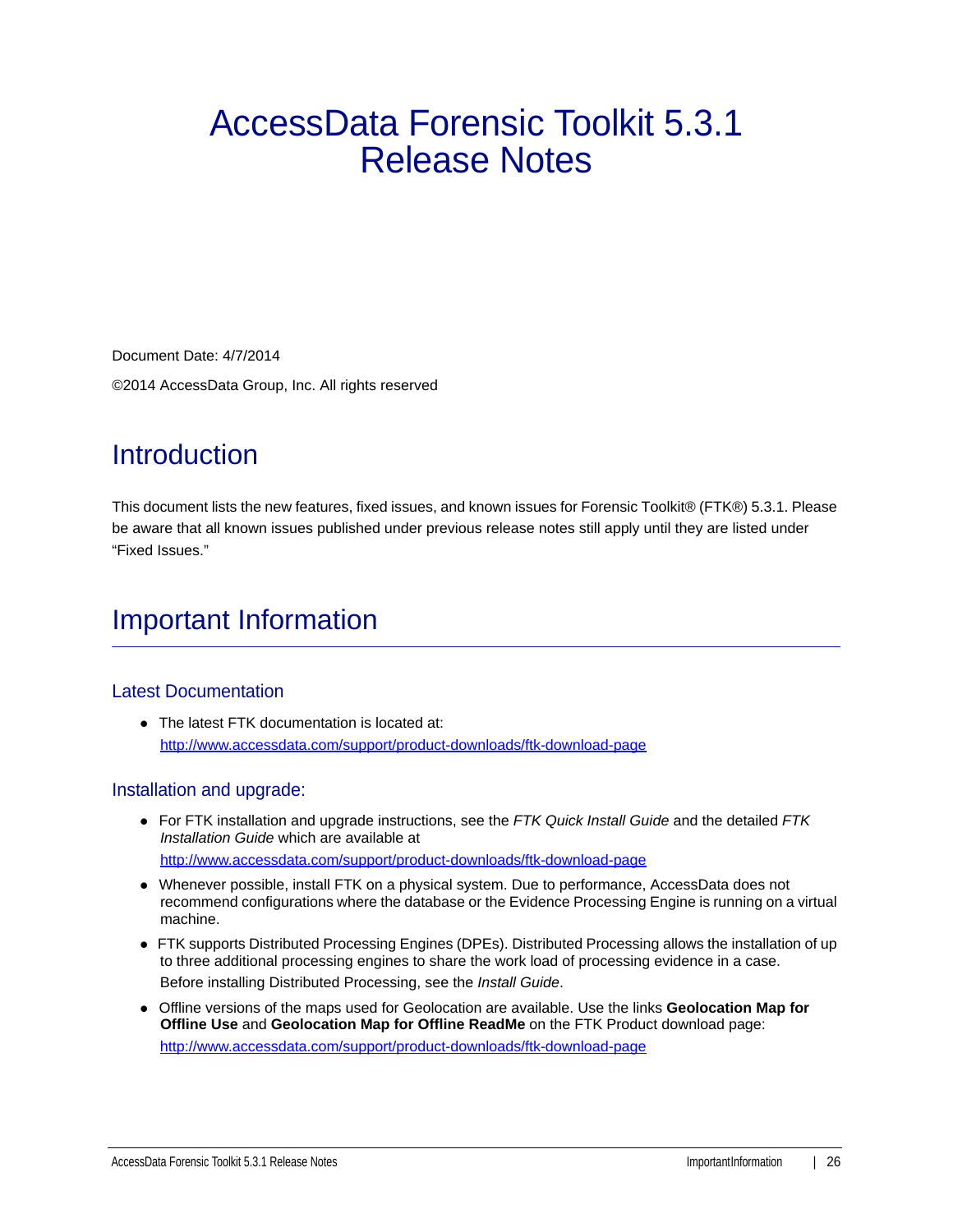## **PostgreSQL**

- If using PostgreSQL, please note the following:
	- If the computer has fewer than 16 cores ( $<$  16), then in the PostgreSQL configuration file, set the max connections to 60 per computer.

For example, if there are 4 computers in the Distributed Processing Model in which every computer has fewer than 16 cores, then set max\_connections to 240 (60\*4).

- If the computer has 16 or more cores ( $>= 16$ ), then in the PostgreSQL configuration file, set the max\_connections to 125 per computer.
- For example, if there are 4 computers in the Distributed Processing Model in which 3 computers are 8 core (<16) and 1 computer is 16 core ( $>=16$ ), then set max\_connections to 245 ( $60*3 + 125*1$ ).
- If there is just one computer in the Distributed Processing Model, the max\_connections should be no less than 100.

## **Oracle**

- Oracle 10g is not compatible with Windows 8.
- If you are using Oracle, when you first launch FTK and add the database, when you select to use Oracle, you must change the Oracle SID from ADG to FTK2.
- When using an Oracle database, it must be installed on a computer with a name that begins with a letter (a-z and A-Z). Due to a restriction on domain names in RFC 1035, applications cannot connect to Oracle if the computer's name begins with a number. If the Oracle computer name begins with a number, you must change the machine name before installing Oracle.

## Known File Filter

For information on installing and configuring KFF, see the *KFF Install Guide*, available in the *User Guide* or at:

<http://www.accessdata.com/support/product-downloads>> *Known File Filter (KFF)*.

- To install the KFF server, you must have admin privileges. Otherwise, you get the following error: *Unhandled exception has occurred in your application.* (9092)
- If you have too few KFF Lookup Interface threads configured, it can result in KFF not completing and generating the following error in the error log:

"[Date] Failure on item ... Could not connect to KFF Server ..., token ..."

If you get the error, increase the thread count.

For instructions on configuring KFF, see the *Working with the KFF Library* chapter in the FTK User Guide.

If you are installing KFF in a distributed processing environment, you must specify the KFF server by its IP address and not use 'localhost'. Otherwise you may get incorrect KFF counts.

### Recommendations

- AccessData recommends that, whenever possible, you not have an active internet connection when running Imager or FTK. If the computer running Imager or FTK has an active internet connection and you are viewing certain types of HTML web pages or binaries, there is a potential risk that is associated with specially crafted pages or binaries. These pages or binaries can trigger unintended consequences, such as running malicious code or scripts.
- It is strongly recommended that you configure your antivirus to exclude the database (PostgreSQL, Oracle database, Microsoft SQL) AD temp, source images/loose files, and case folders for performance and data integrity.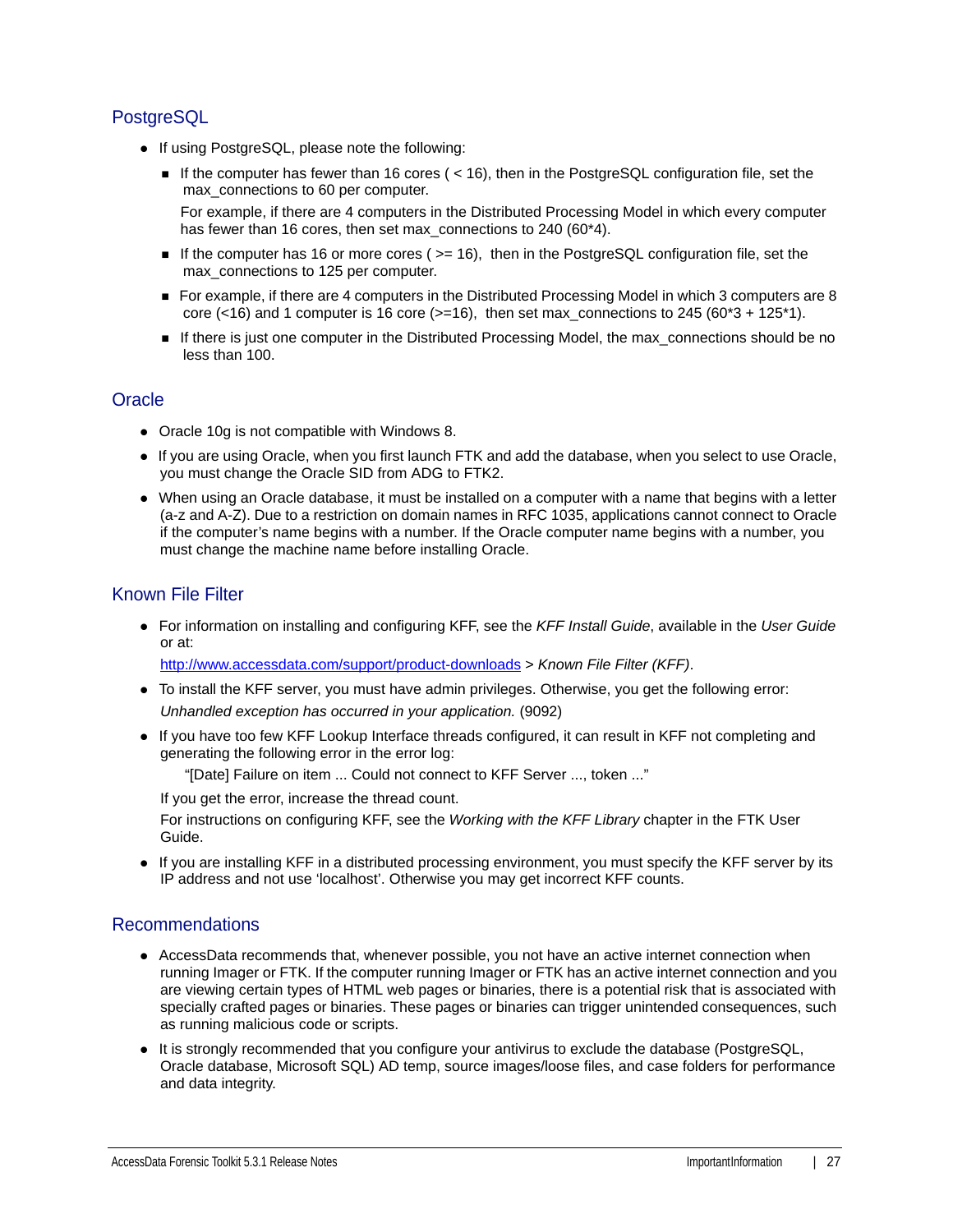- Cerberus writes binaries to the AD Temp folder momentarily in order to perform the malware analysis. Upon completion, it will quickly delete the binary. It is important to ensure that your antivirus is not scanning the AD Temp folder. If the antivirus deletes/quarantines the binary from the temp, Cerberus analysis will not be performed.
- If you choose to have a case's database files placed in the case folder, do not move your case folder without first archiving and detaching the case.

## <span id="page-27-0"></span>5.3.1 New and Improved

For information about new features in previous 5.x releases, see:

- [5.3.1 New and Improved \(page 28\)](#page-27-0)
- [5.2 New and Improved \(page 44\)](#page-43-0)

The following items are new and improved features and feature enhancements for this release:

### Common Video File Format

When converting videos to a common format, MP4 is now used.

#### ESE Support

You can now parse and review data from generic ESE (Extensible Storage Engine) database formats. Some applications that use ESE format include: Windows Live Mail, Desktop Search for Vista and Windows 7, Windows Help Center, and more.

### Data Carving

• Added a new data carver for carving ZIP files.

## <span id="page-27-1"></span>Fixed Issues in 5.3.1

For information about fixed issues for previous 5.x releases, see the following:

- $\bullet$  [\(page 35\)](#page-34-1)
- [Fixed Issues in 5.2.1 \(page 40\)](#page-39-0)
- [Fixed Issues in 5.2 \(page 46\)](#page-45-0)

The following issues have been fixed in this release.

#### Summation/Insight Integration

With Summation/Insight installed, creating a filter in FTK no longer causes FTK to close. (7089)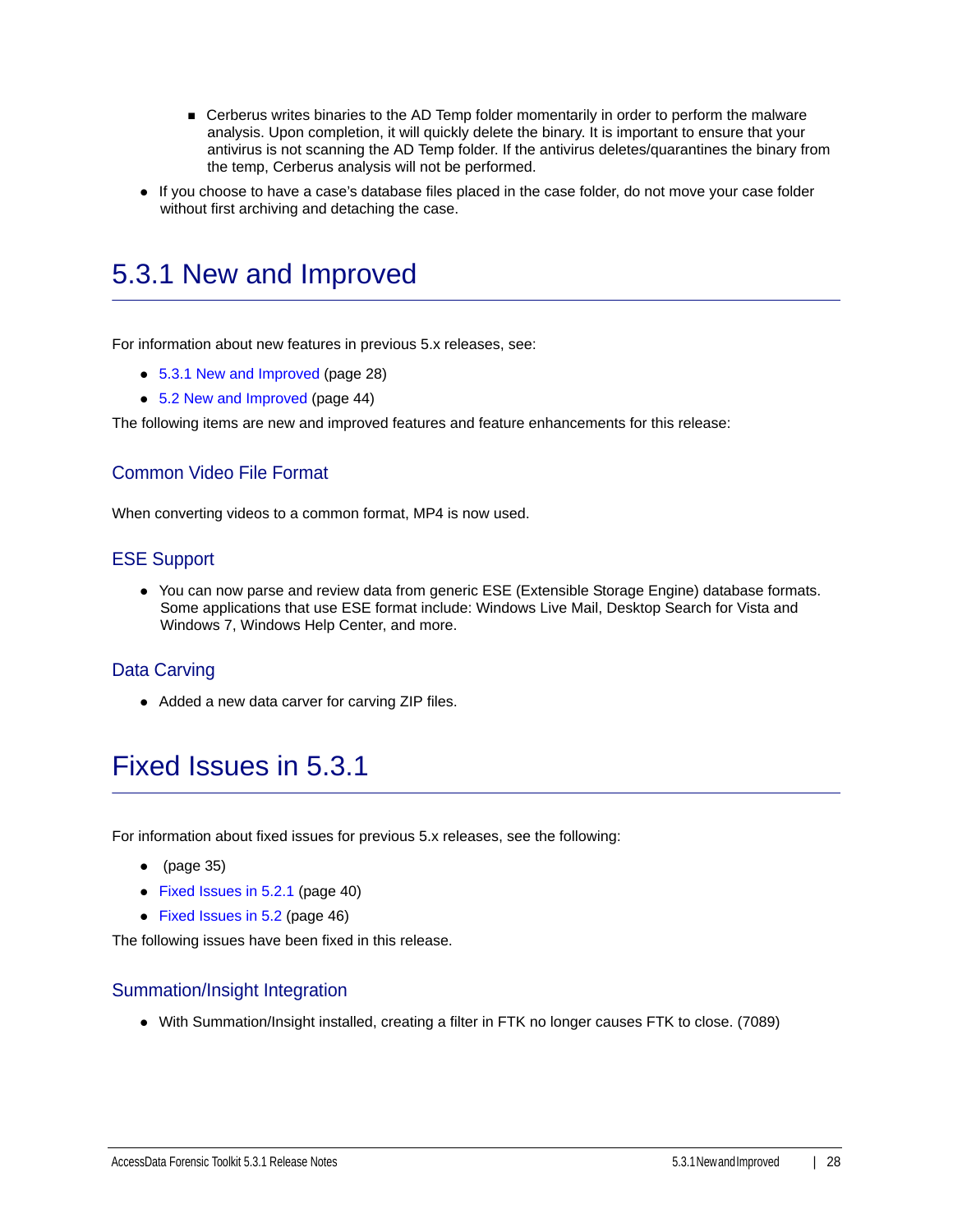### **Database**

On a PostgreSQL database, restarting a machine while processing an image no longer corrupts the PostgreSQL database. (4714)

#### Review

- The **Download** category now displays correctly in the *Chrome* node of the *Internet/Chat* tab. (7345)
- Fixed the issue where counts in 5.3 are inconsistent from counts in 5.2.1 with Internet/Chat files. Subcategories were also missing in 5.3. (6742)

#### **Search**

- Deleting a search query from an Index Search no longer causes the application to become unresponsive. (4536)
- The Search Index no longer displays incorrect counts during a search. This issue occurred infrequently. (6313)
- Attempting to export a live search query no longer causes FTK to stop responding. (7227)

#### KFF

- Deleting a KFF hash from the Hash dialog now correctly removes the hash so that is does not appear in future searches. (4964)
- All available sets are now displayed in the Templates tab when no group is selected. (4973)
- Corrected color display problems in the KFF Hashes dialog. This only occurred on Windows XP machines. (4450)
- The *OK* button in the KFF Library Set dialog is not active until there are changes to save. (4454)

#### **Bookmarks**

• Reports run on an Oracle or MSSQL database with large bookmarks (containing more than 1001 items) now correctly display all of the bookmarks in the report. (5603)

### Copy Case

On Server 2012, Windows 8.1, and MSSQL, Copy Case now correctly displays the Copy Source. (6726)

#### Agent

Agents are now updating correctly from 4.9 to 5.3. (6012)

#### Language

The Language Selector desktop icon no longer displays the .EXE extension in the name. (7172)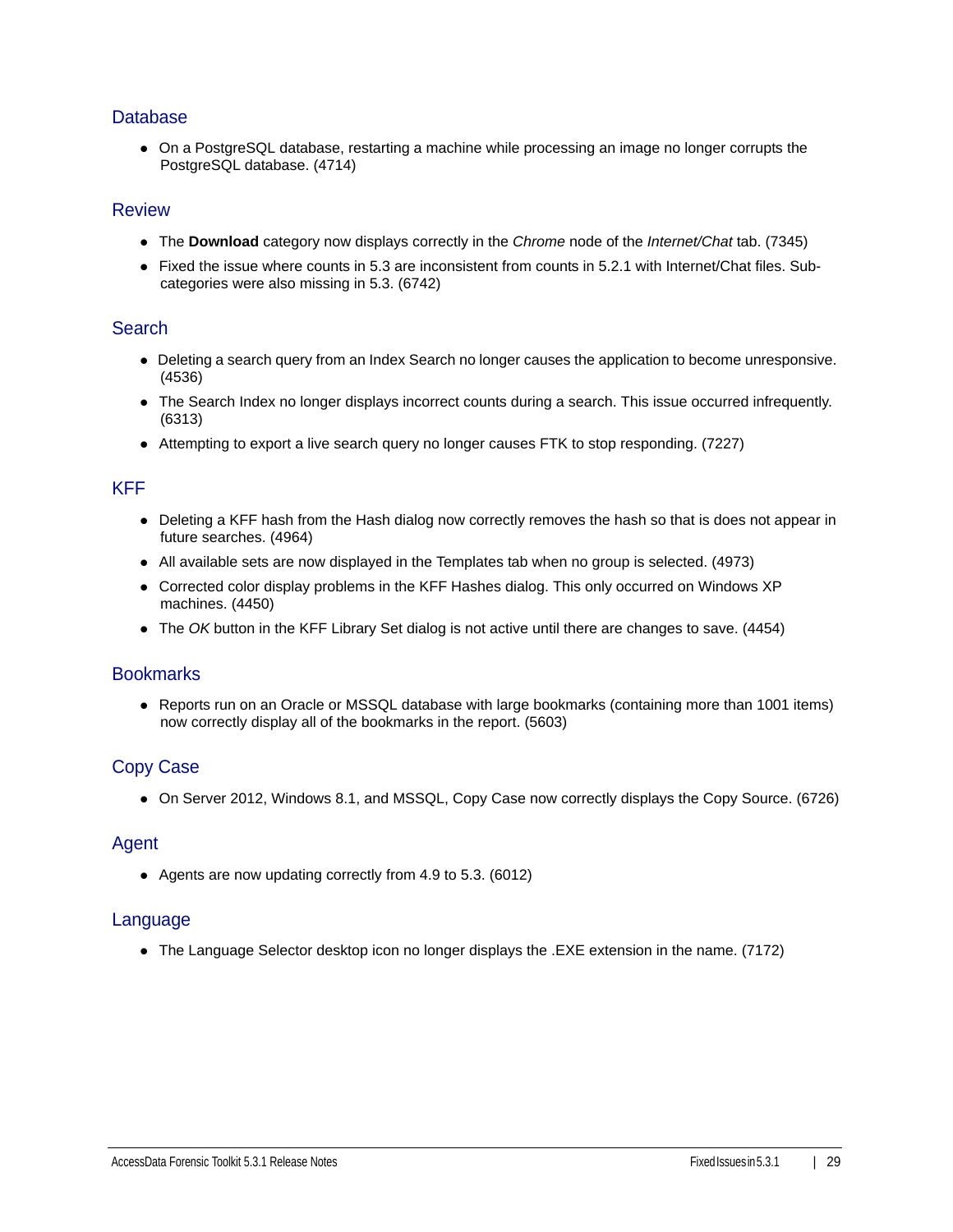## <span id="page-29-0"></span>Known Issues in 5.3.1

For a list of known issues for previous 5.x releases, see the following:

- [Known Issues in 5.3 \(page 36\)](#page-35-0)
- [Known Issues in 5.2 \(page 48\)](#page-47-0)

The following items are known issues:

#### **Database**

- The FTK\_log.txt is reporting errors after installing and adding PostgreSQL 9.16 to FTK. (5377)
- When the program runs queries against the database during database optimization on a PostgreSQL, processing may stop responding. This occurs intermittently. (3444)

#### **Reports**

Any comments added to a Bookmark will display RTF formatting codes in Reports. (7554)

#### Language

Changing the language and then accessing or creating a case causes the program to stop responding. **Workaround:** Set the language to English. (7234)

#### Review

Deleted files with non-Latin characters (for example, Asian, Middle-Eastern, Russian, and so forth) are not displaying correctly in the Case Overview file list. (7448)

### Case Manager

When a Copy Previous Case function fails, all subsequent Copy Previous Case functions will fail even when there is no problem with the case being copied.

**Workaround:** Restart the program and run Copy Previous Case again. (7677)

#### Visualization

• There are two file categories named "Other Known Types" in the Heatmap option. When both are selected, one supersedes the other and the selected results only come from the one category. (3489)

#### **Other**

- Some DOC files are not decrypting correctly. (3494)
- Adding multiple columns to the Column Settings causes the File List to refresh slowly. (3548)
- There are file count and index count inconsistencies between the FTK 4.2 and FTK 5.3 versions. (6728)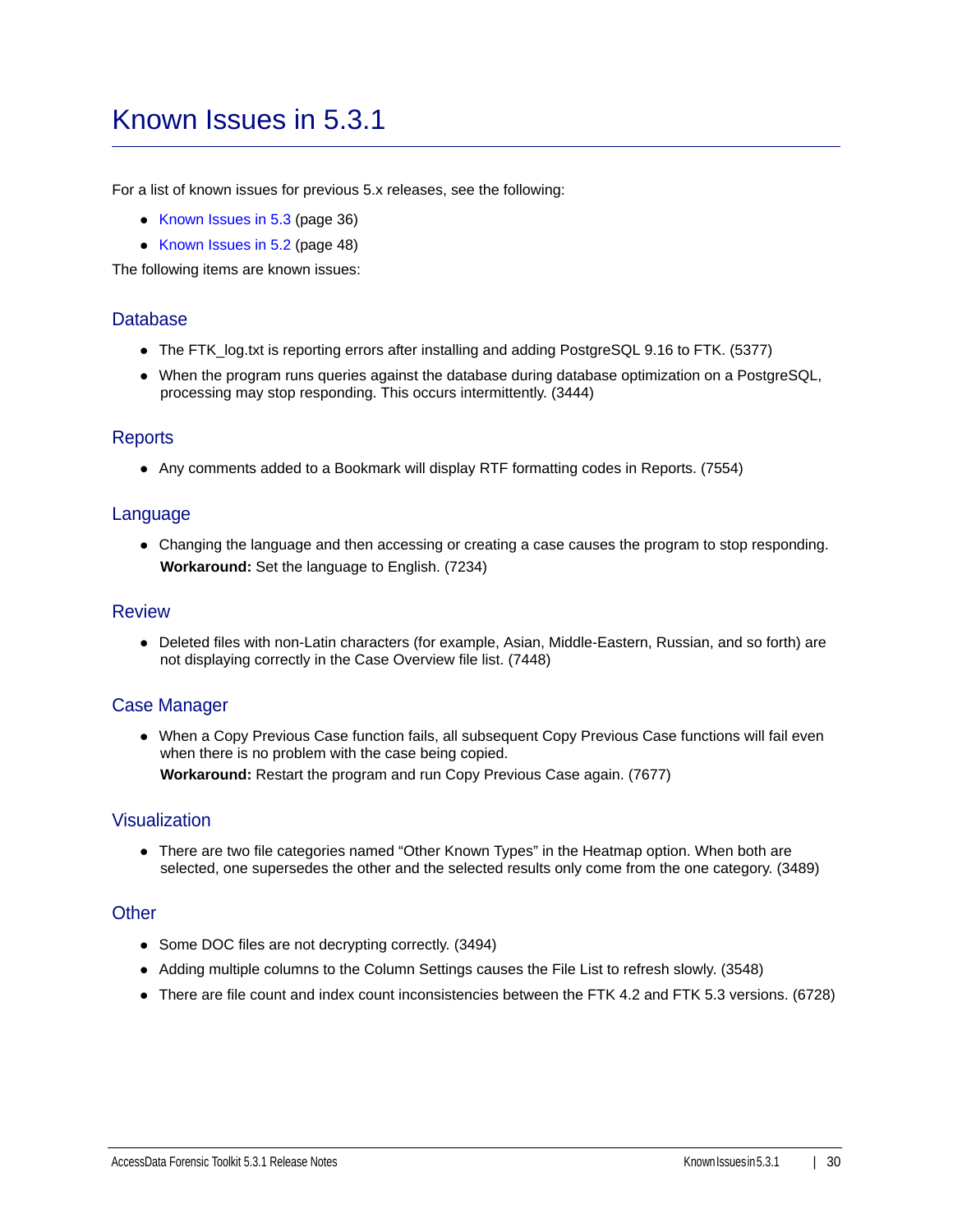## Where to get more information

Use the following documentation resources to learn more about this product. Each document is available in PDF format in the download ISO file. The *User Guide* is also available through the *Help* menu in FTK.

The latest version of each document is available in the *Product Release* pane on the FTK product download page:

http://www.accessdata.com/support/product-downloads/ftk-download-page

| <b>Document</b>                                              | <b>Description</b>                                                                                                                                          |
|--------------------------------------------------------------|-------------------------------------------------------------------------------------------------------------------------------------------------------------|
| <b>Quick Installation Guide</b>                              | Basic information about how to install and upgrade this and related<br>products.                                                                            |
| <b>FTK</b> Installation Guide                                | Information about how to install and upgrade this and related products.                                                                                     |
| User Guide                                                   | Information about how to use this product, including detailed technical<br>information and instructions for performing tasks.                               |
| Upgrading, Migrating, and Moving<br>Cases                    | Information about upgrading and migrating cases from 4.1 to 4.2, and<br>moving cases from one database to another.                                          |
| <b>Upgrading Cases</b>                                       | Information about upgrading cases from 4.1 to 4.2.                                                                                                          |
| <b>Migrating Archived Cases</b>                              | Information about upgrading or migrating cases that you have archived<br>in a previous release.                                                             |
| <b>KFF Quick Install Guide and KFF</b><br>installation files | For the most current KFF Server and KFF data installation files, as well<br>as the KFF Quick Install Guide, visit the AccessData Product<br>Downloads page: |
|                                                              | http://www.accessdata.com/support/product-downloads                                                                                                         |
|                                                              | Under Current Releases, expand the Known File Filter (KFF) section<br>and then the KFF Server section.                                                      |

## Comments?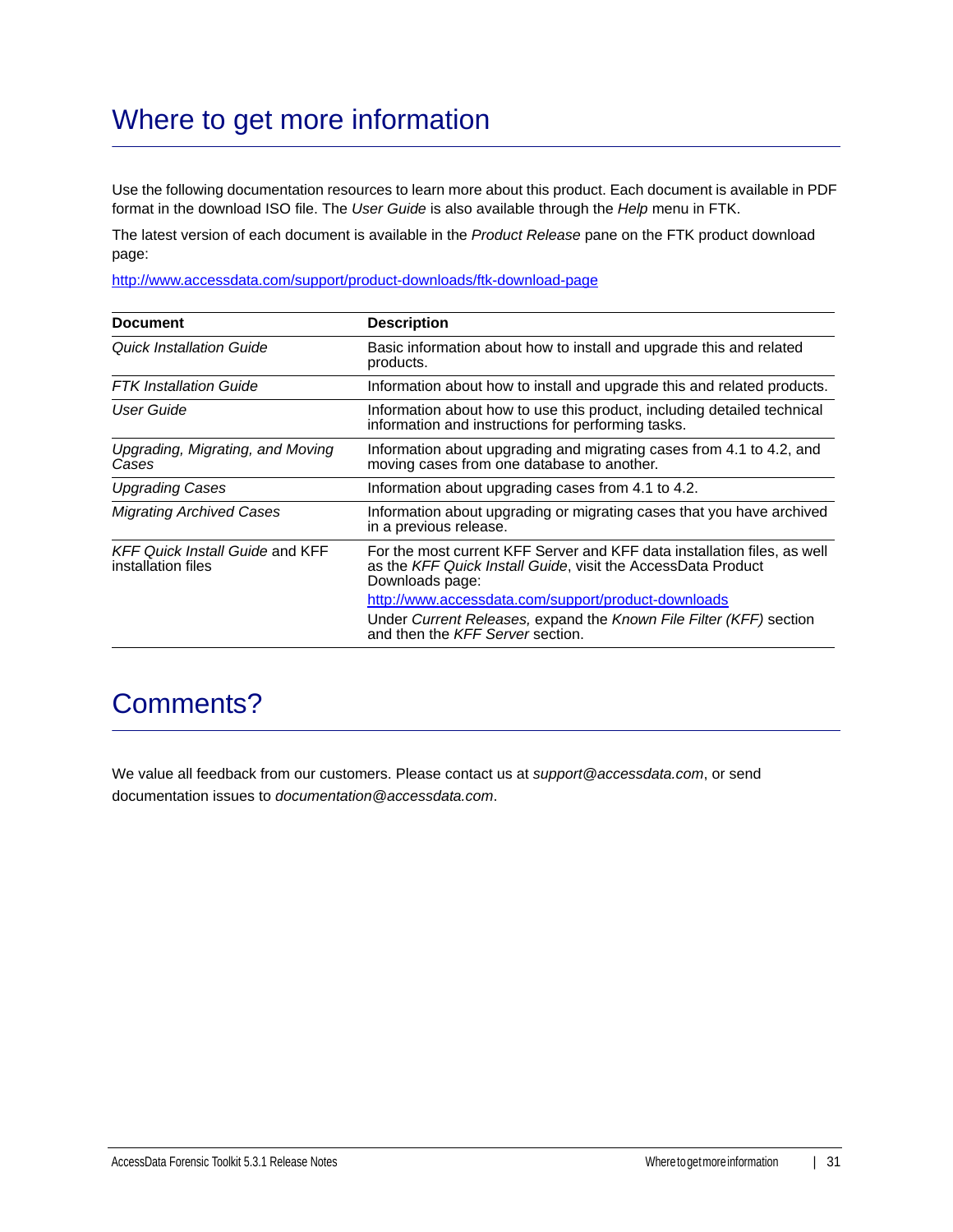# AccessData Forensic Toolkit 5.3 Release Notes

Document Date: 3/20/2014

©2014 AccessData Group, Inc. All rights reserved

## **Introduction**

This document lists the new features, fixed issues, and known issues for Forensic Toolkit® (FTK®) 5.3. Please be aware that all known issues published under previous release notes still apply until they are listed under "Fixed Issues."

## Important Information

## Latest Documentation

• The latest FTK documentation is located at: http://www.accessdata.com/support/product-downloads/ftk-download-page

### Installation and upgrade:

- For FTK installation and upgrade instructions, see the *FTK Quick Install Guide* and the detailed *FTK Installation Guide* which are available at http://www.accessdata.com/support/product-downloads/ftk-download-page
- Whenever possible, install FTK on a physical system. Due to performance, AccessData does not recommend configurations where the database or the Evidence Processing Engine is running on a virtual machine.
- FTK supports Distributed Processing Engines (DPEs). Distributed Processing allows the installation of up to three additional processing engines to share the work load of processing evidence in a case. Before installing Distributed Processing, see the *Install Guide*.
- Offline versions of the maps used for Geolocation are available. Use the links **Geolocation Map for Offline Use** and **Geolocation Map for Offline ReadMe** on the FTK Product download page: http://www.accessdata.com/support/product-downloads/ftk-download-page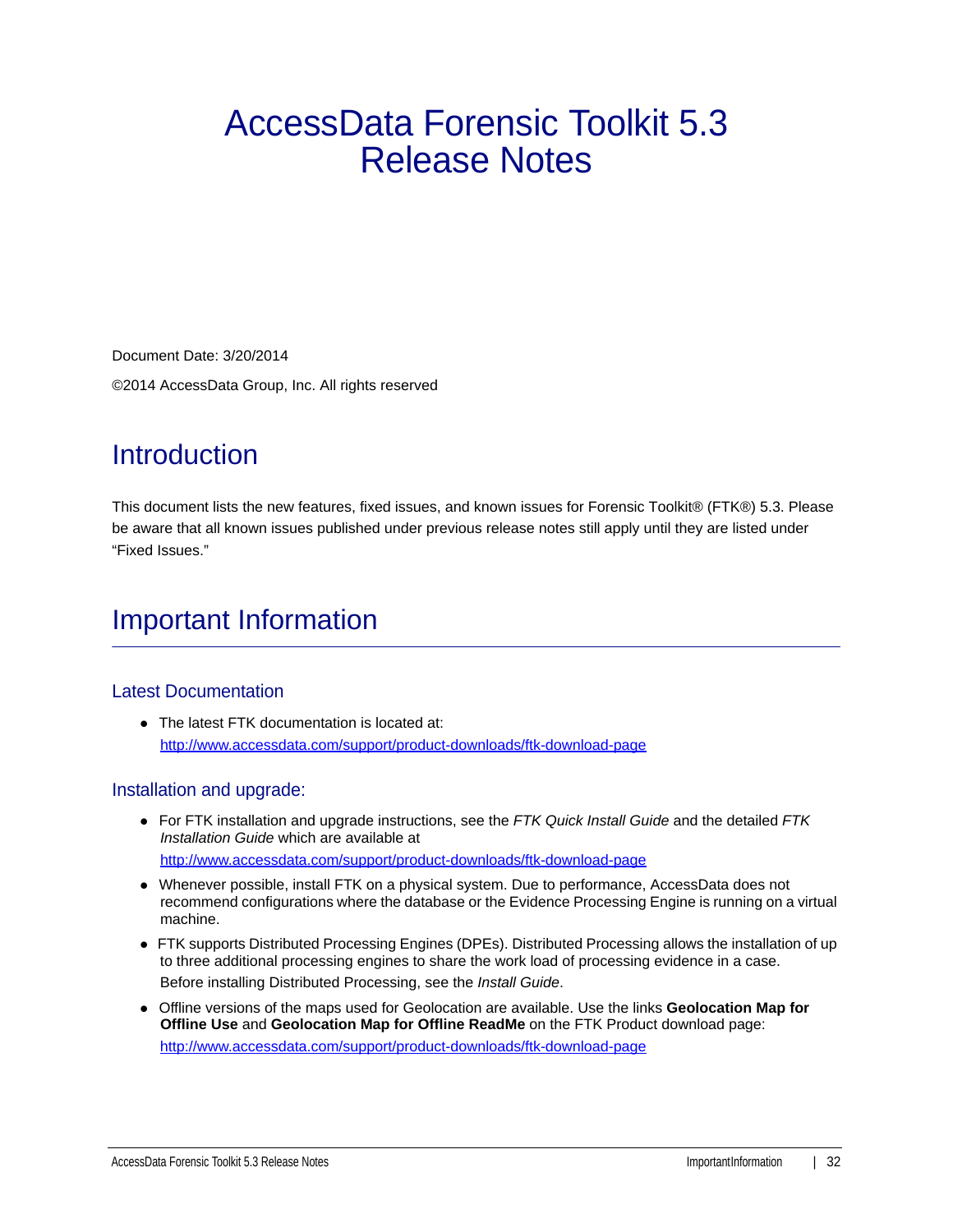## **PostgreSQL**

- If using PostgreSQL, please note the following:
	- We recommend that you disable the "Enable write caching on the device" setting for the hard disk that PostgreSQL is installed on. We recommend this in order to avoid the possible corruption of PostgreSQL data if the computer is not shut down properly or if the disk is defragmented during evidence processing.(3276)
	- If the computer has fewer than 16 cores  $($  < 16), then in the PostgreSQL configuration file, set the max\_connections to 60 per computer.

For example, if there are 4 computers in the Distributed Processing Model in which every computer has fewer than 16 cores, then set max\_connections to 240 (60\*4).

- If the computer has 16 or more cores ( $>= 16$ ), then in the PostgreSQL configuration file, set the max\_connections to 125 per computer.
- For example, if there are 4 computers in the Distributed Processing Model in which 3 computers are 8 core (<16) and 1 computer is 16 core ( $>=16$ ), then set max connections to 245 (60\*3 + 125\*1).
- If there is just one computer in the Distributed Processing Model, the max connections should be no less than 100.

### **Oracle**

- Oracle 10g is not compatible with Windows 8.
- If you are using Oracle, when you first launch FTK and add the database, when you select to use Oracle, you must change the Oracle SID from ADG to FTK2.
- When using an Oracle database, it must be installed on a computer with a name that begins with a letter (a-z and A-Z). Due to a restriction on domain names in RFC 1035, applications cannot connect to Oracle if the computer's name begins with a number. If the Oracle computer name begins with a number, you must change the machine name before installing Oracle.

## Known File Filter

For information on installing and configuring KFF, see the *KFF Install Guide*, available in the *User Guide* or at:

<http://www.accessdata.com/support/product-downloads>> *Known File Filter (KFF)*.

- To install the KFF server, you must have admin privileges. Otherwise, you get the following error: *Unhandled exception has occurred in your application.* (9092)
- If you have too few KFF Lookup Interface threads configured, it can result in KFF not completing and generating the following error in the error log:

"[Date] Failure on item ... Could not connect to KFF Server ..., token ..."

If you get the error, increase the thread count.

For instructions on configuring KFF, see the *Working with the KFF Library* chapter in the FTK User Guide.

• If you are installing KFF in a distributed processing environment, you must specify the KFF server by its IP address and not use 'localhost'. Otherwise you may get incorrect KFF counts.

### Recommendations

AccessData recommends that, whenever possible, you not have an active internet connection when running Imager or FTK. If the computer running Imager or FTK has an active internet connection and you are viewing certain types of HTML web pages or binaries, there is a potential risk that is associated with specially crafted pages or binaries. These pages or binaries can trigger unintended consequences, such as running malicious code or scripts.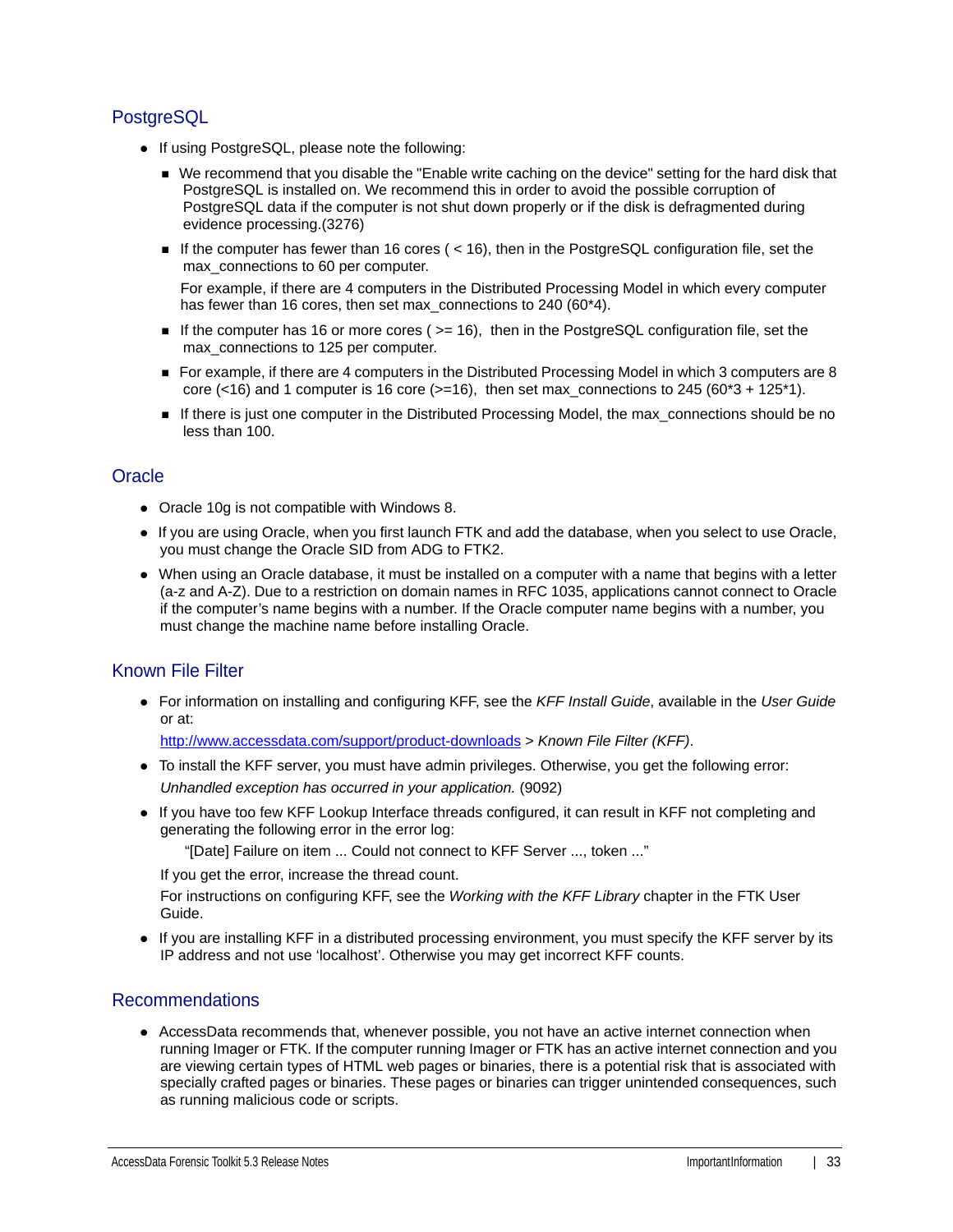- It is strongly recommended that you configure your antivirus to exclude the database (PostgreSQL, Oracle database, Microsoft SQL) AD temp, source images/loose files, and case folders for performance and data integrity.
	- Cerberus writes binaries to the AD Temp folder momentarily in order to perform the malware analysis. Upon completion, it will quickly delete the binary. It is important to ensure that your antivirus is not scanning the AD Temp folder. If the antivirus deletes/quarantines the binary from the temp, Cerberus analysis will not be performed.
- If you choose to have a case's database files placed in the case folder, do not move your case folder without first archiving and detaching the case.

## <span id="page-33-0"></span>5.3 New and Improved

For information about new features in previous 5.x releases, see:

• [5.2 New and Improved \(page 44\)](#page-43-0)

The following items are new and improved features and feature enhancements for this release:

#### Database

- PostgreSQL 9.1.11
	- This updated version of PostgreSQL is now provided on the installation disc.
	- If you have a previous version of PostgreSQL, you can upgrade to 9.1.11 but it is not required.
	- For new installations, PostgreSQL 9.1.11 is the default database.
	- For information about version 9.1.11, see <http://www.postgresql.org/docs/9.2/static/release-9-1-11.html>

**Important:** Important PostgreSQL upgrade instructions are in the *FTK Installation Guide*.

#### Graphics Thumbnails

• Adjustable thumbnail graphic sizing

#### Examiner Category Changes

- Event folder will now be titled Windows EVTX Events instead of Windows Vista/7 Event Logs
- SQLite history files will now be categorized in the Internet Artifacts bucket

### Common Video File Format

MP4 is now the common video file format

#### Review

• You can now view both the MFT and Internal Metadata time stamp information for documents being investigated in FTK.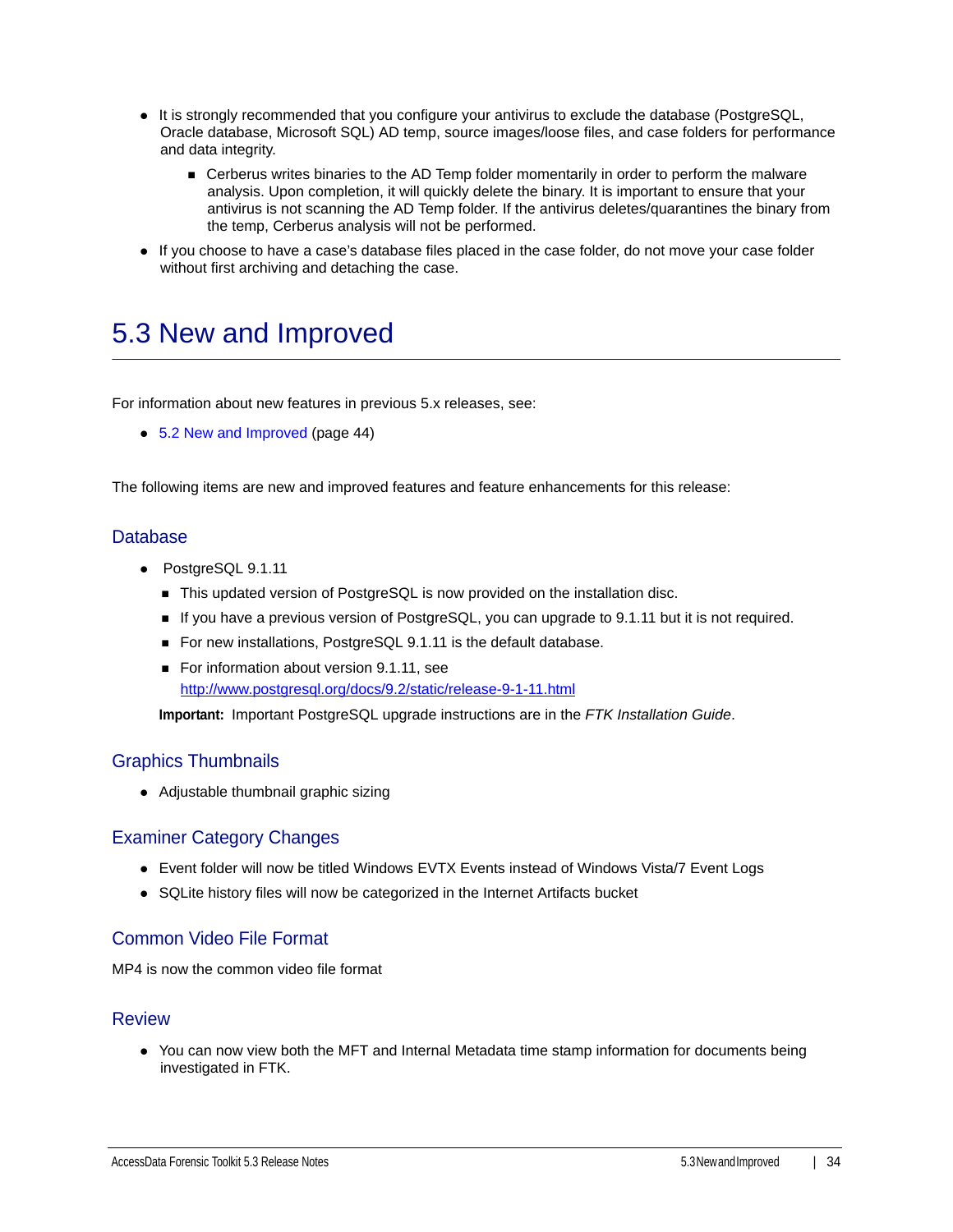### KFF

Updated KFF Server version 1.25Cerberus

- You can now change the scoring for **Security** in the *Manage Cerberus Weighting* window. (TFS 5744)
- <span id="page-34-1"></span> $\bullet$

## <span id="page-34-0"></span>Fixed Issues in 5.3

For information about fixed issues for previous 5.x releases, see the following:

- [Fixed Issues in 5.2.1 \(page 40\)](#page-39-0)
- [Fixed Issues in 5.2 \(page 46\)](#page-45-0)

The following issues have been fixed in this release.

#### **Search**

• The indexing option to include free space is now working correctly. (6039)

#### Evidence Explorer

SQLite history files are now processed correctly to *Case Overview*. Google SQLite files are located under **Internet/Chat Files** and items parsed from the file urlclassifier3.sqlite are located under **Documents > HTML**. (3297)

### KFF

- The Hash Window now opens after creating a new Library Set. (4451)
- You can now sort columns within the Hash window. (5622)
- Hash names now appear correctly in the hash list. Previously, the hash's path appeared in the *Name* column and the hash's name appeared in the *Description* column. (5621)
- When editing hashes in the *KFF Hashes* window, the **OK** button is enabled when there are changes to save and disabled when no changes were made. (4541)

#### **Geolocation**

• The Volatile Geolocation button now displays the description of the feature when hovering the mouse over the button. (3447)

#### Visualization

The *Social Analyzer* now correctly displays all connections to each Domain. (5135)

#### Examiner

• Values in the Duplicate File column now display as "Primary" or "Secondary". Previously, the Duplicate File values displayed as numeric values. (4240)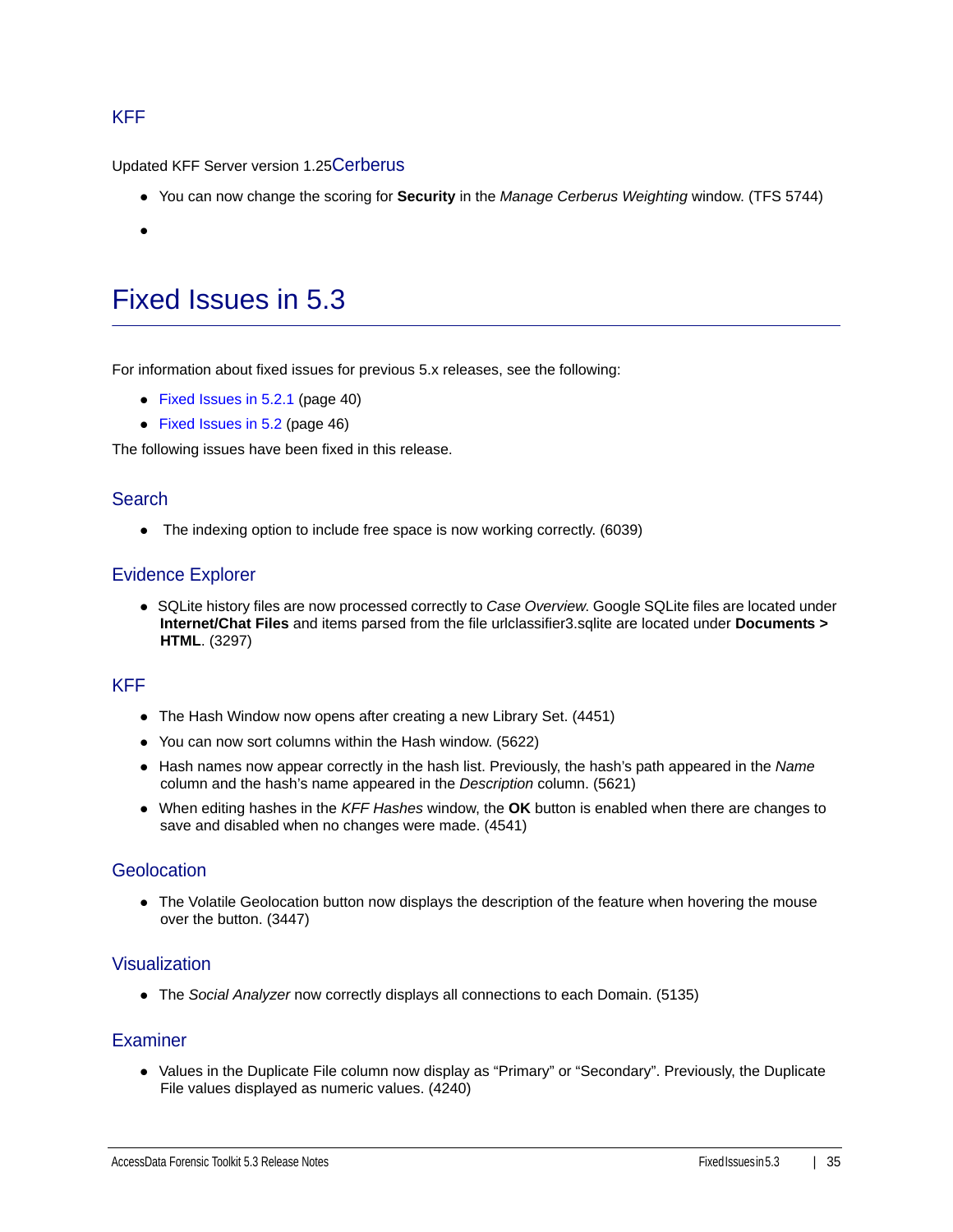- $\bullet$  Increased the size of the Index pane for better usability. (5671)
- The program no longer stops responding when you view hits that are still retrieving. (3986)

### **Other**

• Adding remote data using an existing agent no longer fails to retrieve the memory scan. (5241)

## <span id="page-35-0"></span>Known Issues in 5.3

For a list of known issues for previous 5.x releases, see the following:

• [Known Issues in 5.2 \(page 48\)](#page-47-0)

The following items are known issues:

#### **Database**

On a PostgreSQL database, restarting a machine while processing an image may corrupt the PostgreSQL database. (4714)

#### **Reports**

In PDF Reports, the *Screen Capture* section does not display page numbers. (6593)

### **Search**

- Attempting to alter the search while an Index Search is still running generates an error. **Workaround:** Wait for the Index Search to complete before making changes to the query. (5484)
- Attempting to access search results while an Index Search is still running generates an error. **Workaround:** Wait for the Index Search to complete before clicking the results. (6496)

#### KFF

Deleting a hash in a KFF library containing multiple hashes does not remove the deleted hash from the KFF Alert Files. (5648)

#### Review

- There is no scroll bar in the File Content pane for the default Natural View. (6588)
- When creating a Bookmark, the Email Attachments section is not active when an email with attachments is being bookmarked. (6627)

#### Agent

• Running a Memory Analysis or a Memory Dump does not retrieve or display the Remote Address in the *Detail List* pane. (3993)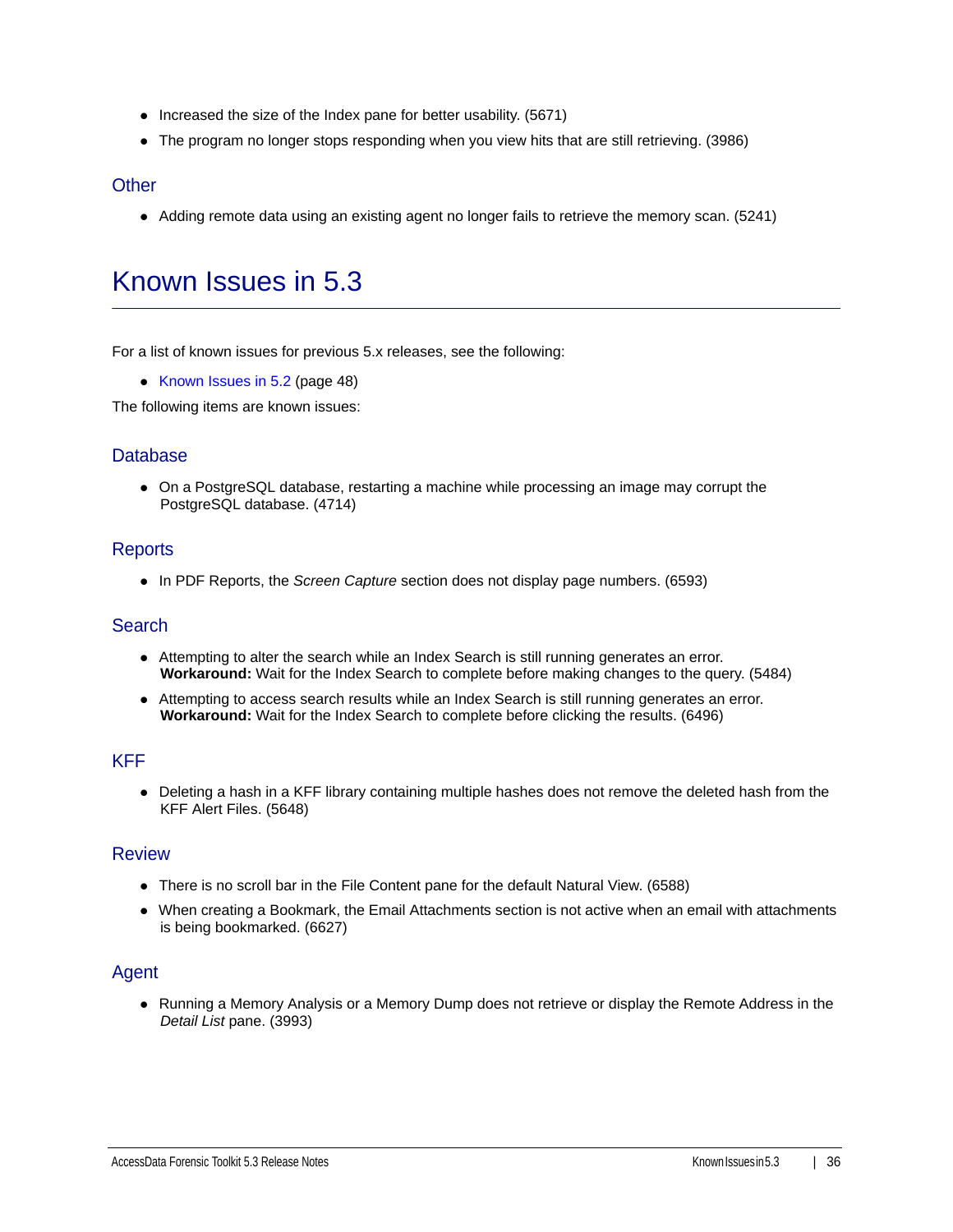### **Other**

- After processing an image of a file with a Stream File within the file, that file is not recorded anywhere in the FTK results. (3452)
- The *Custodian Duplicates* field is not populating after 8 million records are processed. (543)

## Where to get more information

Use the following documentation resources to learn more about this product. Each document is available in PDF format in the download ISO file. The *User Guide* is also available through the *Help* menu in FTK.

The latest version of each document is available in the *Product Release* pane on the FTK product download page:

http://www.accessdata.com/support/product-downloads/ftk-download-page

| <b>Document</b>                                              | <b>Description</b>                                                                                                                                          |
|--------------------------------------------------------------|-------------------------------------------------------------------------------------------------------------------------------------------------------------|
| Quick Installation Guide                                     | Basic information about how to install and upgrade this and related<br>products.                                                                            |
| <b>FTK</b> Installation Guide                                | Information about how to install and upgrade this and related products.                                                                                     |
| User Guide                                                   | Information about how to use this product, including detailed technical<br>information and instructions for performing tasks.                               |
| Upgrading, Migrating, and Moving<br>Cases                    | Information about upgrading and migrating cases from 4.1 to 4.2, and<br>moving cases from one database to another.                                          |
| <b>Upgrading Cases</b>                                       | Information about upgrading cases from 4.1 to 4.2.                                                                                                          |
| <b>Migrating Archived Cases</b>                              | Information about upgrading or migrating cases that you have archived<br>in a previous release.                                                             |
| <b>KFF Quick Install Guide and KFF</b><br>installation files | For the most current KFF Server and KFF data installation files, as well<br>as the KFF Quick Install Guide, visit the AccessData Product<br>Downloads page: |
|                                                              | http://www.accessdata.com/support/product-downloads                                                                                                         |
|                                                              | Under Current Releases, expand the Known File Filter (KFF) section<br>and then the KFF Server section.                                                      |

## Comments?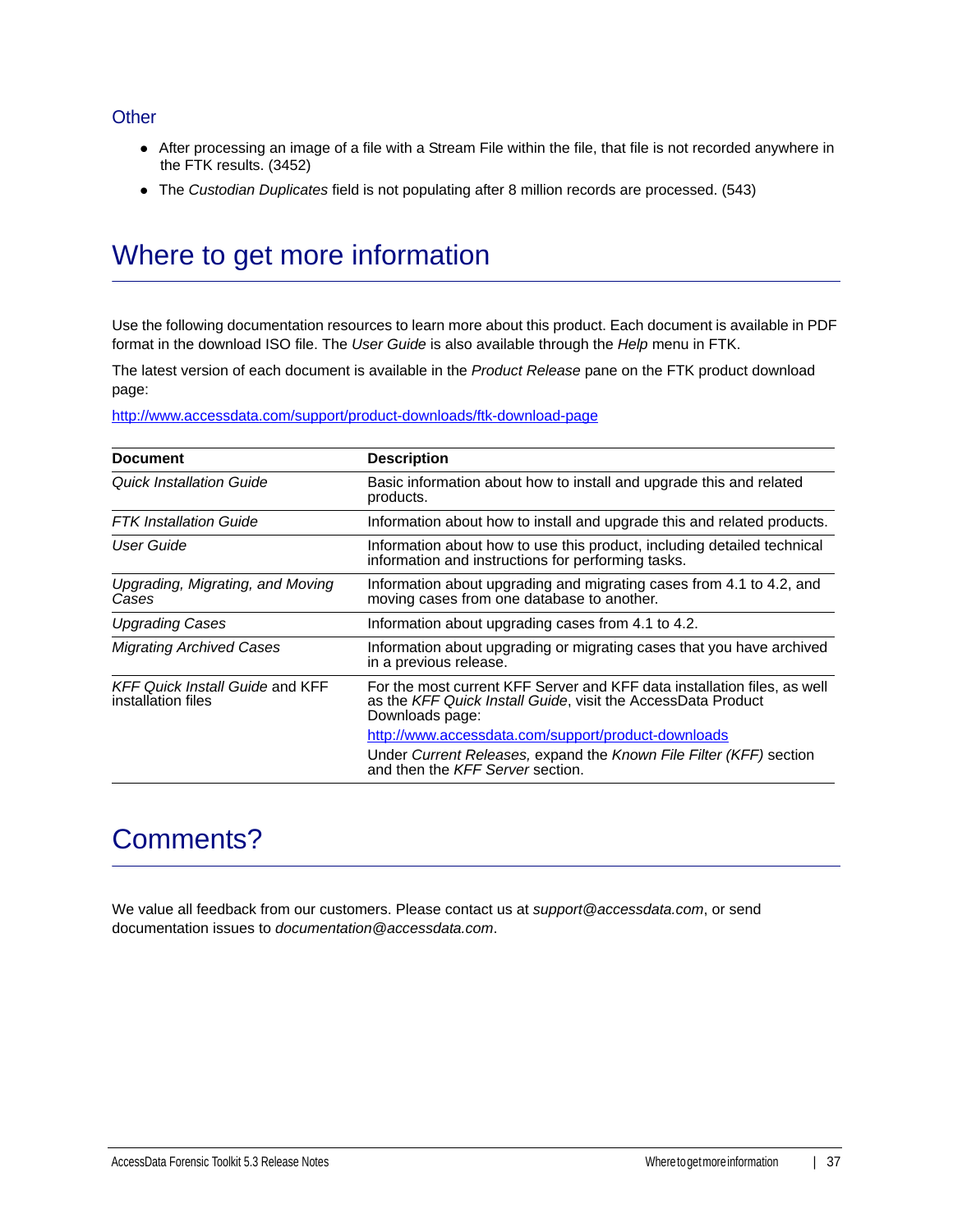# AccessData Forensic Toolkit 5.2.1 Release Notes

Document Date: 2/21/2014 ©2014 AccessData Group, Inc. All rights reserved

## **Introduction**

This document lists the new features, fixed issues, and known issues for Forensic Toolkit® (FTK®) 5.2.1. Please be aware that all known issues published under previous release notes still apply until they are listed under "Fixed Issues."

## Important Information

## Latest Documentation

• The latest FTK 5.2 documentation is located at: http://www.accessdata.com/support/product-downloads/ftk-download-page

## Installation and upgrade:

- For FTK installation and upgrade instructions, see the *FTK Quick Install Guide* and the detailed *FTK Installation Guide* which are available at http://www.accessdata.com/support/product-downloads/ftk-download-page
- Whenever possible, install FTK on a physical system. Due to performance, AccessData does not recommend configurations where the database or the Evidence Processing Engine is running on a virtual machine.
- FTK supports Distributed Processing Engines (DPEs). Distributed Processing allows the installation of up to three additional processing engines to share the work load of processing evidence in a case. Before installing Distributed Processing, see the *Install Guide*.
- Offline versions of the maps used for Geolocation are available. Use the links **Geolocation Map for Offline Use** and **Geolocation Map for Offline ReadMe** on the FTK Product download page: http://www.accessdata.com/support/product-downloads/ftk-download-page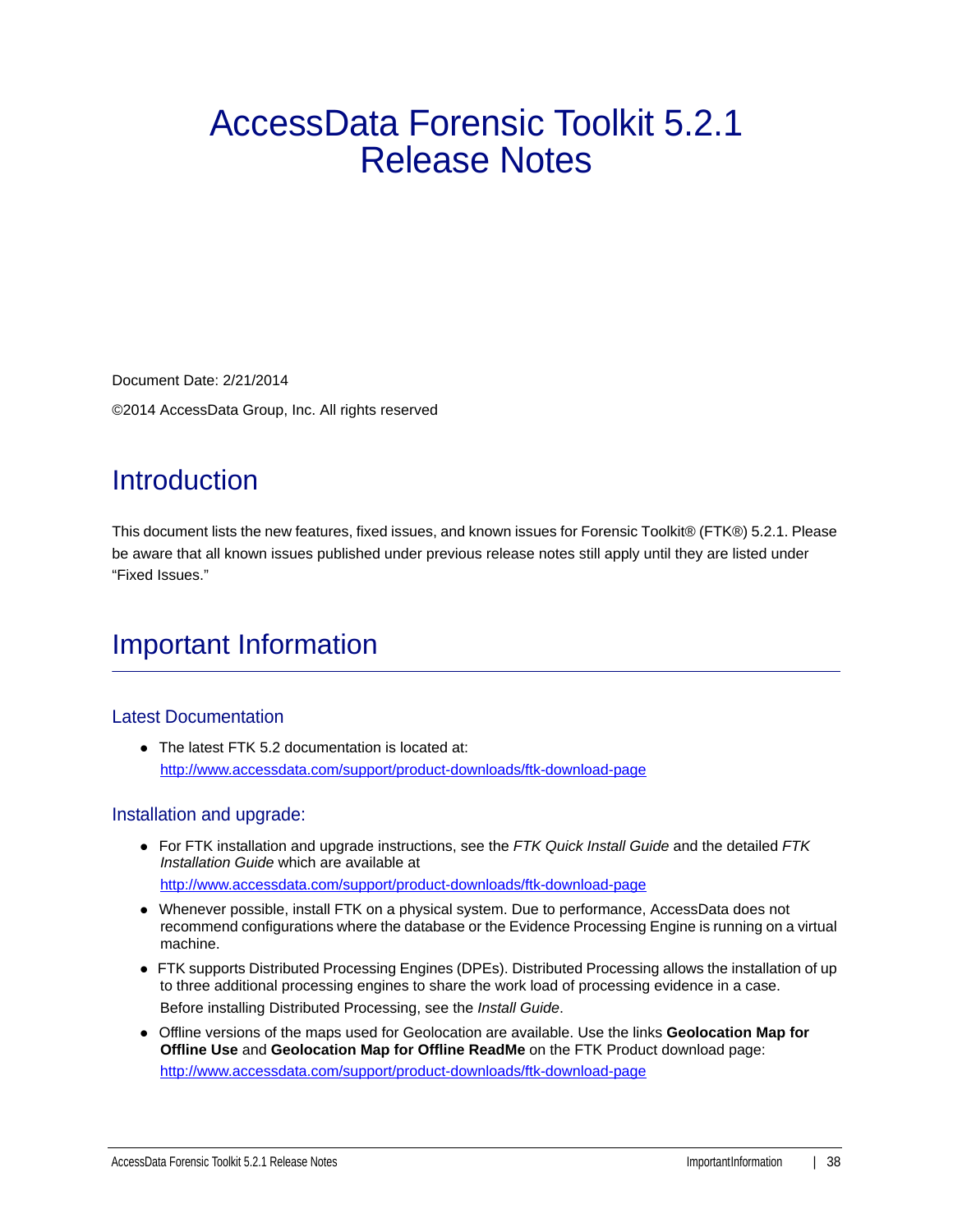## **PostgreSQL**

- If using PostgreSQL, please note the following:
	- If the computer has fewer than 16 cores ( $<$  16), then in the PostgreSQL configuration file, set the max connections to 60 per computer.

For example, if there are 4 computers in the Distributed Processing Model in which every computer has fewer than 16 cores, then set max\_connections to 240 (60\*4).

- If the computer has 16 or more cores ( $>= 16$ ), then in the PostgreSQL configuration file, set the max\_connections to 125 per computer.
- For example, if there are 4 computers in the Distributed Processing Model in which 3 computers are 8 core (<16) and 1 computer is 16 core ( $>=16$ ), then set max\_connections to 245 ( $60*3 + 125*1$ ).
- If there is just one computer in the Distributed Processing Model, the max\_connections should be no less than 100.

### **Oracle**

- Oracle 10g is not compatible with Windows 8.
- If you are using Oracle, when you first launch FTK and add the database, when you select to use Oracle, you must change the Oracle SID from ADG to FTK2.
- When using an Oracle database, it must be installed on a computer with a name that begins with a letter (a-z and A-Z). Due to a restriction on domain names in RFC 1035, applications cannot connect to Oracle if the computer's name begins with a number. If the Oracle computer name begins with a number, you must change the machine name before installing Oracle.

## Known File Filter

For information on installing and configuring KFF, see the *KFF Install Guide*, available in the *User Guide* or at:

<http://www.accessdata.com/support/product-downloads>> *Known File Filter (KFF)*.

- To install the KFF server, you must have admin privileges. Otherwise, you get the following error: *Unhandled exception has occurred in your application.* (9092)
- If you have too few KFF Lookup Interface threads configured, it can result in KFF not completing and generating the following error in the error log:

"[Date] Failure on item ... Could not connect to KFF Server ..., token ..."

If you get the error, increase the thread count.

For instructions on configuring KFF, see the *Working with the KFF Library* chapter in the FTK User Guide.

If you are installing KFF in a distributed processing environment, you must specify the KFF server by its IP address and not use 'localhost'. Otherwise you may get incorrect KFF counts.

## Exporting Emails to PST

The Exporting Emails to PST feature requires that you have either Microsoft Outlook or the Microsoft Collaboration Data Objects (CDO) installed on the same computer as the processing engine.

CDO does not support exporting Unicode email messages. Attempting to export Unicode messages to PST with CDO installed will result in errors and the resulting PST will be missing any Unicode email messages. To export Unicode email messages, install Outlook.

For more information, see the *Quick Installation Guide*.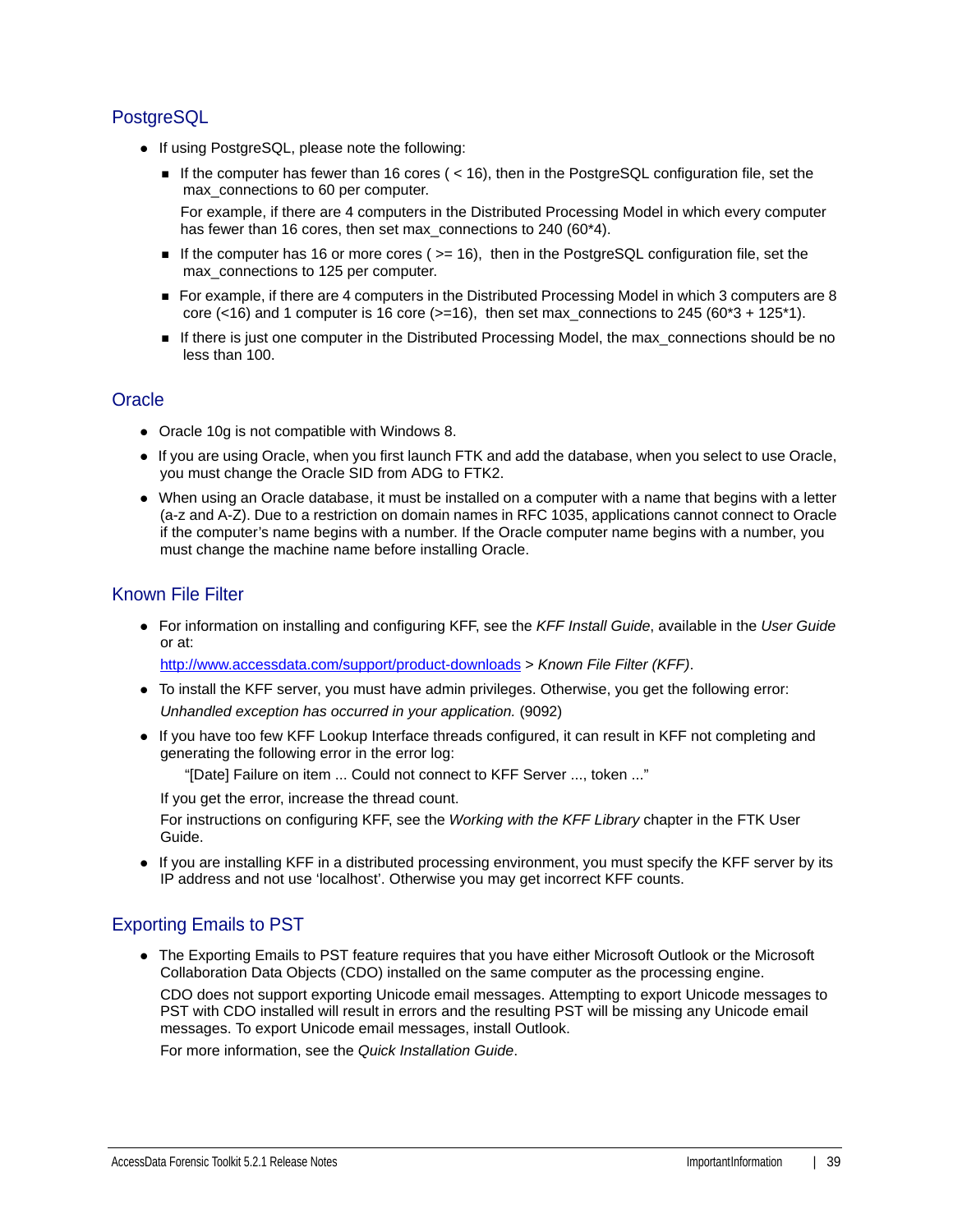### Recommendations

- AccessData recommends that, whenever possible, you not have an active internet connection when running Imager or FTK. If the computer running Imager or FTK has an active internet connection and you are viewing certain types of HTML web pages or binaries, there is a potential risk that is associated with specially crafted pages or binaries. These pages or binaries can trigger unintended consequences, such as running malicious code or scripts.
- It is strongly recommended that you configure your antivirus to exclude the database (PostgreSQL, Oracle database, Microsoft SQL) AD temp, source images/loose files, and case folders for performance and data integrity.
	- **Cerberus writes binaries to the AD Temp folder momentarily in order to perform the malware** analysis. Upon completion, it will quickly delete the binary. It is important to ensure that your antivirus is not scanning the AD Temp folder. If the antivirus deletes/quarantines the binary from the temp, Cerberus analysis will not be performed.
- If you choose to have a case's database files placed in the case folder, do not move your case folder without first archiving and detaching the case.

## <span id="page-39-0"></span>Fixed Issues in 5.2.1

For information about fixed issues for previous 5.x releases, see the following:

• [Fixed Issues in 5.2 \(page 46\)](#page-45-0)

The following issues have been fixed in this release.

### **Decryption**

Deleted Credant files are decrypted. (4849)

#### **Search**

• In 5.2, the Merge Case Index option was removed and the processing engine did this function automatically.

#### KFF

● Hashes in custom KFF libraries can be deleted.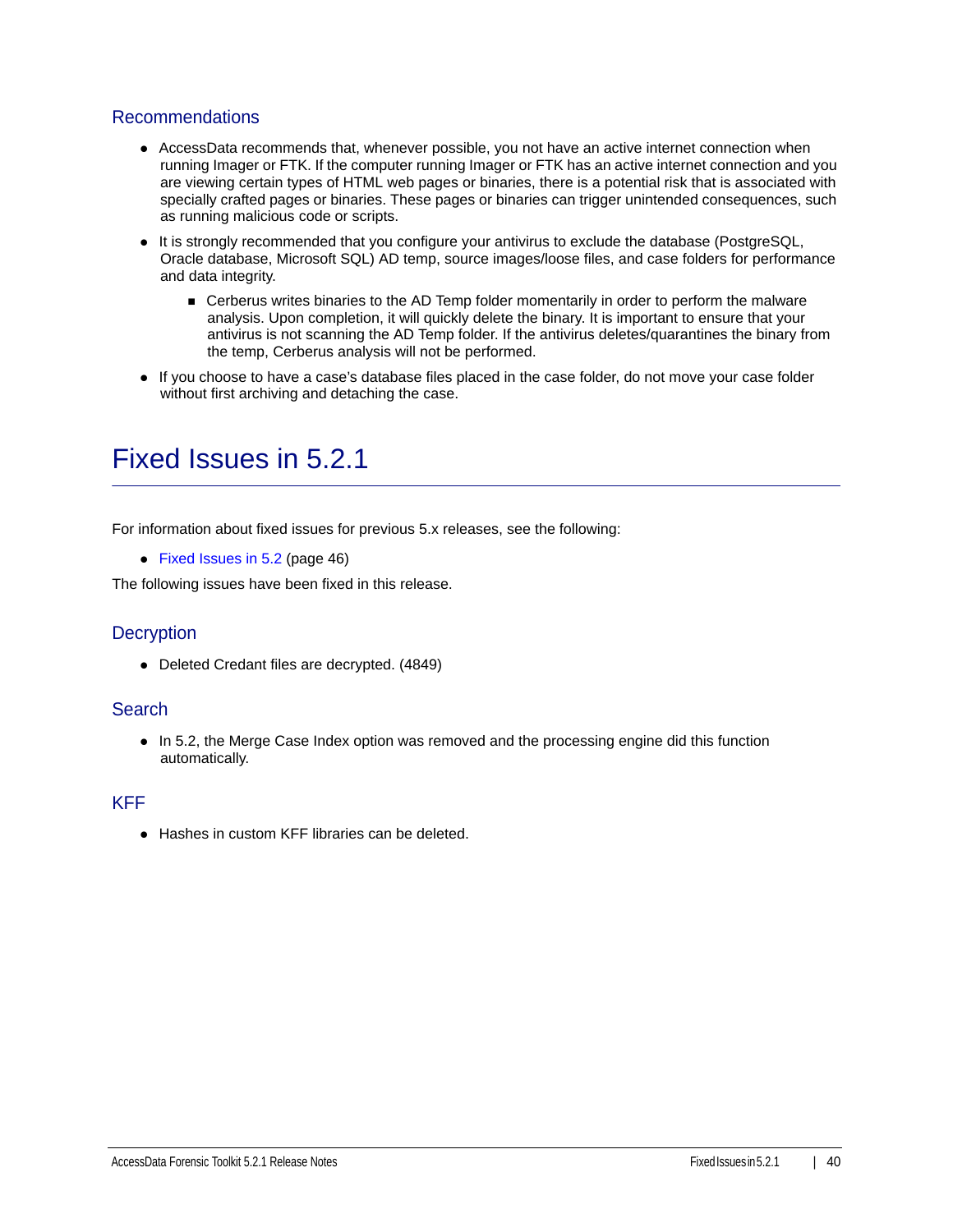## Where to get more information

Use the following documentation resources to learn more about this product. Each document is available in PDF format in the download ISO file. The *User Guide* is also available through the *Help* menu in FTK.

The latest version of each document is available in the *Product Release* pane on the FTK product download page:

http://www.accessdata.com/support/product-downloads/ftk-download-page

| <b>Document</b>                                              | <b>Description</b>                                                                                                                                          |
|--------------------------------------------------------------|-------------------------------------------------------------------------------------------------------------------------------------------------------------|
| Quick Installation Guide                                     | Basic information about how to install and upgrade this and related<br>products.                                                                            |
| <b>FTK</b> Installation Guide                                | Information about how to install and upgrade this and related products.                                                                                     |
| User Guide                                                   | Information about how to use this product, including detailed technical<br>information and instructions for performing tasks.                               |
| Upgrading, Migrating, and Moving<br>Cases                    | Information about upgrading and migrating cases from 4.1 to 4.2, and<br>moving cases from one database to another.                                          |
| <b>Upgrading Cases</b>                                       | Information about upgrading cases from 4.1 to 4.2.                                                                                                          |
| <b>Migrating Archived Cases</b>                              | Information about upgrading or migrating cases that you have archived<br>in a previous release.                                                             |
| <b>KFF Quick Install Guide and KFF</b><br>installation files | For the most current KFF Server and KFF data installation files, as well<br>as the KFF Quick Install Guide, visit the AccessData Product<br>Downloads page: |
|                                                              | http://www.accessdata.com/support/product-downloads                                                                                                         |
|                                                              | Under Current Releases, expand the Known File Filter (KFF) section<br>and then the KFF Server section.                                                      |

## Comments?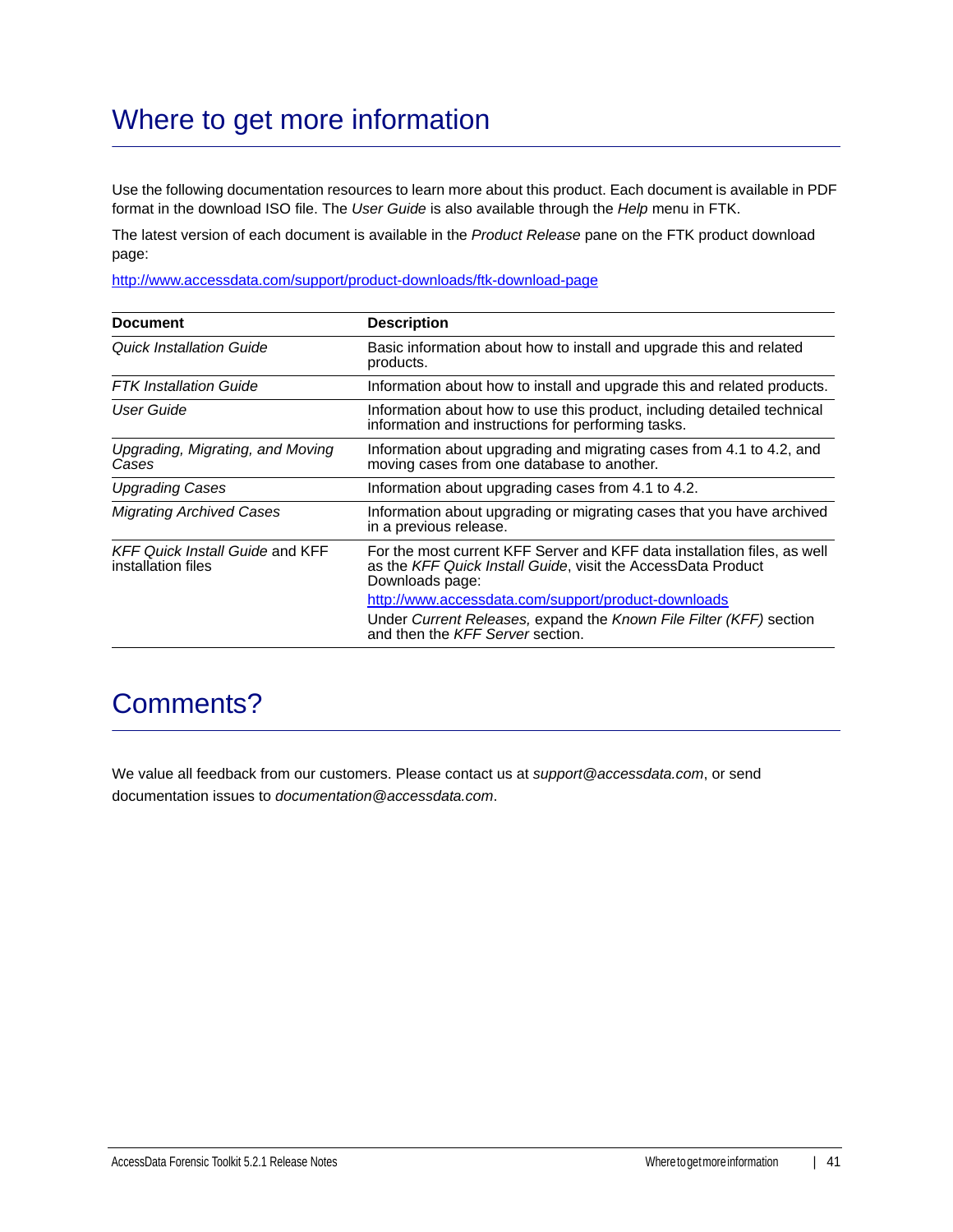# AccessData Forensic Toolkit 5.2 Release Notes

Document Date: 2/18/2014

©2014 AccessData Group, Inc. All rights reserved

## **Introduction**

This document lists the new features, fixed issues, and known issues for Forensic Toolkit® (FTK®) 5.2. Please be aware that all known issues published under previous release notes still apply until they are listed under "Fixed Issues."

## Important Information

### Latest Documentation

• The latest FTK 5.2 documentation is located at: http://www.accessdata.com/support/product-downloads/ftk-download-page

### Installation and upgrade:

- For FTK installation and upgrade instructions, see the *FTK Quick Install Guide* and the detailed *FTK Installation Guide* which are available at http://www.accessdata.com/support/product-downloads/ftk-download-page
- Whenever possible, install FTK on a physical system. Due to performance, AccessData does not recommend configurations where the database or the Evidence Processing Engine is running on a virtual machine.
- FTK supports Distributed Processing Engines (DPEs). Distributed Processing allows the installation of up to three additional processing engines to share the work load of processing evidence in a case. Before installing Distributed Processing, see the *Install Guide*.
- Offline versions of the maps used for Geolocation are available. Use the links **Geolocation Map for Offline Use** and **Geolocation Map for Offline ReadMe** on the FTK Product download page: http://www.accessdata.com/support/product-downloads/ftk-download-page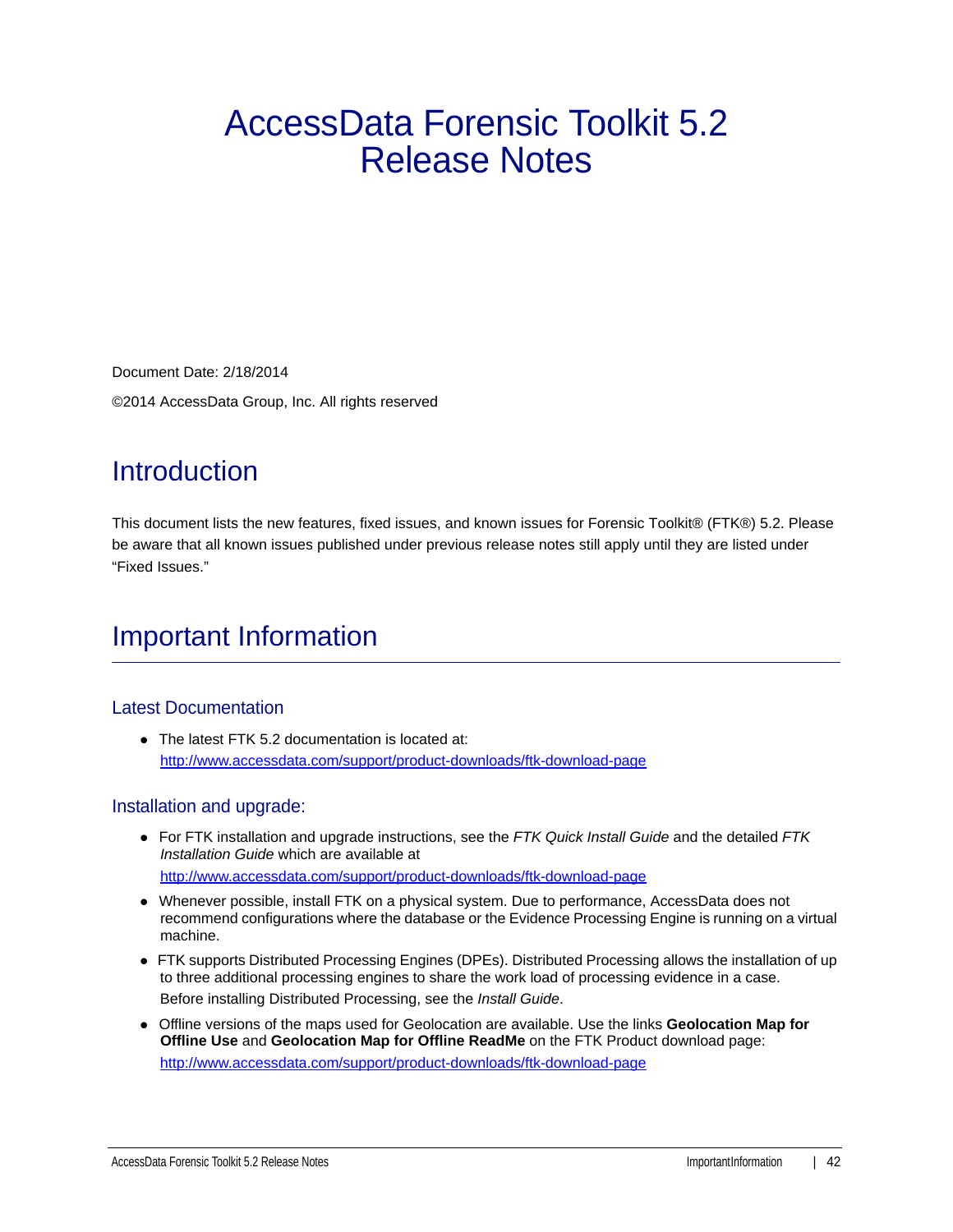## **PostgreSQL**

- If using PostgreSQL, please note the following:
	- If the computer has fewer than 16 cores ( $<$  16), then in the PostgreSQL configuration file, set the max connections to 60 per computer.

For example, if there are 4 computers in the Distributed Processing Model in which every computer has fewer than 16 cores, then set max\_connections to 240 (60\*4).

- If the computer has 16 or more cores ( $>= 16$ ), then in the PostgreSQL configuration file, set the max\_connections to 125 per computer.
- For example, if there are 4 computers in the Distributed Processing Model in which 3 computers are 8 core (<16) and 1 computer is 16 core ( $>=16$ ), then set max\_connections to 245 ( $60*3 + 125*1$ ).
- If there is just one computer in the Distributed Processing Model, the max\_connections should be no less than 100.

### **Oracle**

- Oracle 10g is not compatible with Windows 8.
- If you are using Oracle, when you first launch FTK and add the database, when you select to use Oracle, you must change the Oracle SID from ADG to FTK2.
- When using an Oracle database, it must be installed on a computer with a name that begins with a letter (a-z and A-Z). Due to a restriction on domain names in RFC 1035, applications cannot connect to Oracle if the computer's name begins with a number. If the Oracle computer name begins with a number, you must change the machine name before installing Oracle.

## Known File Filter

For information on installing and configuring KFF, see the *KFF Install Guide*, available in the *User Guide* or at:

<http://www.accessdata.com/support/product-downloads>> *Known File Filter (KFF)*.

- To install the KFF server, you must have admin privileges. Otherwise, you get the following error: *Unhandled exception has occurred in your application.* (9092)
- If you have too few KFF Lookup Interface threads configured, it can result in KFF not completing and generating the following error in the error log:

"[Date] Failure on item ... Could not connect to KFF Server ..., token ..."

If you get the error, increase the thread count.

For instructions on configuring KFF, see the *Working with the KFF Library* chapter in the FTK User Guide.

If you are installing KFF in a distributed processing environment, you must specify the KFF server by its IP address and not use 'localhost'. Otherwise you may get incorrect KFF counts.

## Exporting Emails to PST

The Exporting Emails to PST feature requires that you have either Microsoft Outlook or the Microsoft Collaboration Data Objects (CDO) installed on the same computer as the processing engine.

CDO does not support exporting Unicode email messages. Attempting to export Unicode messages to PST with CDO installed will result in errors and the resulting PST will be missing any Unicode email messages. To export Unicode email messages, install Outlook.

For more information, see the *Quick Installation Guide*.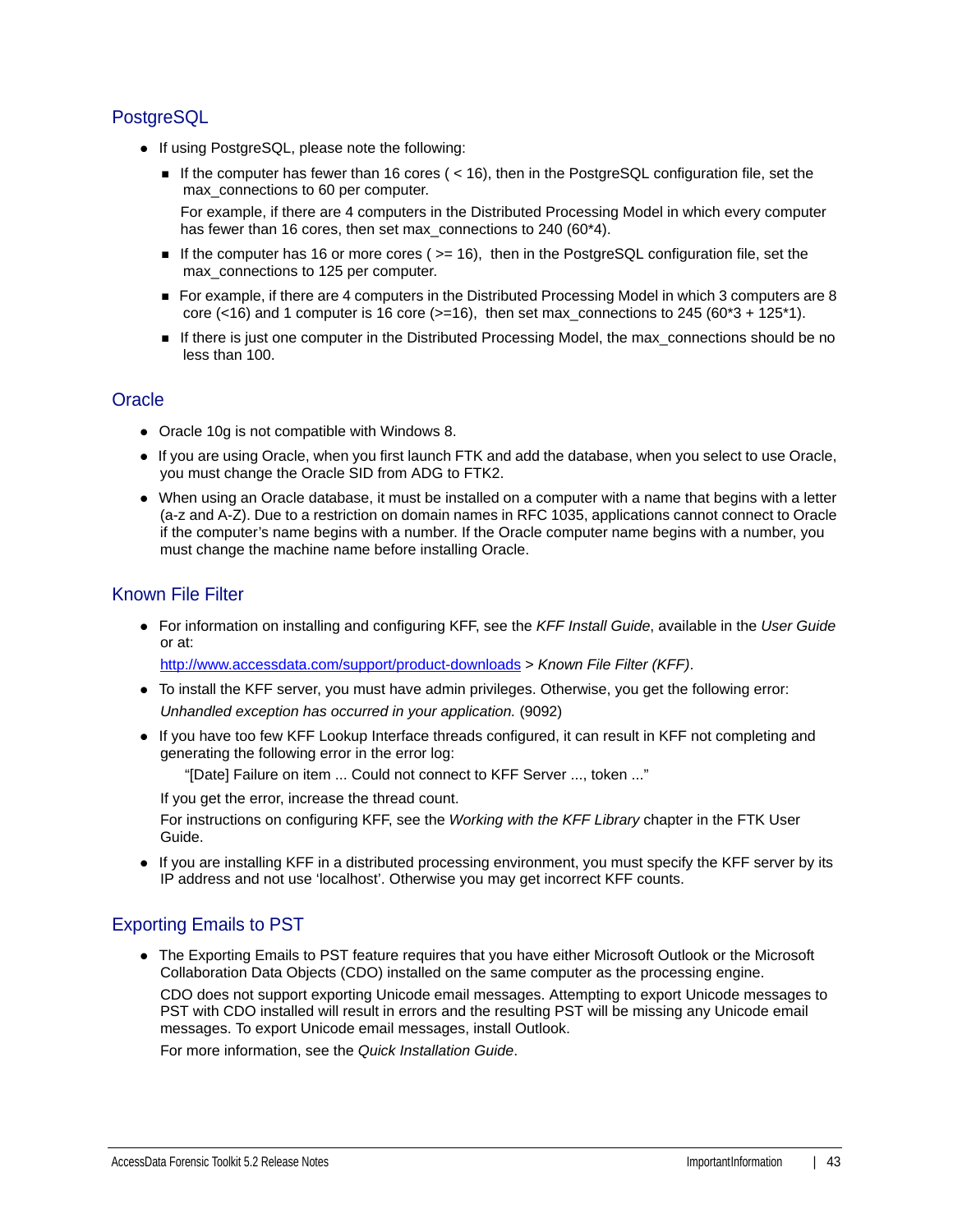### Recommendations

- AccessData recommends that, whenever possible, you not have an active internet connection when running Imager or FTK. If the computer running Imager or FTK has an active internet connection and you are viewing certain types of HTML web pages or binaries, there is a potential risk that is associated with specially crafted pages or binaries. These pages or binaries can trigger unintended consequences, such as running malicious code or scripts.
- It is strongly recommended that you configure your antivirus to exclude the database (PostgreSQL, Oracle database, Microsoft SQL) AD temp, source images/loose files, and case folders for performance and data integrity.
	- **EXEC** Cerberus writes binaries to the AD Temp folder momentarily in order to perform the malware analysis. Upon completion, it will quickly delete the binary. It is important to ensure that your antivirus is not scanning the AD Temp folder. If the antivirus deletes/quarantines the binary from the temp, Cerberus analysis will not be performed.
- If you choose to have a case's database files placed in the case folder, do not move your case folder without first archiving and detaching the case.

## <span id="page-43-0"></span>5.2 New and Improved

The following items are new and improved features and feature enhancements for this release:

#### Evidence Processing

- Added support for ZIPX file format. You can now expand ZIPX archives and process the contents.
- On the *Additional Analysis* window, the *Target Items* now display on the bottom for each tab.
- During processing, the *Pause* button is no longer available on the processing status page.

#### **Decryption**

The processing status page for Auto Decryption now has a *Cancel* option.

#### Internet Artifacts

You can process and parse mail.ru agent history files (Mra.dbs) for email and chat files.

#### Visualization

- There is a new Heatmap Visualization feature. This feature provides a visual representation of the files being investigated within a case. You can view a representation of the files by their type, size, or count. With Heatmap Visualization, you can:
	- **Select a file category, such as Documents, Spreadsheets, Graphics, Email, Executables, Archives,** and so on.
	- View by file types, folders, or extensions. You can then view by file count or file size.
	- **Explore each category and view data that is grouped into sub-categories. For example, you can open** the Graphics category to see sub-categories of JPEG, Tiff, Bitmap, PNG, GIF, and so on.
- You can now view volatile network data in geolocation. This lets you see where a computer is communicating to visually.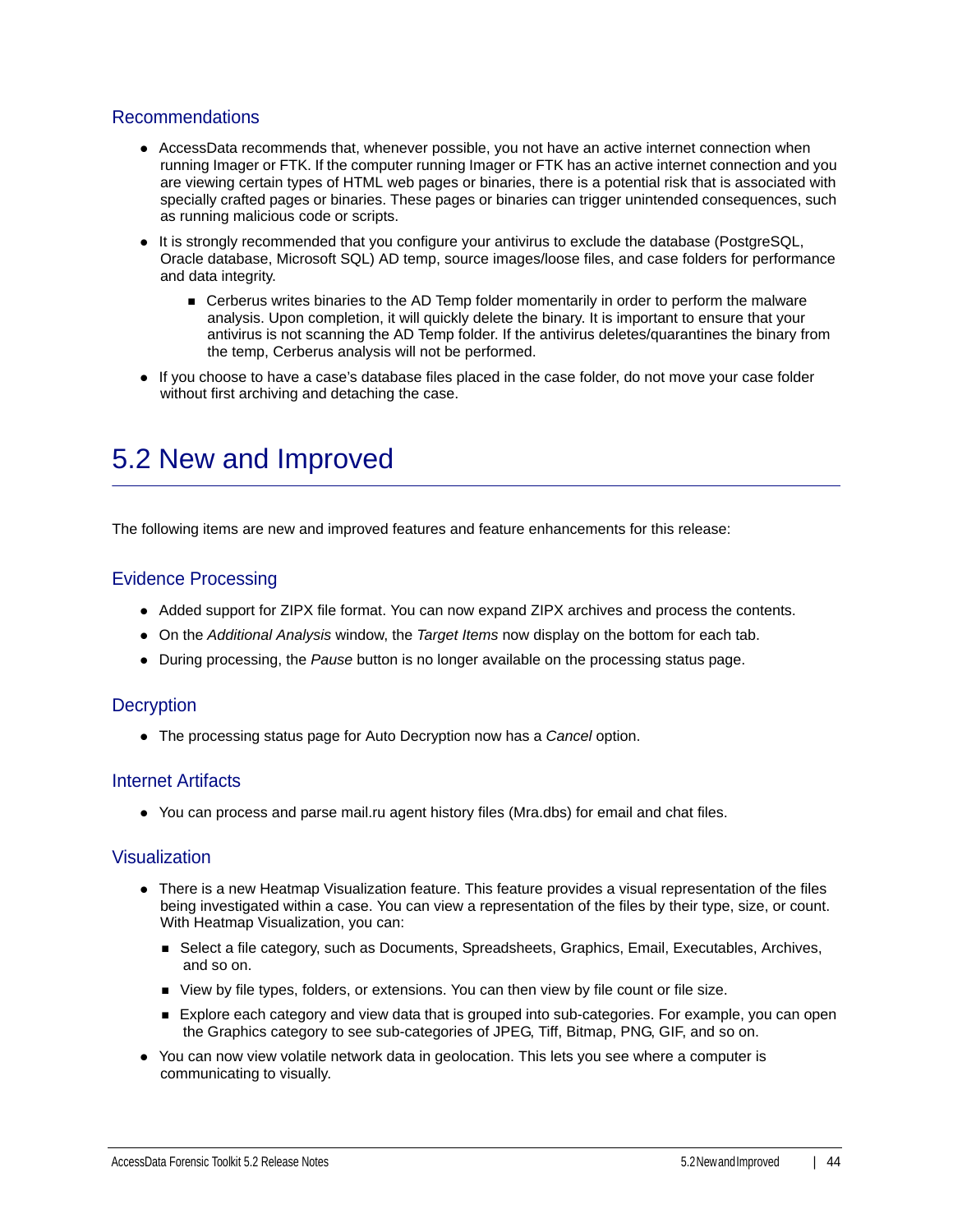- There are three new Column Templates to help you quickly display Geolocation-based columns in the File List:
	- *Geolocation* Displays all available Geolocation columns.
	- **GeoEXIF** Displays all columns that contain EXIF-related Geolocation data.
	- *GeoIP* Displays all columns that contain IP-related Geolocation data.

#### **Examiner**

- When you highlight files in the File List, there is a new right-click option to **Check/Uncheck All Highlighted** items.
- You can now view NTFS ACL attributes in the Properties pane. This gives you the same functionality that is currently found in Imager. When there are multiple sets of ACL attributes present, they are now distinguished by number.

## KFF

- **Updated KFF Server version 1.24**
	- New KFF Templates

When you enable KFF, you now select a single KFF template for the case. When you create a template, you specify the groups of hash sets that you want to use in that template. You can manually create, edit, and delete templates.

**Lockable KFF Libraries** 

You can now lock a KFF library. You may have multiple applications that share the KFF Server and libraries. When you lock a library, another application cannot delete it, edit it, or modify the sets or hashes that are part of it. This is useful when using a product like Summation or InSight along with FTK. If you create a library in FTK and lock it, a user in InSight cannot delete or edit it.

- **Manually create and edit libraries** You can manually view, add, edit, and delete libraries.
- Manually create and edit hash sets

You can manually view, add, edit, and delete hash values within a hash set.

■ KFF Hash Finder

You can use the KFF Hash Finder to search for individual hash values within a hash set.

■ Expanded CSV Hash Import

You can use an expanded CSV format to import hashes into more than one set at a time using a single CSV file. For example, you can add some hashes to one hash set with an Alert status, and add different hashes to another set with an Ignore status.

■ New KFF Import Log

When you perform an import of hashes, a log file is created and records the hashes that were updated or if any errors occurred during the import.

### **Other**

The Merge Case Index option has been removed. The processing engine does this automatically.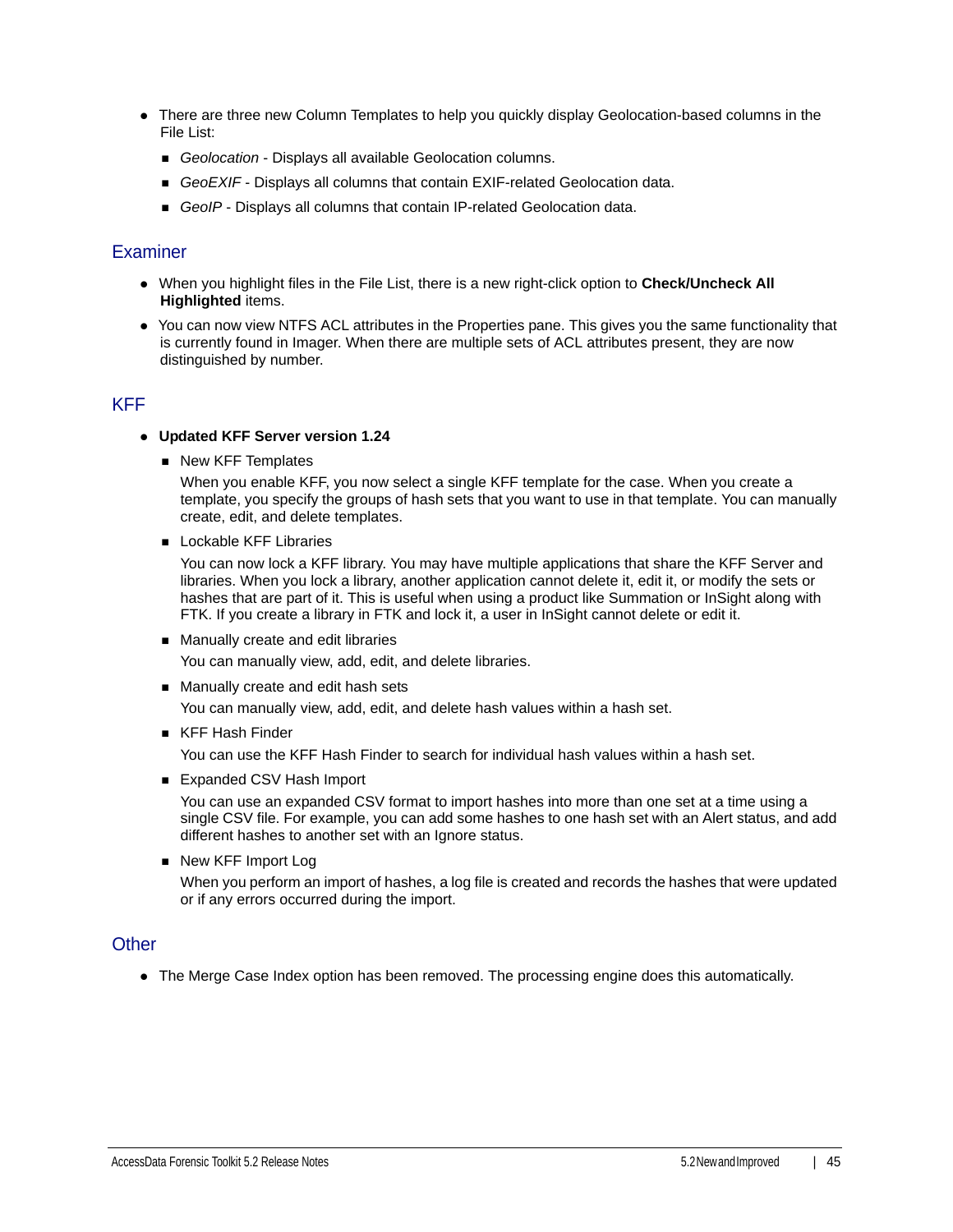## Cerberus Add-on

Cerberus is an integrated add-on module for malware analysis that allows you to detect and triage suspect binaries. Cerberus requires an additional license. For more information, see http://accessdata.com/.

Weighted Cerberus Scores - When you enable Cerberus Analysis, you can define the weight assigned to each Cerberus stage 1 score. These Stage 1 scores are designed to identify and score specific malware properties and traits. The user-defined weights can be saved per case as well as globally in the Evidence Processing templates.

## <span id="page-45-0"></span>Fixed Issues in 5.2

The following issues have been fixed in this release.

## Installation and Upgrade

The BlackIce temporary files that are installed as part of the Processing Engine are installed in the same folder as the temporary Processing Engine files. (31494)

#### Internet Artifacts

- In the *Properties* view of a Chrome internet artifact, the *Last Visited* and *This Visit* date attributes are displayed. (23628)
- The *URL has HTML* Internet History column now populates data. (33368)
- When viewing Gmail Offline Messages from the *Internet/Chat* tab, the counts are correct. (22810)

### **Processing**

- When selecting *Registry Reports* in *Additional Analysis*, the *File Signature Analysis* option is now automatically selected so that the reports are created properly. (27001)
- When configuring the *Indexing Options* within *Processing Options*, if you use accented letters, you no longer get an error. (25944)
- OCR for PNG, BMP, and TIFF file types work properly in Additional Analysis. (32331)

### **Decryption**

- Images with PGP encryption are recognized and processed correctly. (36155)
- Passwords are not removed from the Perform Automatic Decryption password list during processing. (31469)
- All Credant decryption is performed through the Processing Engine. The resolves any inconsistency with using *Tools > Credant Decryption*. (4489)

#### **Reports**

• In HTML reports, bookmarks which have special characters in their names now display correctly. (32291)

#### Labels

Labels colors are now consistent when viewing them across all products. (3982)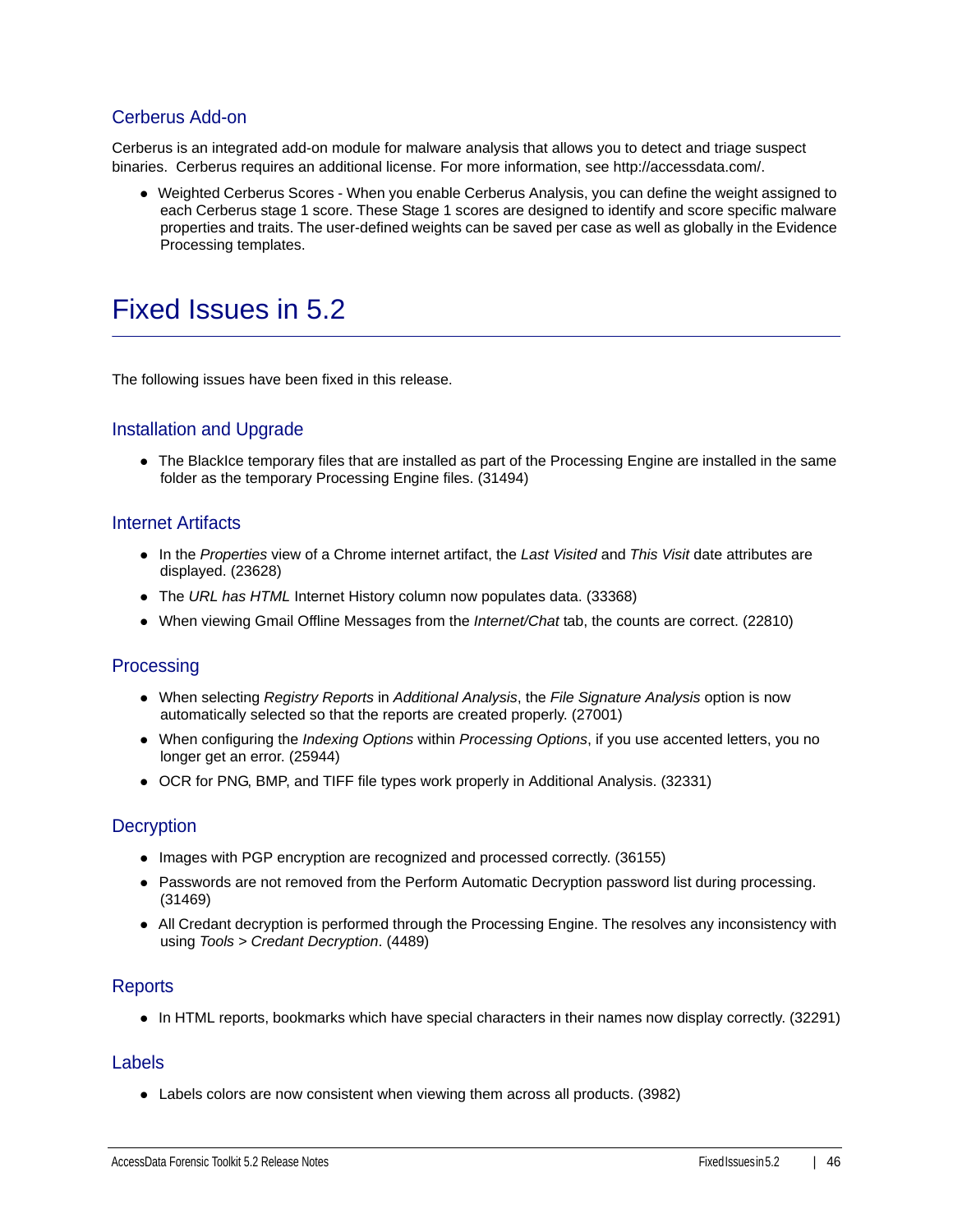### **Bookmarks**

When creating a report with a bookmark that has the '&' character in the name, the application will now complete the report. (28856)

### KFF

Changes made in KFF are now displayed properly after clicking Apply. (31400)

#### **Examiner**

- Prefetch files are now displayed properly in the File Content pane. (29590)
- The count of *Unknown Types* is correct after selecting *Expand Compound Files* in *Additional Analysis*. (31408)
- Unicode characters in the filename of 7-Zip files are now displayed correctly in the file list. (35269)

#### Volume Shadow Copy

If "Full" restore option is selected, you are warned if more than one restore point is checked. You can add the evidence item again if you don't choose to add it as a restore point image originally. You can then choose restore points. (35734)

#### Agent

• Fixed the issue that when adding remote data (Image Drive) using the Temporary Agent, and then trying to cancel the job, the cancel buttons turn inactive (for both the Creating Image and the Verifying Image tasks). (27694)

#### **Search**

- If you press the Delete key while in the Search Results pane, you no longer get an error. (31847)
- Fixed the issue that when running an index search sometimes caused the application to close. (3963)

#### Imaging

• Imager can properly mount .dd images in Windows 8. (29712)

### Photo DNA

Adding more than 5,000 images to a Photo DNA Library no longer causes the application to hang. (30264)

#### **Other**

- Fixed the issue that when exporting emails to a PST and using the 'Preserve file structure' option selected, some emails may not display in Outlook. (19086)
- The correct MFT Record date for NTFS images is displayed in the properties tab. (30490)

### Cerberus Add-on

Cerberus now takes advantage of the Yara functionality (35363).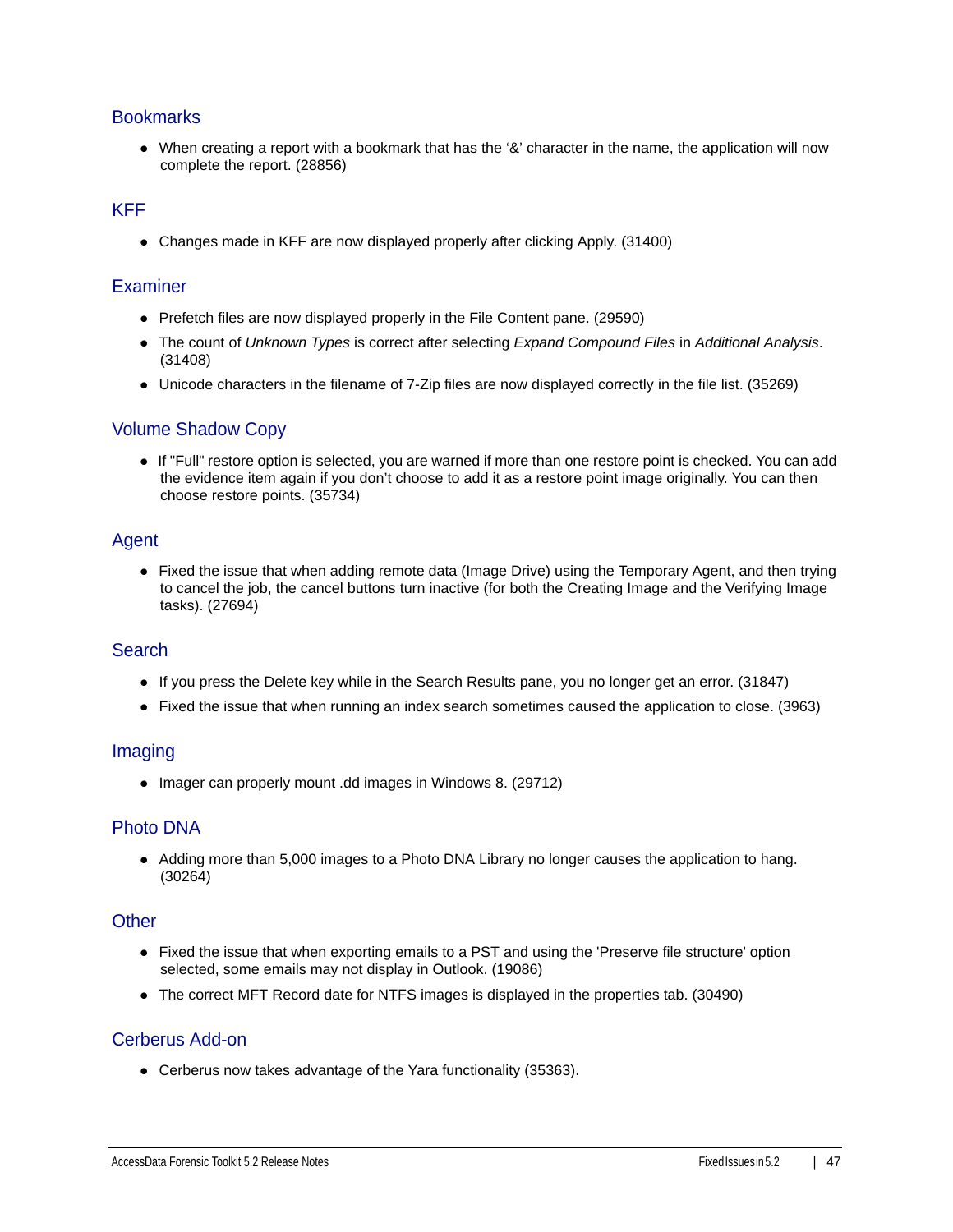## <span id="page-47-0"></span>Known Issues in 5.2

The following items are known issues:

### Administration

If you only have one Admin account, and you change that user's role to something else, like a case reviewer, there is no way to access the application as an Admin without re-installing the application and the database. Make sure there is another Admin account before deleting or changing an Admin's account. (3486)

#### Case Management

If you are logged in as a Case Administrator with the same user name as was used in a previous version, and attempt to use Copy Previous Case, the case will not copy. (4014)

#### **Decryption**

- Some documents are not being decrypted when the correct password is added in the Decrypt Files dialog. (3450)
- Quickbooks 2009 files may not be identified correctly for file decryption. (4328)
- After decrypting a Credant image, the Machine ID field is blank. (4319)
- Files in Safeboot images may not get decrypted. (4296)
- Some files may not be recognized as being encrypted (displayed in red) and cannot be decrypted using auto decryption. (4277)

#### **Processing**

- The Last Modified and Creation dates for a PDF may be different than those of the original source file, such as a Word file. (4542)
- Running Additional Analysis multiple times may cause the application to become unresponsive and create "Channel Faulted" errors in the ProcessingHost\_error.log. (4394)

#### Internet Artifacts

- Internet Explorer cookies may not be parsed our correctly during processing. (3475)
- Clicking on a parsed Download item generates an "Unable to open the evidence" error. (4276)

#### **Search**

- When viewing the results of an index search and highlighting multiple hits, the focus of the source item in the File List is lost. (3470)
- Deleting a search query from an Index Search may cause the application to become unresponsive. (4536)
- The automatic index merge may not function properly. (4335)
- Setting a pre-filter in index search and trying to export or copy the file to the clipboard may not work. (4327)
- Index search file node shows more hits than what is listed underneath the node. (4303)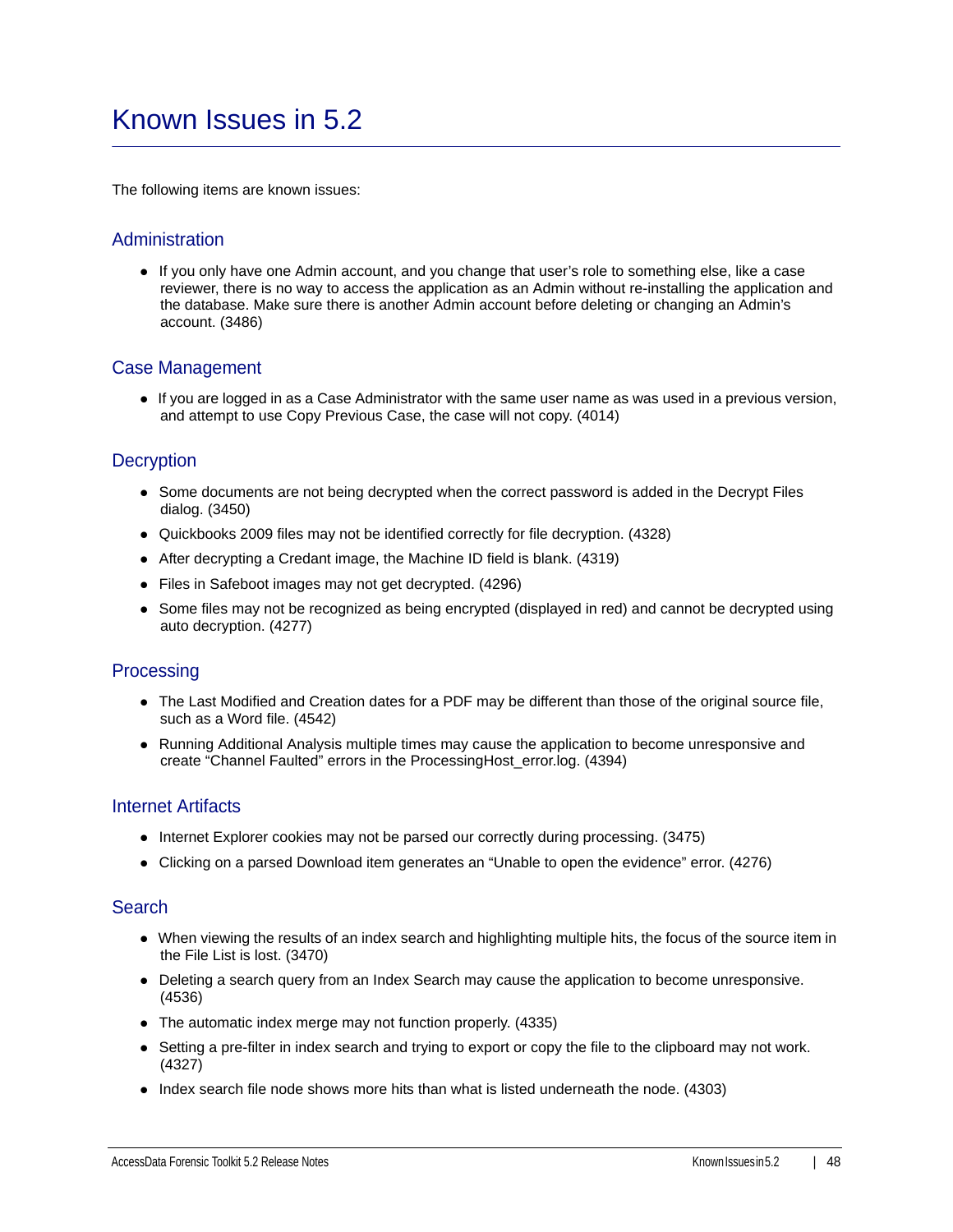## Summation/Insight Integration

If you create a case in FTK and create labels, then open the case in InSight or Summation, you cannot see the labels. (4337)

### Visualization

- Several Geolocation columns are not populated, including: Area Code. Metro Code, Postal Code, and Direction. (4306, 3490)
- When using Heatmap, if you drill down on an AD1 file, the view will go blank. (4321)

### KFF

- If you have a previous version of the KFF Server, 1.2.2 or older, and click Manage > KFF, the application may close. Be sure to install the latest version of KFF Server (1.2.4). (4635)
- Some CSV files do not import properly. (3461)

## **Cerberus**

If you process data with Cerberus enabled, and then run Additional Analysis and change Cerberus scores, files that already have scores are not analyzed again. (4120)